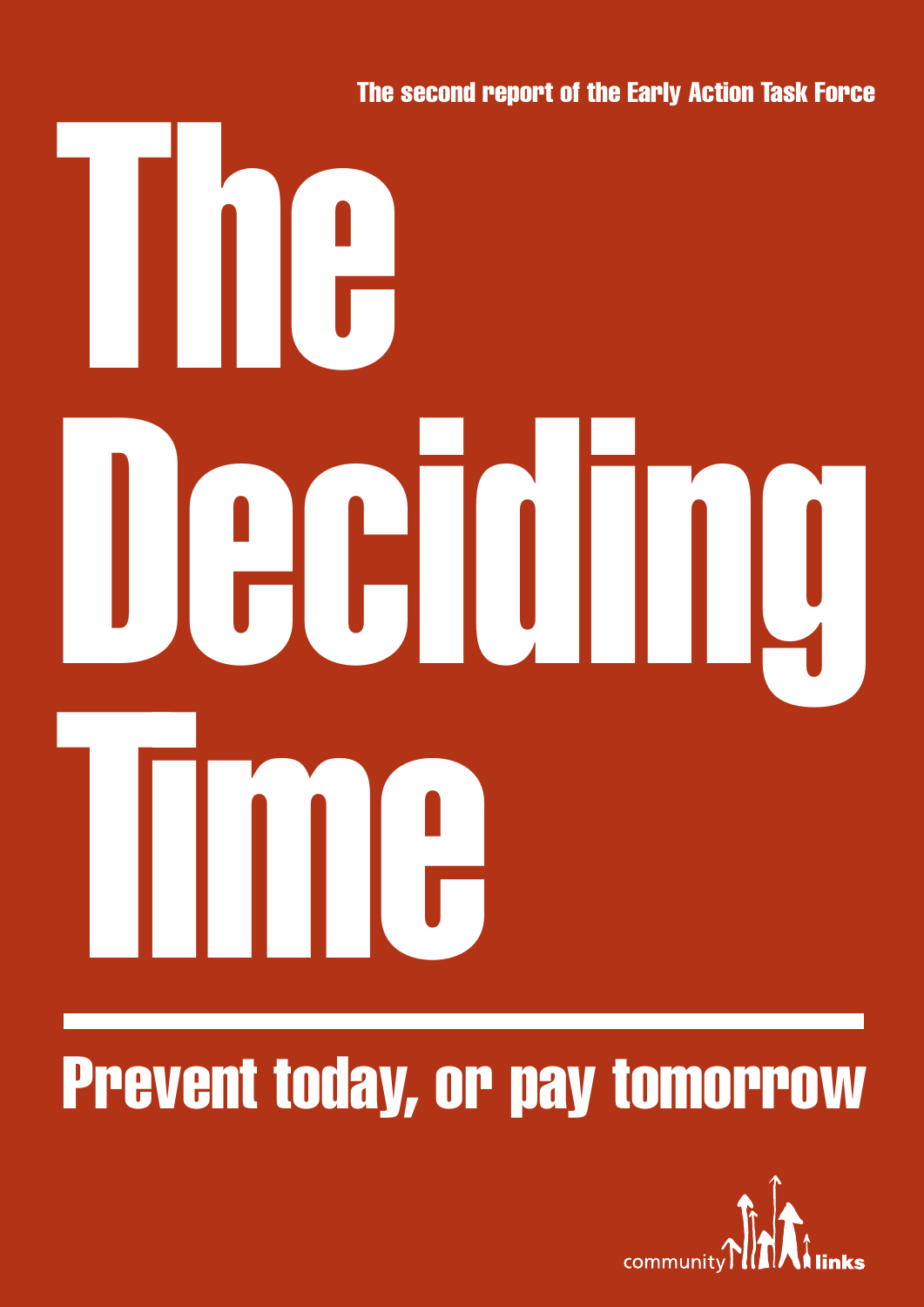## **The Deciding Time**

Prevent today, or pay tomorrow.

## **Second report of the Early Action Task Force**

## **Contents**

| <b>Introduction</b>          | What more has to happen?                                                                     | $\overline{\mathbf{3}}$ |
|------------------------------|----------------------------------------------------------------------------------------------|-------------------------|
|                              | The story so far                                                                             | 5                       |
|                              | Ten lessons on content and process                                                           | 7                       |
|                              | The Six Blocks to early action                                                               | 10                      |
| <b>Block One</b>             | We think and plan for the short term,<br>particularly in government                          | 12                      |
| <b>Block Two</b>             | We work in silos across the public sector                                                    | 23                      |
|                              | Block Three We can't afford the critical shift to earlier action                             | 28                      |
|                              | Block Four We don't really know what works on the ground                                     | 34                      |
|                              | Block Five We don't have the skills to work differently                                      | 38                      |
| <b>Block Six</b>             | We lack the leadership and accountability structures<br>to carry through the changes we need | 40                      |
| <b>A Measured Revolution</b> |                                                                                              | 45                      |
|                              | <b>The Perspective from Wales</b>                                                            | 47                      |
|                              | The Perspective from a Charitable Trust                                                      | 49                      |
|                              | The Perspective from the Big Lottery Fund                                                    | 51                      |
| <b>Summary of our advice</b> |                                                                                              | 53                      |
| Bibliography                 |                                                                                              | 55                      |
|                              |                                                                                              |                         |

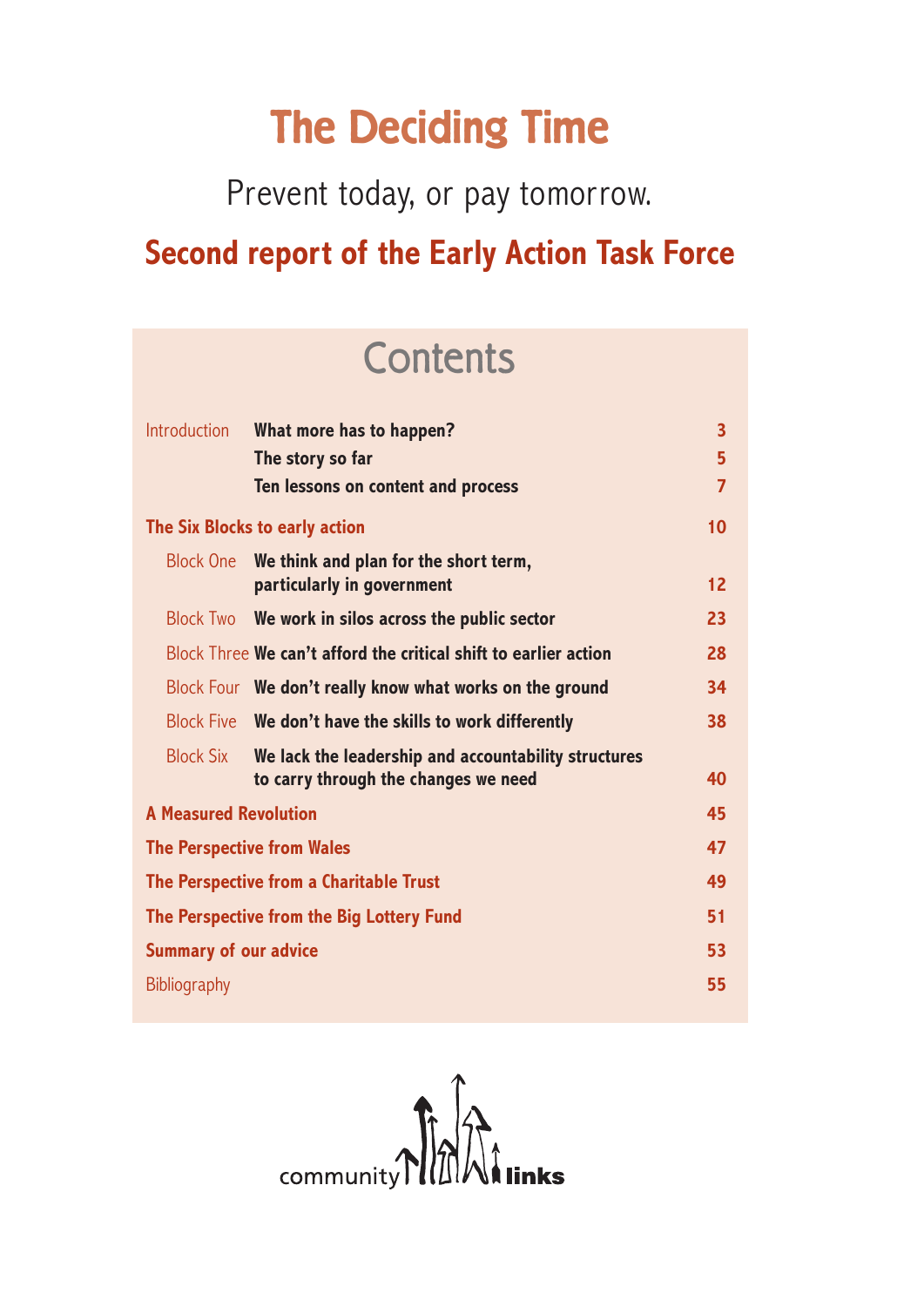© Published by Community Links 2012 105 Barking Road Canning Town, London E16 4HQ www.community-links.org

The right of the author of this work has been asserted in accordance with the Copyright, Designs and Patents Act 1988. All rights reserved. No part of this publication may be reproduced, stored in a retrieval system or transmitted in any form, or by any means (electronic, mechanical or otherwise) without the advance consent, in writing, of both the copyright owner and the publisher. However, brief passages may be reproduced for non-commercial or training purposes provided the source is acknowledged and the publisher is informed.

Community Links Trust Ltd. – a charity registered in England. Registered Charity number 1018517 and Registered Company Number 2661182 British Library CIP is available for this publication. The Deciding Time: ISBN 978-0-9567126-4-6 Design and print by Sheaf Graphics, Sheffield, t: 0114 273 9067

#### The Early Action Task Force

| Geraldine Blake            | CEO, Community Links                                                      |
|----------------------------|---------------------------------------------------------------------------|
| Kim Bromley-Derry          | CEO, London Borough of Newham                                             |
| Dan Corry                  | CEO, New Philanthropy Capital                                             |
| Hilary Cottam              | Principle Partner, Participle                                             |
| Sir Stuart Etherington     | CEO, National Council of Voluntary Organisations                          |
| Victoria Hornby            | Director of Grants, Royal Foundation of The Duke and Duchess of Cambridge |
| David Hutchison            | CEO, Social Finance                                                       |
| Ben Jupp                   | Director, Social Finance                                                  |
| Dharmendra Kanani          | England Director, The Big Lottery Fund                                    |
| Tom McLaughlan             | Director Government Relations, Accenture                                  |
| Debbie Pippard             | Head of Programmes, Barrow Cadbury Trust                                  |
| Prof. Anne Power           | Professor of Social Policy at LSE                                         |
| David Robinson             | Task Force Chair, Senior Advisor, Community Links                         |
| Baroness Stedman-Scott     | House of Lords; and CEO, Tomorrows People                                 |
| Dame Clare Tickell         | CEO, Action for Children                                                  |
| Kitty Ussher               | Former CEO, Demos and Treasury minister.                                  |
| Yasmin Waljee              | International Pro Bono Manager, Hogan Lovells                             |
| Nick Wright                | Managing Director Corporate Responsibility UBS                            |
| <b>Task Force Advisors</b> |                                                                           |
| <b>Will Horwitz</b>        | Policy and Media Coordinator, Community Links                             |
| Caroline Slocock           | Director, Civil Exchange                                                  |

More information: www.community-links.org/earlyaction

#### **We thank …**

**The Big Lottery Fund** and the **Barrow Cadbury Trust** who are funding the work of the Task Force.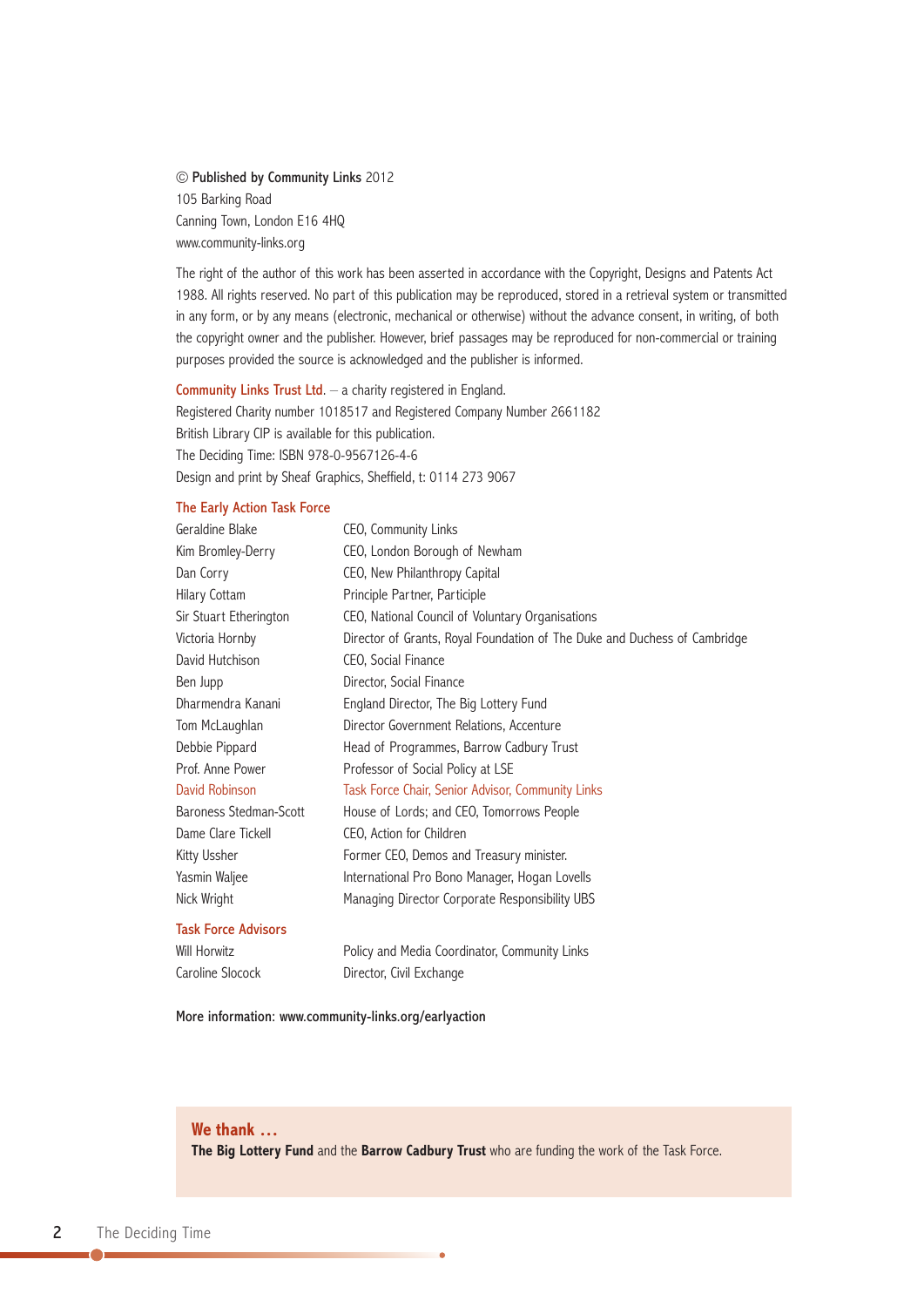## n **What more has to happen?**

#### **LAST yEAR WE PiCTuREd A 'REAdy FoR EvERyThing' CoMMuniTy** at the top of

a cliff where universal services and clear rules equip us to flourish, protect us from harm and prepare us for change. 'Fences' or prompt interventions at the cliff edge respond early to problems which, if not forestalled, could lead to more serious difficulties. Further down the cliff those interventions become more focused on crisis. They are less likely to be totally successful and are very likely to cost more.

It was a simple picture that captured the wisdom of early action and the value of developing from a society that waits for trouble and pays the price to one that prevents problems from occurring and reaps a triple dividend – thriving lives, costing less and contributing more.

Eight months on, the picture has changed and is changing dramatically and quickly. The cliff has taken a battering from the storms in the global economy, eroding jobs, incomes and opportunities. Many individuals, families and communities, relatively secure a couple of years ago, are now much closer to the edge. At the same time the fences – preventative services such as legal aid, detached youth work, open access play – have been tumbling over. As these services disappear the subsequent demand for expensive acute provision at the bottom of the cliff rises inevitably and inexorably. The consequential costs, economic and social, are unsustainable.

It's hard to imagine that we'd ever stop immunising children against TB or polio because we could not afford it. Or only operate for cancer after a nine-week minimum waiting period because earlier detection and swift treatment is thought too expensive. Yet in other, less well chartered areas of public policy that is exactly what is happening now; delaying or cutting entirely the earlier action, and, very shortly, paying the price. We quote Justice Minister Lord McNally (page 12) telling the House of Lords earlier this year that government will not *'devote these limited public funds to less important cases on the basis that they could indirectly lead to more serious consequences'*.

Practitioners and politicians across the UK have told the Task Force that they understand the importance of prevention and they are already getting on with it on the

ground. With few exceptions, they aren't; or at least not on any scale. It may be common sense but it isn't yet common practice.

The NSPCC, for instance, have calculated that spending on children's social care – fostering, youth justice, family support services etc – was set to fall by 24% last year, with the burden falling disproportionately on preventative services despite the prominent rhetoric around prevention (CIPFA & NSPCC, 2011). Youth and crime prevention services tell a similar story.

leisure centres and much else (LGA, 2012).

The immediate future looks no better. The IFS estimate that more than 80% of the reduction in public expenditure has yet to hit the front line (Emerson *et al*, 2012). The Local Government Association say that by 2020 the cost of delivering councils' statutory responsibilities (social care, social services, waste collection and concessionary travel) will leave almost nothing for early action services or, indeed, libraries,

Day after day the media report on The Economic Crisis. It is, for the moment, the story of our time. The social damage remains a minor sub-plot, one of the subsidiary effects. Future generations may see it differently. In 15 or 20 years time our children may think of this decade as the period when consistent progress on health and well-being, sustained unbroken through

…developing from a society that waits for trouble and pays the price to one that prevents problems from occurring and reaps a triple dividend – thriving lives, costing less and contributing more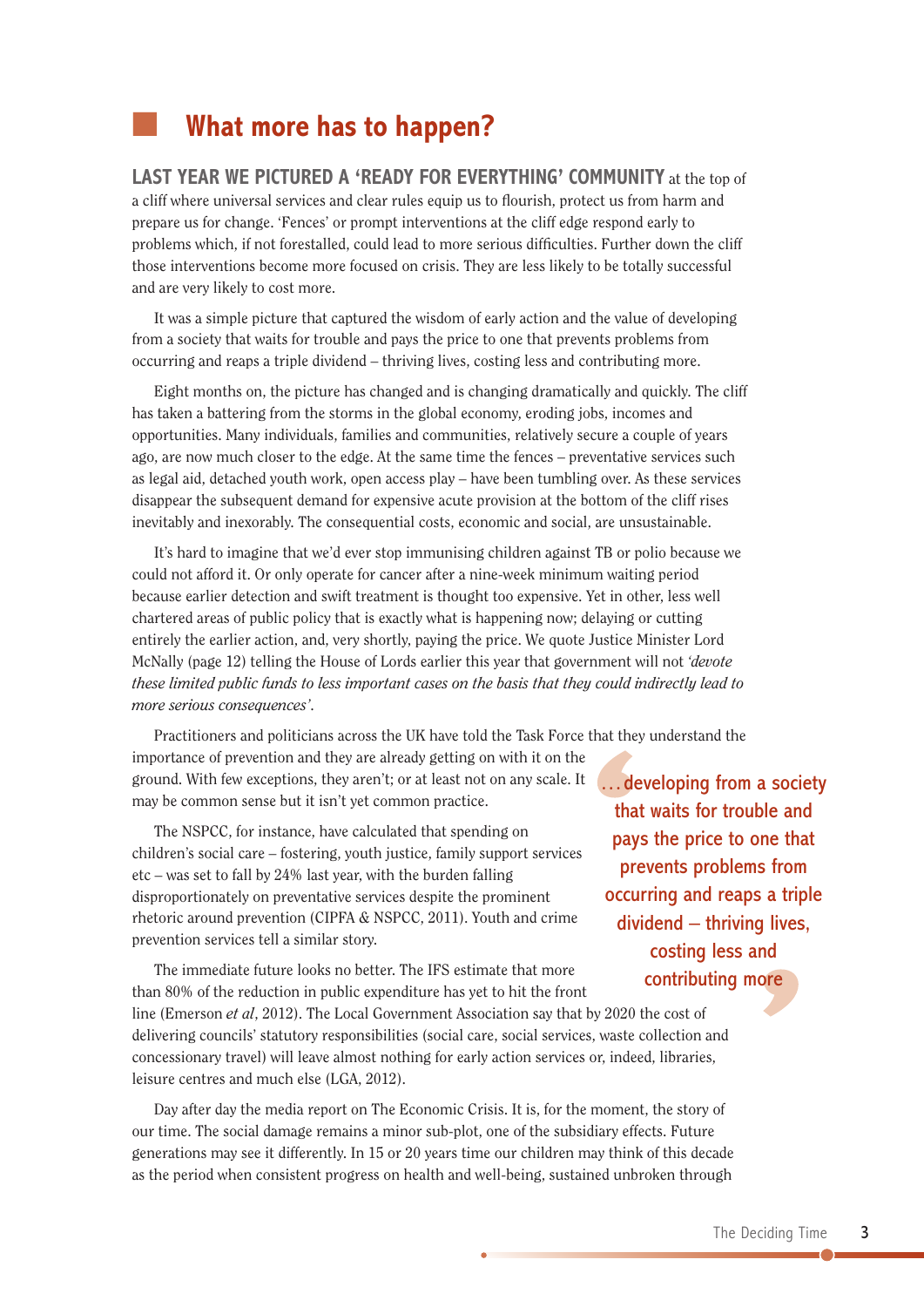modern times, was thrown into reverse. The Social Retreat might be the chapter heading, its impact brutal and enduring.

They might look back on the 1940s, when Britain was faced with no less of a debt challenge, but the government applied vision and foresight and *invested* in a better future through the welfare state, not in spite of austerity but *because of it.*

Or just possibly not? This is the deciding time.

Perhaps it may yet be the period of transition, when unsustainable spending trajectories are arrested and reversed with bold and systematic commitment to moving upstream, reducing future liabilities with effective prevention and early action? What if government facing a structural economic crisis with falling revenues and unsustainable costs set out on a path towards a better future, guided by a positive vision of the importance of early investment in people? What if there were a recognition that austerity measures which disregard longer-term economic and social costs, kill growth; they don't reduce the national debt, they add to it. Spending more on problem prevention – both as a proportion of total spend and in absolute amounts – will *increase* growth and *reduce* future liabilities.

In essence the choice is a simple one: 'To ensure sustainable public finances' and 'promote intergenerational fairness' as required by the government's own Fiscal Framework. Or not.

Of course we can't stop funding acute services whilst they are needed. We are not arguing for the avoidance of this responsibility. We are arguing for the reduction of need. Changing the nature of the state from one that is primarily busy at the bottom of the cliff, to one that is operating strategically at the top is the only sustainable way of achieving government goals on

…the choice is a simple one: 'To ensure sustainable public finances' and 'promote intergenerational fairness' as required by the government's own Fiscal Framework. Or not

the economy. An 'enabling state' would be the next evolutionary step beyond the welfare state, investing in individual capabilities before people reach crisis rather than waiting until they are unable to provide for themselves.

In this report we note that diabetes costs the country £23bn a year and 80% of the NHS spending on the disease manages complications *which could have been prevented* (Hex *et al*, 2012). We point out that youth crime costs £4bn and several successful programmes have shown how to reduce it, yet we spend 11 times as much on youth imprisonment as we do on prevention (CSJ, 2012). These are sins of omission.

For the most part we know what to do, but we are inhibited by the rules that we have made for ourselves and intimidated by custom and practice. The next Spending Review will be particularly significant determining priorities and sending a message. Several of our recommendations focus on this process, but the responsibility for developing a society that is ready for everything does not lie with government alone. Individuals, families, communities, voluntary sector organisations, businesses, charitable foundations, local authorities are all important.

It may sound sententious but the truth is inescapable: we need *as a generation* to grasp where the flow is taking us. We need to open our minds to new possibilities and we need the leadership, at every level to grip the challenge and the opportunity,

What more has to happen before we do?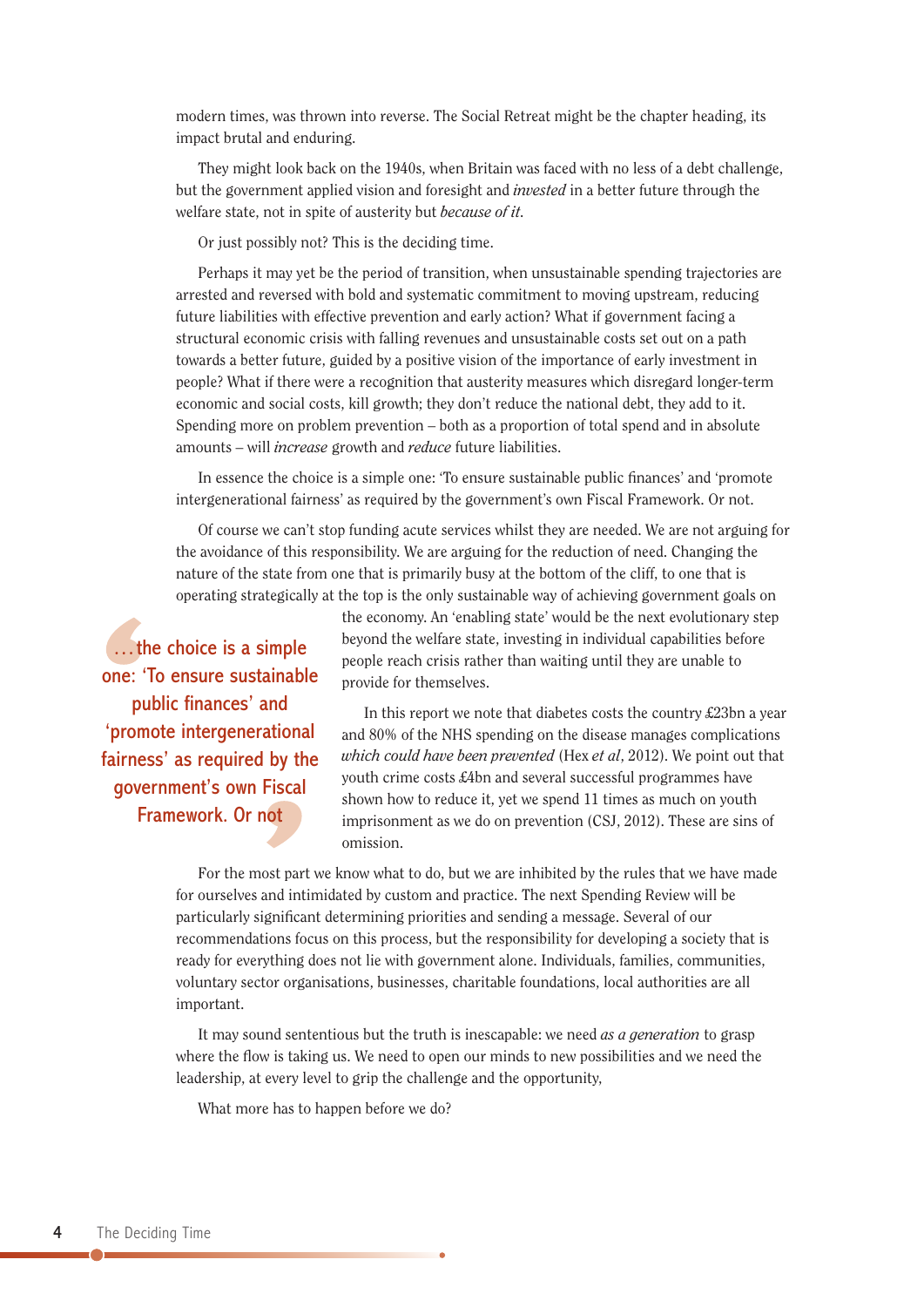## n **The story so far**

**in EARLy 2011 CoMMuniTy LinkS BRoughT TogEThER ExPERTS** from across the sectors to tackle the question: How do we build a society that prevents problems from occurring rather than one that copes with the consequences?

Eight months later the Task Force published *The Triple Dividend* to share its findings so far and to stimulate discussion (Community Links, 2011). We suggested that we should be 'ambitious for a society where we don't wait for trouble and pay the price but where we are all ready and able to benefit from opportunity, to learn at primary school, to thrive in secondary, to be job ready at 17 and ready to support children of our own when the time comes, to be ready and able also to manage adversity – to cope with losing a job or a relationship, to rebuild after illness or bereavement, to adapt to change … a community that is ready for everything.'

After a further eight months following through on our recommendations and learning from a wide range of partners who have been inspired by our work we are concluding this phase of the work of the Task Force with this second report covering the progress of the thinking, the impact of the activity and our proposals for sustained development. The Task Force is an advisory group. Not every member would support every idea in this report but we do all want to stimulate new thinking on the early action agenda.

We could tell a story about the development and implementation of our ideas, about the National Audit Office's ambitious cross-departmental 'landscape review' of early action – here we see substantial potential for building a profound shift in culture, and culture and practice at the heart of government, a story about the Lancashire Constabulary leading an early action charge in their county; about Business in the Community carrying the message to business; about Big Lottery Fund embedding the principles in their funding; about the Welsh Government legislating for a sustainability or about Coventry City Council working with partners on approaches to readiness. These are all stories of boldness and open-minded leadership and significant development in less than a year.

Equally we could talk about the potentially significant cross-government Social Justice Strategy that reported on existing programmes and enthusiastically supported the principles of prevention, but paid less attention to the barriers (DWP, 2012). Here and elsewhere in government we fear that good intentions will be unfulfilled without the kind of measures that we are recommending. Or we could report on progress in adult social care where prevention is much discussed but change has yet to take hold, and on the £5m allocated for the Early Intervention Foundation – a potentially useful contribution to building the evidence base but less than recommended in the Allen reviews and drawn from budgets that were already committed to early action.

On balance we are optimistic, but without illusion. We believe that rhetoric is fuelled by a genuine desire and we think that the local trail-blazers are more than isolated initiatives. Stimulating, encouraging and supporting these case-makers has been an important part of our work, both because of their intrinsic value and because a mexican wave can never begin without someone standing up.

We see increasing traction in the language of readiness – now used by organisations as diverse as primary schools, prisons, charitable trusts and care homes. We see the important new work of the National Audit Office and the interest shown in the agenda by officials across government, and from across the sectors. We see progress on developing the political narrative establishing clear goals and top level ownership. We sense a gathering momentum.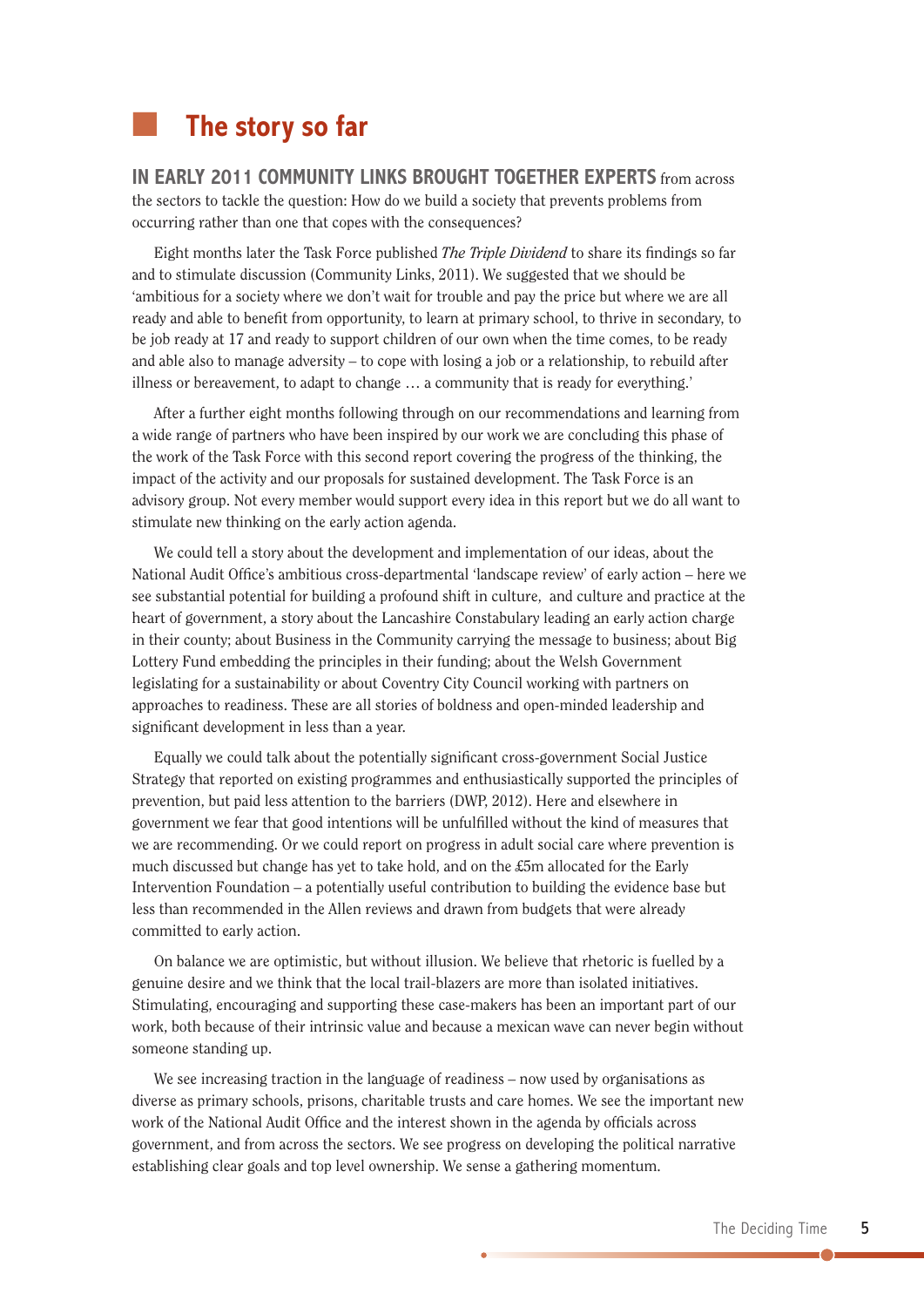Some may be driven more by desperation, 'we can't go on like this', than any loftier goal, but that may not matter. **Asking not, how do we meet this need, but rather how do we reduce it in the future is one way, perhaps the only way, of tackling the most urgent financial imperatives without abandoning all commitment to social progress.**

The implementation of these recommendations would be worthwhile, indeed in some areas transformational, but not sufficient in the context of an unequal society and an economy in recession. These issues are far bigger than the Task Force, but without also reducing inequality and improving social cohesion we will always be battling against an overwhelming tide. We focus on the technocratic aspects, the bureaucratic plumbing, because we feel that we can make a measurable difference here. The Ten Year Test, Transition Plans and other recommendations are practical tools, but we hope that their development will also lead to a bigger conversation – one about values, priorities and the fundamental nature of the society in which we live.

 $\bullet$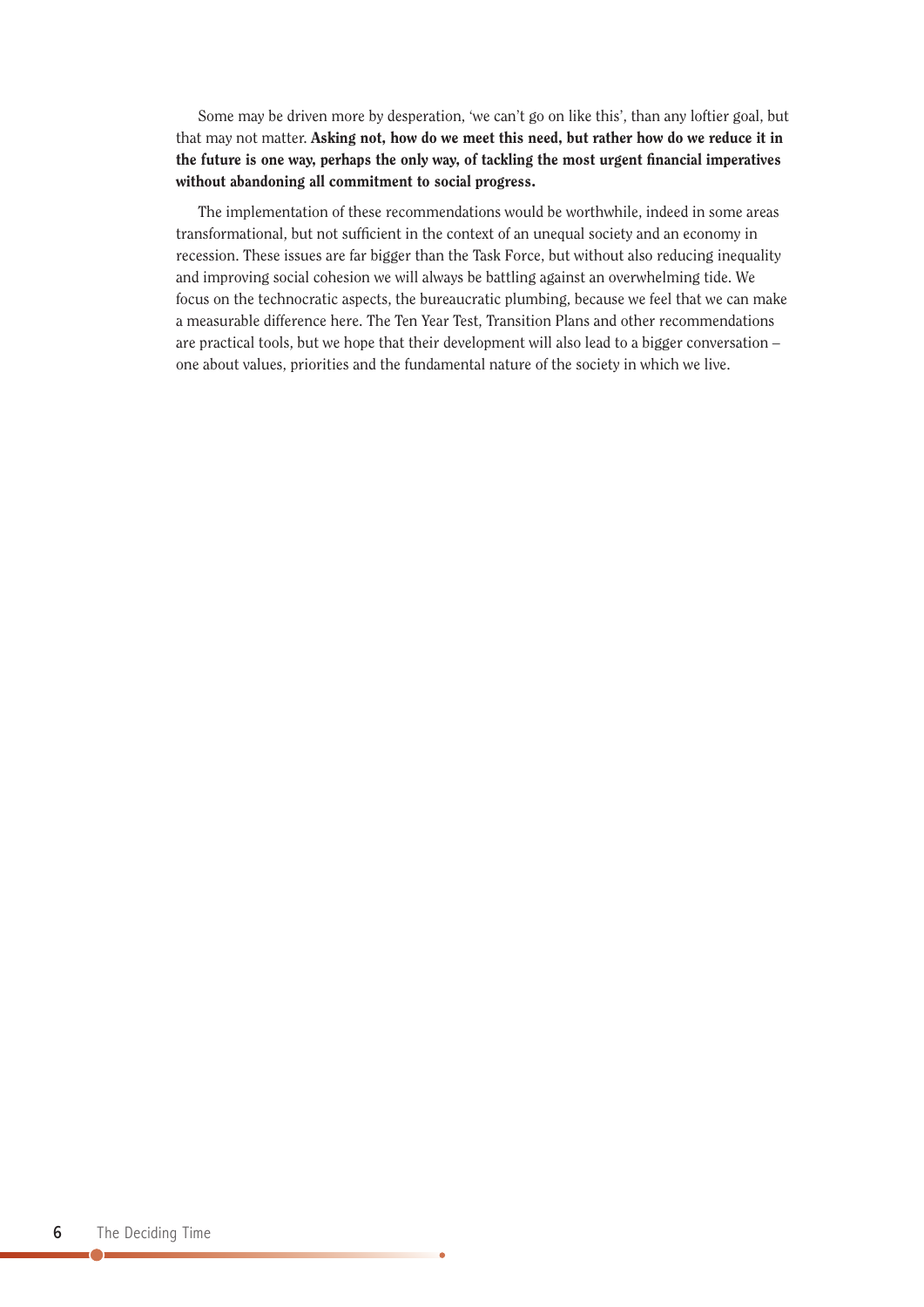## n **Ten Lessons on content and process**

**WE'vE LEARnT TEn hEAdLinE LESSonS** from the work of the Task Force over the last year.

- n **That this is a critical time.** Earlier action matters now more than ever. Present trajectories of need and spending are unsustainable
- n **That the arguments are economic as well as social.** Effective early action is a needreduction strategy reducing future liabilities and promoting growth
- n **That the approach is 'common sense but not yet common practice'.** We don't, for the most part, need to change minds
- **n That**, of the three levels of response to a problem programmatic, structural, and cultural **the government's approach to early action has been at best programmatic**, the least transformational approach. Individual programmes layered on top of existing public services can just paper over the cracks of a faulty system, rather than shift it towards a new early action approach
- **n That we need to challenge systems and structures.** Not least because the 'have another programme' approach is no longer affordable. Less of the itty bitty, more of the nitty-gritty
- **n That strong leadership is critical.** Some of the biggest obstacles to structural change are cultural resistance and institutional inertia. They will only be overcome by leadership, at every level, willing to challenge convention
- **n That we know how to do the basics.** We know the weaknesses and the challenges but we have the experience and the knowledge and there are plausible grounds for being ambitious and optimistic
- **n That it is about us all.** We all need to be ready for our next challenge and we all have an interest in one another's success. We can't 'other' the arguments for early action
- **n That we are stronger together.** The social, economic and environmental arguments about sustainability, readiness, prevention and early action are mutually reinforcing. On almost every issue progress on the ground can only be advanced by working across boundaries. We need to connect the ideas and the champions, the budgets and the programmes
- n **That the varied cross-sector backgrounds of Task Force members** and the developing network around it has enhanced the substance and the credibility of the case for early action. We need to build on, and with, this experience through the continued engagement of respected leaders from across the sectors.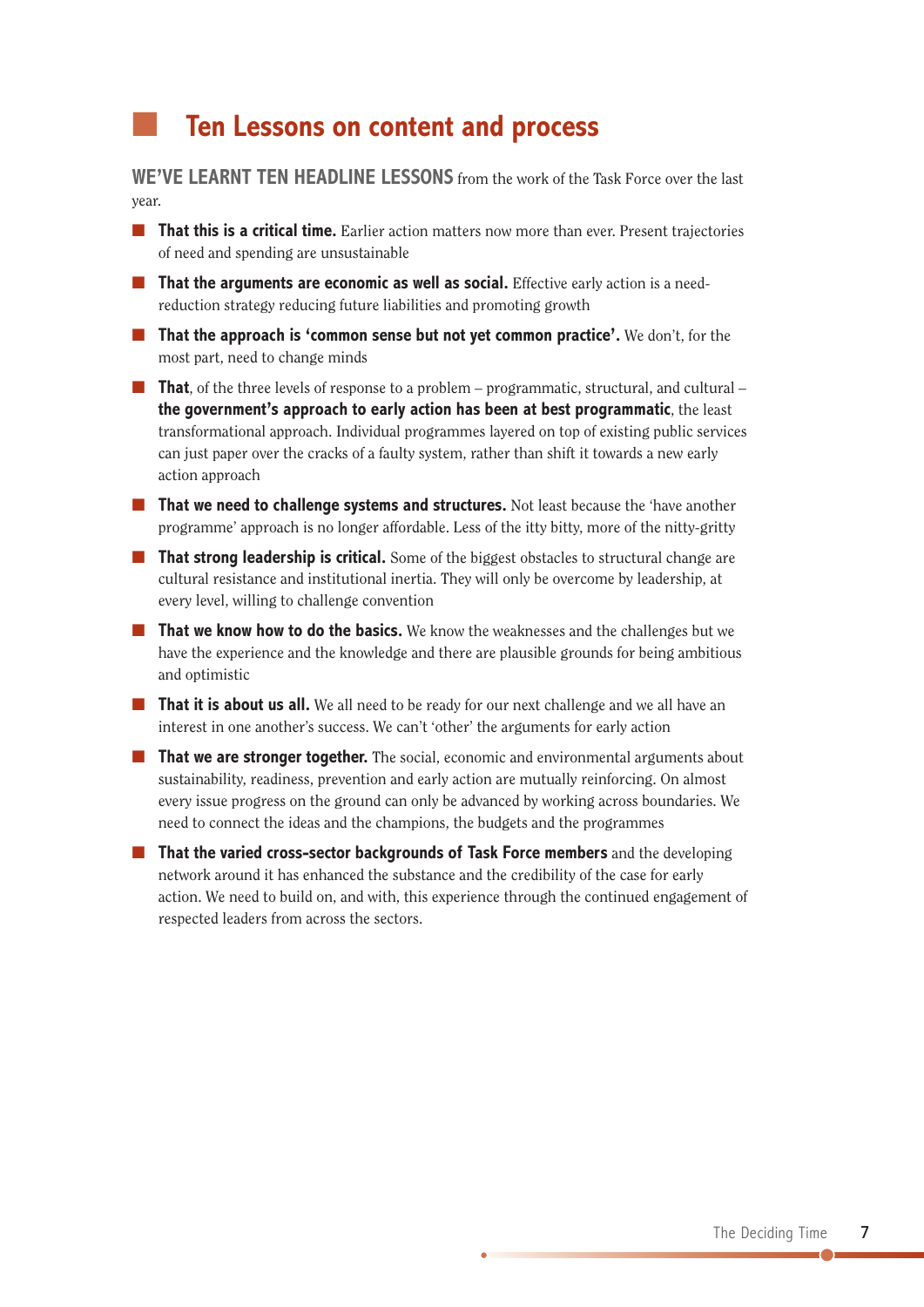## n **in this Report**

**WE REPoRT on ThE PRogRESS MAdE ovER ThE LAST yEAR.** Some of our partners offer their perspective, including Peter Davies the Sustainable Futures Commissioner in Wales, Matthew Smerdon the Assistant Director of the Baring Foundation and Ambreen Shah Deputy Director at the Big Lottery Fund

**We consider** the **Six Blocks** – the big obstacles to the development of early action. This has been the principal focus of the work of the Task Force. We conclude that, within each one, there are multiple complications but none are insurmountable and we put forward a further set of recommendations.

Last year we featured a gallery of case studies drawn from the voluntary sector and we considered the lessons reflecting on how and why early action works on the ground. This time we turn the 'Stories of Success' spotlight on local authorities with a further collection of studies throughout the report.

#### Our recommendations include

**Ten year Spending Plans reviewed every two to three years** We start with the objectives set out in the government's own Fiscal Framework **'sustainable public finances … promoting intergenerational fairness'**. The Spending Review sets the parameters for planning and budgeting in government and beyond. All the while it focuses on a three year outlook these goals are unachievable. We need policies that add up in the longer term. We recommend the publication of ten-year spending plans in each Spending Review. Plans would continue to be reviewed every two or three years, as now, but the current government would consider, publish and be held to account for the effect of its decisions over the next ten years. A one-off cross-party Commission should be established to realign thinking to this longer-term vision and to build consensus.

**Treating early action as an investment** Early action spending forestalls future liabilities and creates growth. We recommend protecting it in the same way as capital investment. This would ensure that it could not be raided for the purposes of managing short-term demands and it would release the potential for significant funding to be moved into preventative services.

**Better information on what is spent now and how much it will cost tomorrow** The National Audit Office is working on a cross departmental early action landscape review, and is intending to include early action cost information. This information and more is needed for planning and management. We further recommend that the Office for National Statistics analyse how money is spent now and the Office for Budget Responsibility report on the 10-, 20 or 50-year implications. This will help to improve decisions on the 10-year consequences when the plans are set.

**Ten year Tests and Early Action Transition Plans** Establishing bold, long-term goals and delivering them involves cultural change as well as structural change. We recommend a Ten-Year Test to ensure that plans work, now and over the next decade, and Early Action Transition Plans for use across the sectors. These would be linked to the 10-year goals and would plot the gradual shift of expenditure towards earlier action. These tools matter as much to move the mind-set as to shift the spending profile.

**incentives and sanctions to break down silos** Alongside the new time frame, protection of early action as an investment and better information, it is important to establish incentives and also rights and duties which break down the barriers between departments and organisations,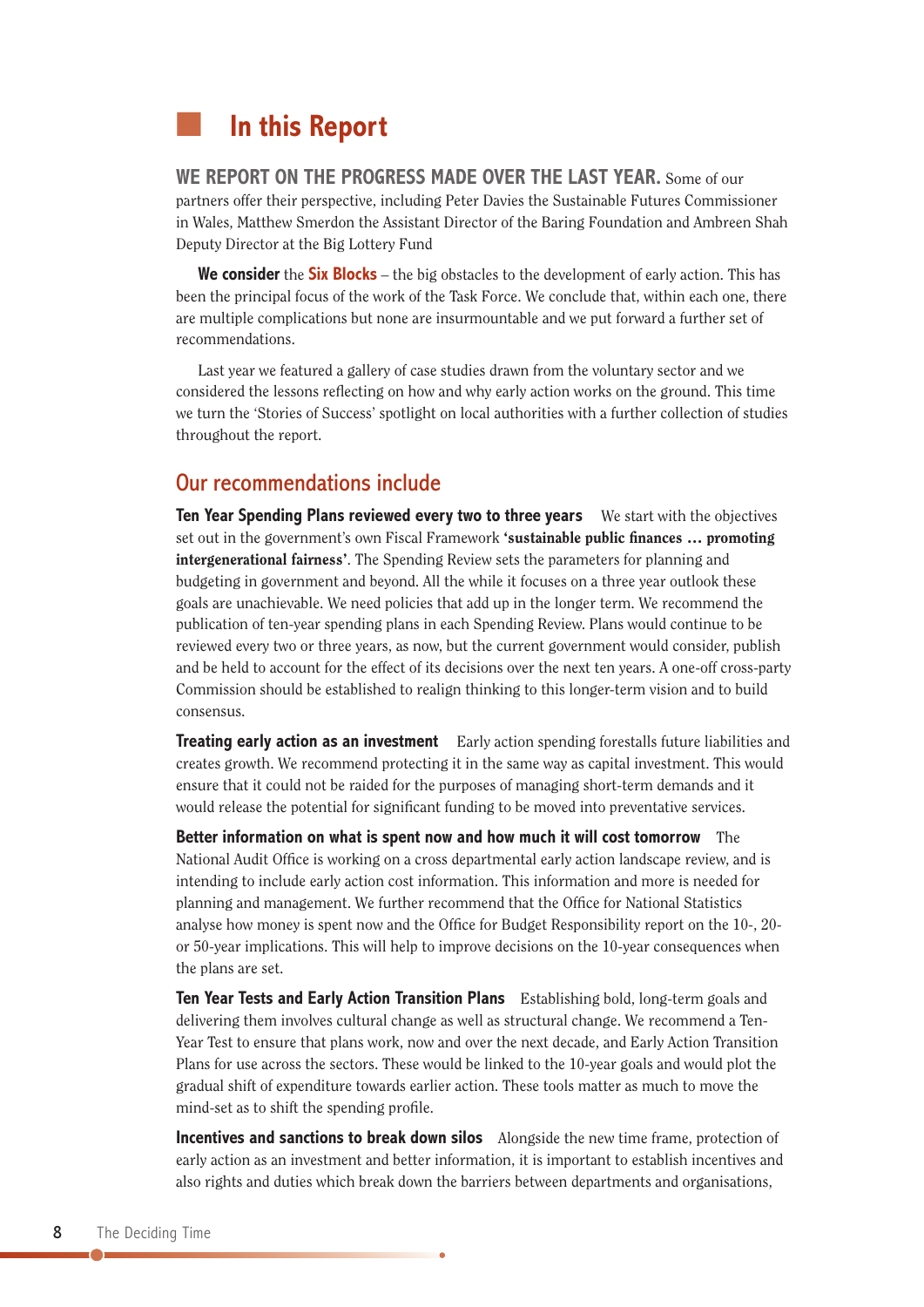and require and reward longer-term planning. We recommend various financial incentives, including responsibility charging, early action funds, profit sharing, premiums and, as the Welsh government are now considering, <sup>a</sup> duty on all public bodies to think of the future.

**Changing on the frontline** Changing the financial systems and structures is not an end in itself. We follow through with recommendations about commissioning, and the delivery of services, including work force training, <sup>a</sup> duty to collaborate and <sup>a</sup> right to lead.

**Leading in the third sector** From the outset the Task Force has been concerned with building <sup>a</sup> society that prevents problems from occurring, not just <sup>a</sup> government, although government's role is crucial both for what it directly determines and for the wider influence of <sup>a</sup> process like the Spending Review. We suggest new early-action funding streams for the third sector, and leadership from funders requiring, and resourcing, possibly with dedicated funds, <sup>a</sup> measured shift towards the long-term reduction of need. Amongst other possibilities we recommend an independent Case Makers' Fund, redirecting the returned loans from Future Builders and releasing the assets of the National Fund. The best early action is often personal. We recommend tax incentives to encourage peer support.

**holding feet to the fire** To judge, to cajole and to hold to account we recommend <sup>a</sup> champion within government, an independent Futures Commissioner and, because we need leadership from the ground up as well as from the top down, <sup>a</sup> new national conversation.

**Pushing on** The original programme of the Task Force is completed with this publication, but the work has only just begun. The network that has emerged over the last 18 months with the Task Force at the centre will be driving <sup>a</sup> new three-year programme, taking forward these ideas and telling the story.

#### **improving health in Birmingham**

**Be Active** is a scheme offering free swimming, exercise classes or gym use, and some community activities to all Birmingham residents. It aims to tackle health inequalities and associated deprivation; a recent cost benefit analysis found that on average every £1 invested in Be Active generates £21.30 in benefits.

The scheme allows people to use council-run facilities for free during off-peak times, and is mostly funded by the local NHS, with the city council contributing 15% of the cost. In 2011/12 there were 1615 hours of free activities per week.

It has about 300,000 registered users (one third of the population), and 140,000 active users per year. Evaluations show it has increased the number of physically active adults since its introduction.

The programme costs £22.0 million over five years, and the analysis suggested the benefits generated by Be Active exceed its cost by £445.2 million. Most of this is improvement in the participants' quality of life (£377.2 million), with the rest split between 'cash savings' (mostly to the local Health Authority) of £28.7 million and cost savings and productivity gains to the public and private sector of £39.2 million.

These benefits accrue mostly to the local health authority, reflecting their contribution to funding the programme. However the impact is long-term, with most benefits occurring after the first five years.

www.birmingham.gov.uk/beactive

Sources: Marsh, Bertranou and Samanta (2011)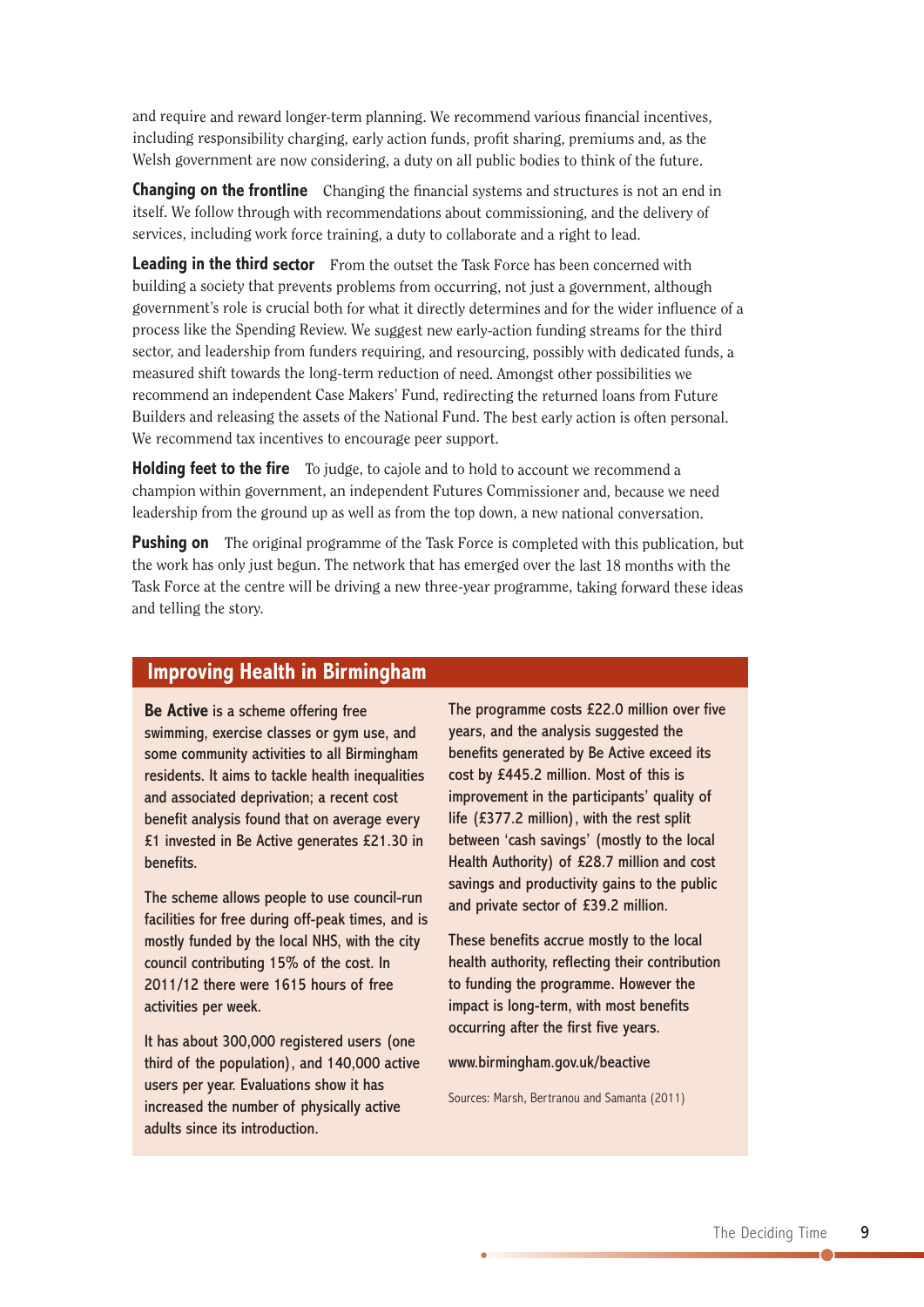## n **The Six Blocks to early action**

**in ThE TRiPLE dividEnd** we discussed the large number of government reports published over the last 20 years which have talked about the importance of early action. The case has often been well evidenced and warmly endorsed by the sponsoring ministers but then little or nothing happens. The well-received Wanless reports (2002 and 2004), for instance, strongly advocated for the extension of preventative services, but even at the time Derek Wanless cautioned *'it is striking how much had been written often covering similar ground and apparently sound … but rigorous implementation of identified solutions has often been sadly lacking … If we are going to capitalise on the growing cross-party support for early action, we must first recognise and tackle the barriers, align the incentives and, first and foremost, we must win hearts and minds throughout Whitehall, local government, public services and wider civil society.'* (Wanless, 2004).

How right he was. Recent National Audit Office reports into programmes as diverse as tackling health inequalities (2010a), developing renewable energy technologies (2010b), and preventing youth offending (2010c) have all noted how problems with implementation systems

It is not enough to restate a bold objective or to announce an additional programme with ambitious goals but not much money. Both will at best disappoint, at worst, divert attention from the real issues

and little or no collaboration have resulted, at best, in a prolonged delay between the setting of the aspiration and the delivery of an invariably disappointing outcome. Sometimes the aspiration is lost altogether.

It is these lessons from the recent past that constrained our enthusiasm earlier this year for the Social Justice Strategy (DWP, 2012). To the extent that it stressed the importance of prevention and early action we support the intentions but intentions alone are plainly insufficient. We must learn from the history and grip the challenges to successful implementation which have crushed hopes in the past with depressing consistency.

It is not enough to restate a bold objective or to announce an additional programme with ambitious goals but not much money. Both will at best disappoint, at worst, divert attention from the real issues.

**There is a need to spend more on earlier action, both in absolute terms and as a proportion of budget. We suggest on page 31 where this money might come from.**

**And there is a need to spend more effectively. We suggest how this might be achieved.**

We need an environment in which an early-action approach can flourish and take root. This is about the big budgets and the big programmes, about how we work together, learn from one another and plan for the long term, how we allocate money and account for spending and how we cut out short-sighted planning and commissioning, instead supporting and incentivising cost- effective forward thinking.

We have been discussing our *Triple Dividend* recommendations with senior policy makers and analysts in the Treasury, the Department of Work and Pensions and the National Audit Office, several local authorities, the devolved administrations and other agencies and departments. We are grateful to all who have contributed to the development of our work and, although they may well not agree with some or all of our conclusions, we hope that they find them helpful.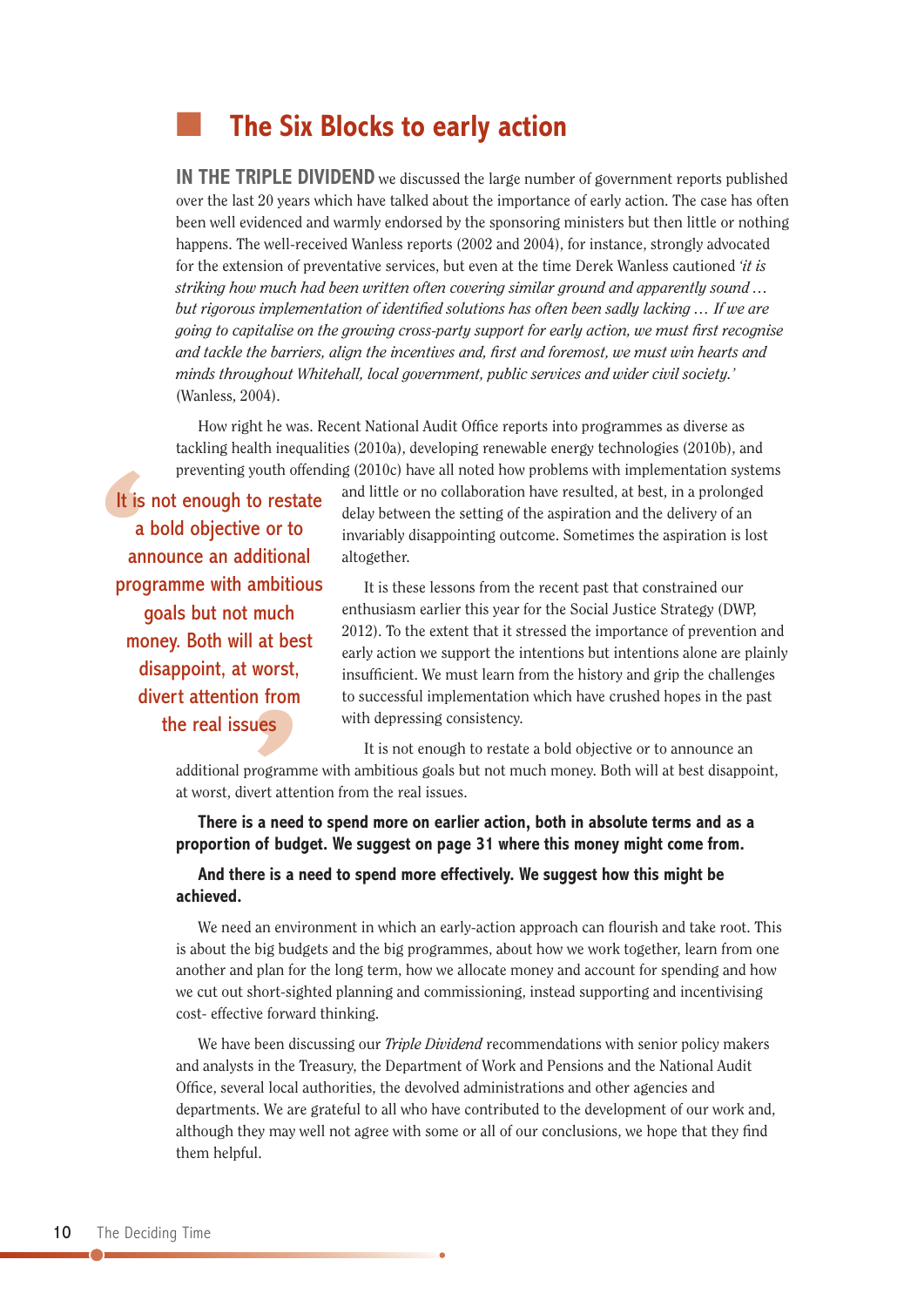Here we gather the learning and recommend next steps around the **Six BLoCkS – the big obstacles that have thwarted progress** in the past and threaten it today.

- n **We think and plan for the short-term, particularly in government 1**
- n **We work in silos across the public sector 2**
- n **We can't afford the critical shift to earlier action 3**
- n **We don't really know what works on the ground 4**
- n **We don't have the skills to work differently 5**
- n **We lack the leadership and accountability structures to carry through 6the changes we need.**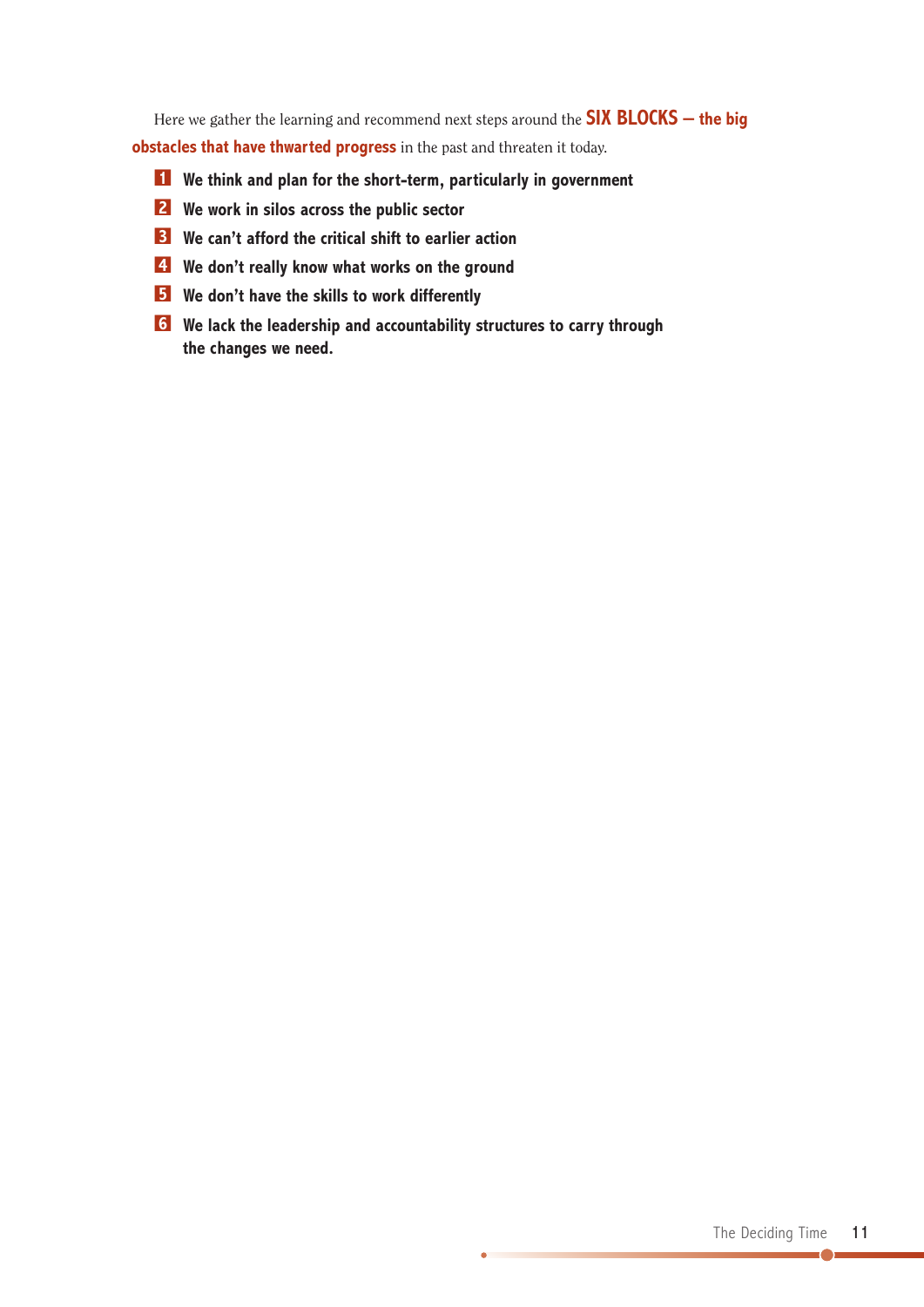## **Block 1 We think and plan for the short-term, particularly in government.**

**ThE MiniSTRy oF JuSTiCE** does *'not propose to devote these limited public funds to less important cases on the basis that they could indirectly lead to more serious consequences for that person'* said Lord McNally, Justice Minister in the House of Lords, as he piloted the Legal Aid Bill through the House earlier this year.

*'Let's not waste money on minor problems when we could spend more once they've become extremely serious'* doesn't sound like a promising mantra by which to reduce public spending, and is the antithesis of early action, but is the default option for a department forced to make short-term spending cuts with little room for manoeuvre. Meeting this year's budget target is the only target (and is well-rewarded), irrespective of the impact on your own, or others' budgets in years to come.

The development of early action is held back by a strong set of disincentives embedded within public spending structures. Reforming these will transform early action from being the preserve of a few bold leaders with the vision to see beyond these disincentives and the bullishness to push through them, to the everyday norm for managers at every level.

This is not about making the next Spending Review an early-action review. It is about every Spending Review

The Treasury seeks to achieve 'sustainable public finances' and 'intergenerational fairness' through the fiscal framework, but its own rules and planning horizons direct attention to the next three years, and dictate a particularly ruthless focus on achieving savings in the immediate future rather than on managing taxpayers' money in ways that deliver best value over the longer term. Approaches that invest in individuals and communities and that yield savings over time are consistently pushed to the margins.

The three-year Spending Review (SR) is the starting point for this thinking and imposes a tyranny of short-term thinking both wherever public money is spent and, by influence, rippling out beyond its bailiwick. We believe it must change. This is not about making the next Spending Review an early-action review. It is about every Spending Review embedding proper consideration of long-term implications in *every* decision. We propose a ten-year cycle.

Capital investment was once similarly discouraged until separate ring-fenced capital budgets were introduced, insulating long-term investment from the effect of short-term priority changes. We recommend a similar approach for the treatment of early-action spending.

Across government and beyond, a Ten Year Test should be widely applied to keep minds firmly focussed on the future.

All this needs more information both on the costs and savings associated with early action spending, and on the liabilities which would be incurred if this approach is *not* pursued. We suggest how the analysis, and the base line for financial planning, should be developed as a matter of urgency.

These are ambitious ideas. We suggest that a Commission might be usefully established to help support their implementation.

#### The Ten Year Test

A Ten Year Test, embedded within the budgeting framework and used more widely, would consider whether decisions taken now will come back to haunt us in the future. Of course,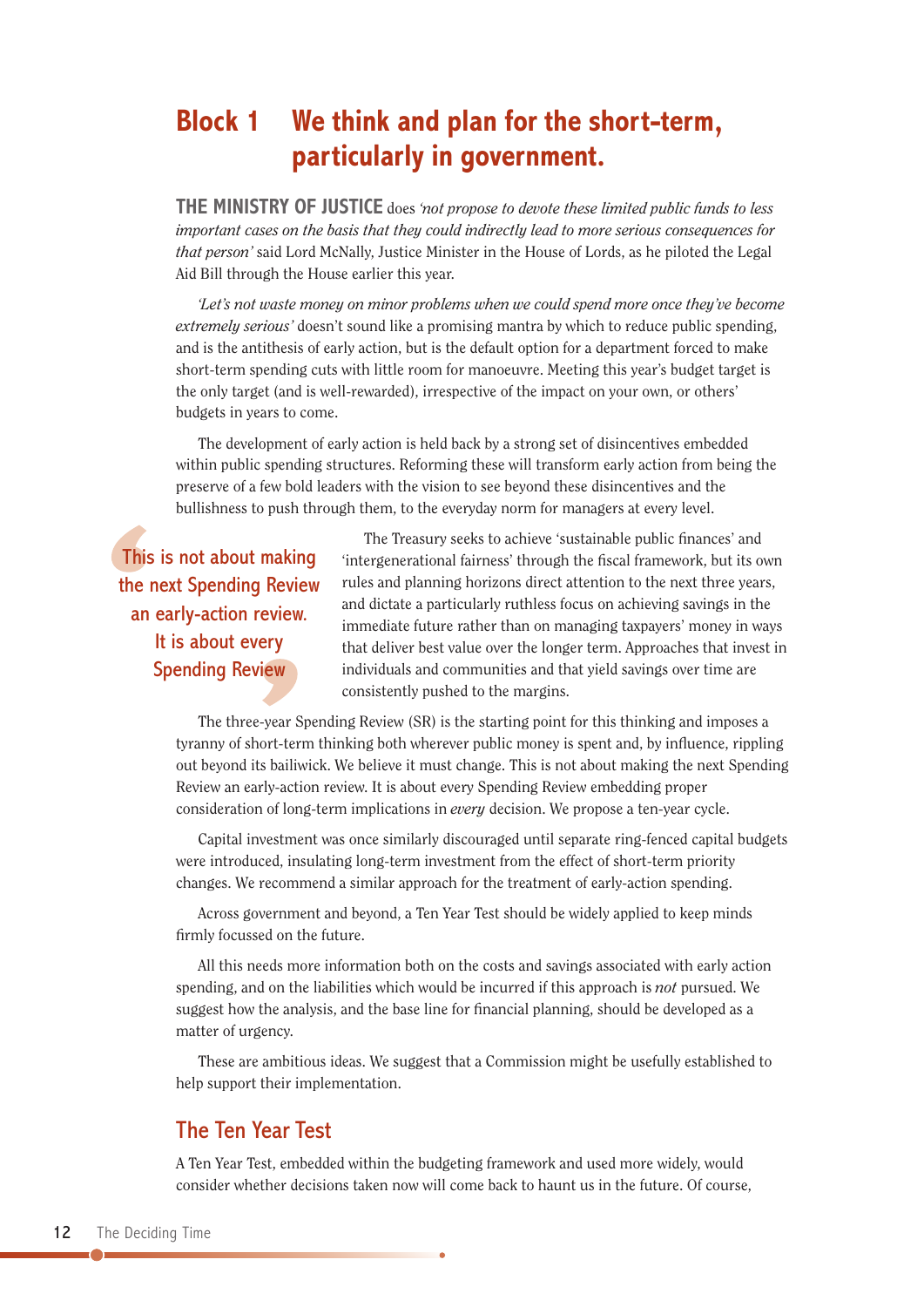spending plans have to work now, meeting immediate needs, many of them acute. The Ten Year Test would recognise this imperative but also ensure that we identify and reject those 'quick win' policies which seem too good to be true, because they are. It would allow Ministers and officials with good intentions to fulfil them, and exposes those who can't see beyond next year, asking 'How will this policy, this provision, improve lives? Will it reduce need or warehouse it storing up problems for our children? How will this investment reduce future liabilities?' If the budget line fails the test, further work is required. Departments will no longer be encouraged to turn a blind eve to the future consequences of their decisions.

#### **Some possible components of a Ten year Test**

The Ten Year Test of central and local government's economic, social and spending plans - and indeed of any organisations plans inside or outside government – would seek to ensure that they not only meet the immediate priorities of the next three years but also look ahead ensuring, for instance:

Where it is possible to foresee future liabilities that cannot be afforded beyond the immediate planning period, action is taken now to reduce them rather than allowing them to continue to build up.

Where action is being taken that will cause damage to the environment or society in the medium to long-term, plans are put in place now to reduce that damage or stop the action from occurring.

Investment is made in the future, as well as in the present, so that society as a whole can

benefit in the years beyond the immediate planning period from increased growth, better health, a cleaner environment and social cohesion.

Short-term cuts which might balance the books in the next three years but will actually create additional costs in the years beyond are avoided.

Likewise, no cuts are made which may appear to generate a saving in one part of central or local government or in its agencies but will generate higher costs in another part of government in future years.

Changes are resisted where the spending cut may produce short term savings but also reduce the capacity of adults and their children to live healthy, happy and productive lives outside of the immediate planning period.

**ouR AdviCE government should commit to the 'Ten year Test' and apply it to all future spending reviews and to subsequent planning.**

#### Ten Year Spending Plans reviewed every two to three years

The last Spending Review framework document, published in 2010 ahead of the Review itself, said it would *'Look beyond near-term pressures to support reforms that better position the UK for meeting long-term demographic, economic, environmental and social challenges, any of which could imperil long-term fiscal stability if left unaddressed.'* (HM Treasury, 2010)

The Treasury's Consolidated Budgeting Guidance sets out the objectives of the fiscal framework: to *'ensure sustainable public finances that support confidence in the economy, promote intergenerational fairness, and ensure the effectiveness of wider government policy.'* (HM Treasury, 2012)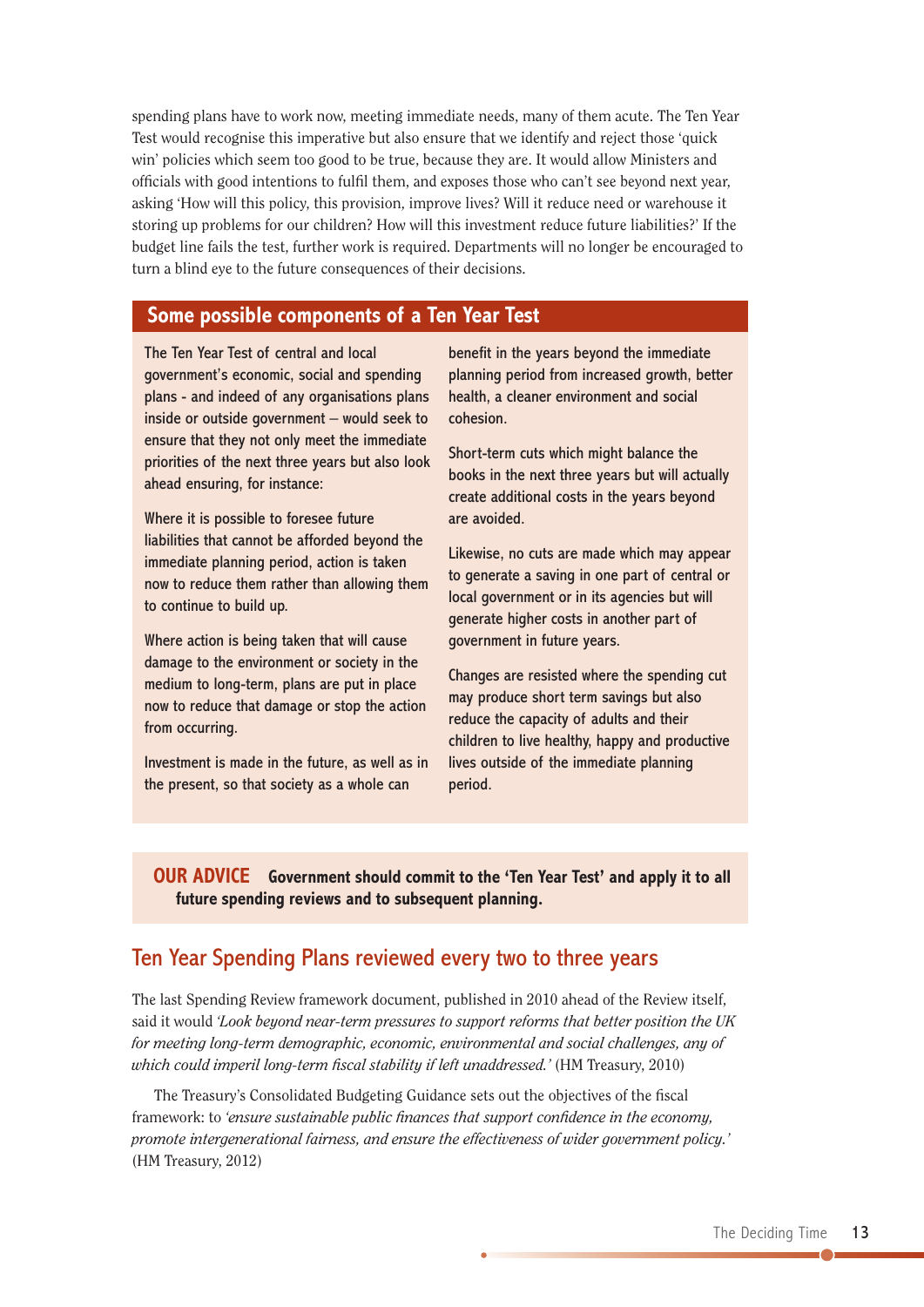#### **Consolidated Budgeting guidance from 2012-13, hM Treasury, March 2012**

#### **The Purpose of public expenditure control**

1.1 The budgeting system has two main objectives:

 $\blacksquare$  To support the achievement of macroeconomic stability by ensuring that public expenditure is controlled in support of the government's fiscal framework; and

 $\blacksquare$  To provide good incentives for departments to manage spending well so as to provide high quality public services that offer value for money to the tax-payer.

#### **The Fiscal Framework**

1.3 The government's objectives for fiscal policy are set out in the Charter for Budget Responsibility. These are to:

 $\blacksquare$  ensure sustainable public finances that support confidence in the economy, promote intergenerational fairness, and ensure the effectiveness of wider government policy; and

 $\blacksquare$  support and improve the effectiveness of monetary policy in stabilising economic fluctuations.

The Framework introduces into public finances the important idea of 'intergenerational fairness'. In theory it forces us to consider whether we can simply park a problem and deal with it later for a similar cost, or whether the price rises disproportionately from generation to generation or even from year to year. We know, for instance, that there is an established impact of being unemployed for a year or more, and that this individual 'liability' on the public balance sheet increases disproportionately with the passage of time. Youth unemployment in 2012 alone is estimated to have a net present value cost to the Treasury of  $\text{\pounds}28$  billion over the coming decade. Such figures must be factored into budgeting and planning for the kind of fundamental reform of education, training and career support services for the half of young people who do not go to university.

One government official noted privately to the Task Force earlier this year that *'the markets don't judge us sufficiently on future liabilities'*. Consideration is given in some areas, on pensions and aging for instance, but wider scrutiny might benefit us all.

In practise, the three-year time frame fatally undermines the objectives of the Fiscal Framework. The Spending Review, to a very large extent, sets the parameters and offers insufficient incentive to take a longer view. We considered suggesting that the next Spending Review should be framed as an 'early action Review', with a basket of sticks and carrots to encourage a new approach. We concluded however that whilst the review process focuses on a three-year outlook it will always be more a part of the problem than the answer.

We know, for instance, how many 12- and 13-year-olds are likely to leave school without basic skills in four or five years time and we know the price of that. We know also the cost of reading recovery programmes and the percentage that succeed. A society that applied even a five-year perspective to its public finances would be investing more in literacy work with school age children. In reality, spending on literary support has always been limited and is falling fast, incurring an imminent liability, reducing the nation's capacity for economic growth, and so contributing to increasing, not decreasing, the national debt. This might help to balance the books in a tight three-year cycle but it is exactly how not to 'ensure sustainable public finances'.

We need a new approach, focused on the longer term. There is a precedent for such a reform. Government moved from one-year to three-year spending plans at the end of the 1990s,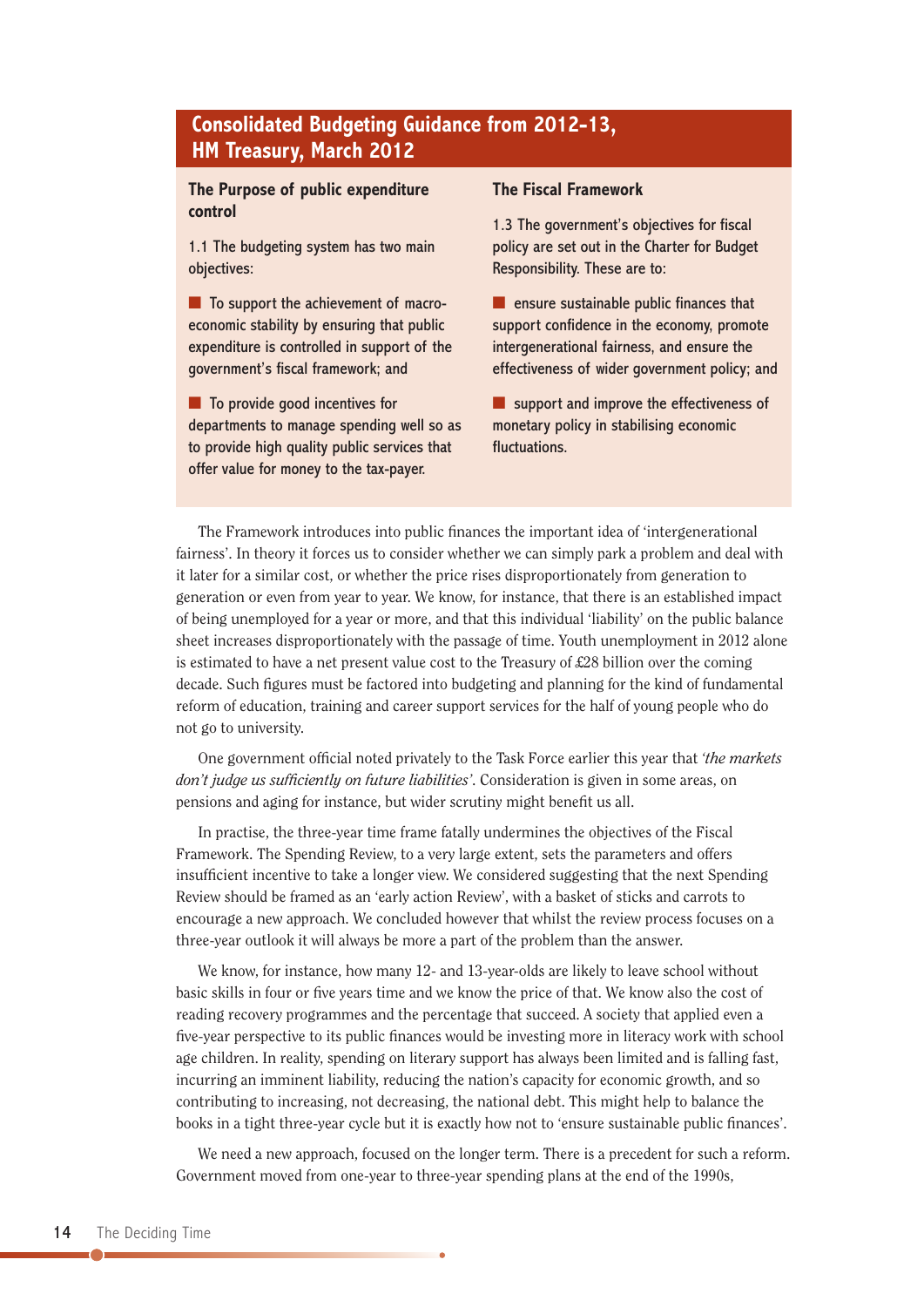reviewing three-year plans every two years, with the final year becoming the first year of the next three-year plan. At the same time, the government began, through Public Service Agreements, to set longer-term objectives and targets for spending, many of them well beyond the three-year planning horizon. Some crossed departmental boundaries.

To some extent every government takes decisions in the short run which have major implications beyond the electoral horizon, for instance on pensions, social care and educational qualifications. Indeed, Ministers couldn't do the job if they didn't. Even threeyear spending plans often go beyond elections – although an incoming government may change them. **However, there is a radical difference between introducing new policies that may have long-term implications, and consistently being forced to publish estimates of the consequences over a ten-year period of existing policies.** This would force the current government to be held to account for the longer term consequences of its decisions and encourage longer term thinking across political boundaries. Such a change would not require legislation because longer term plans would not

#### **...investing in reading and writing The Case for**

 $\blacksquare$  Low literacy stops people achieving their potential and costs the country up to £2.5bn every year.

 $\blacksquare$  With the right resource we know we can teach anyone to read and write.

 $\blacksquare$  Even the more expensive interventions during childhood, like the intensive Reading Recovery programme, cost less far less than dealing with the consequences of low literacy in adulthood.

 $\blacksquare$  Yet 14% of 11-year-olds struggle with reading, and 25% cannot write as well as they should

#### **it's time to decide: spend now on teaching every child to read and write, or pay the price in the future**

Sources: Jama and Dugdale (2012), Every Child a Chance Trust (2009), Policy Exchange (2009), Kitchen et al (2012)

be binding. However, we do propose a one-off cross-party Commission to help build consensus about the key areas where early action is needed, and to help with the reorientation of thinking and planning. (See page 21)

Clearly, changing pressures and events, not least elections, will require a regular review of any plan – so plans would continue to be reviewed every two or three years – but that does not prevent many organisations from taking a longer-term view. We therefore propose a new format for Spending Reviews, to include:

- l **Ten year spending plans to be set**, and to be reviewed every two to three years so allowing for change, particularly changes in governments. The first two years will normally be 'set in stone' to allow for firm planning in the immediate future; these plans would be subject to the Ten Year Test described above;
- l **Ten year goals and targets to be established** at the same time, with milestones for achieving these longer-term goals set in the first three to five years and captured in Early Action Transition Plans
- **Better information** and changes in the spending rules to support this longer-term perspective, as further explored on page 35.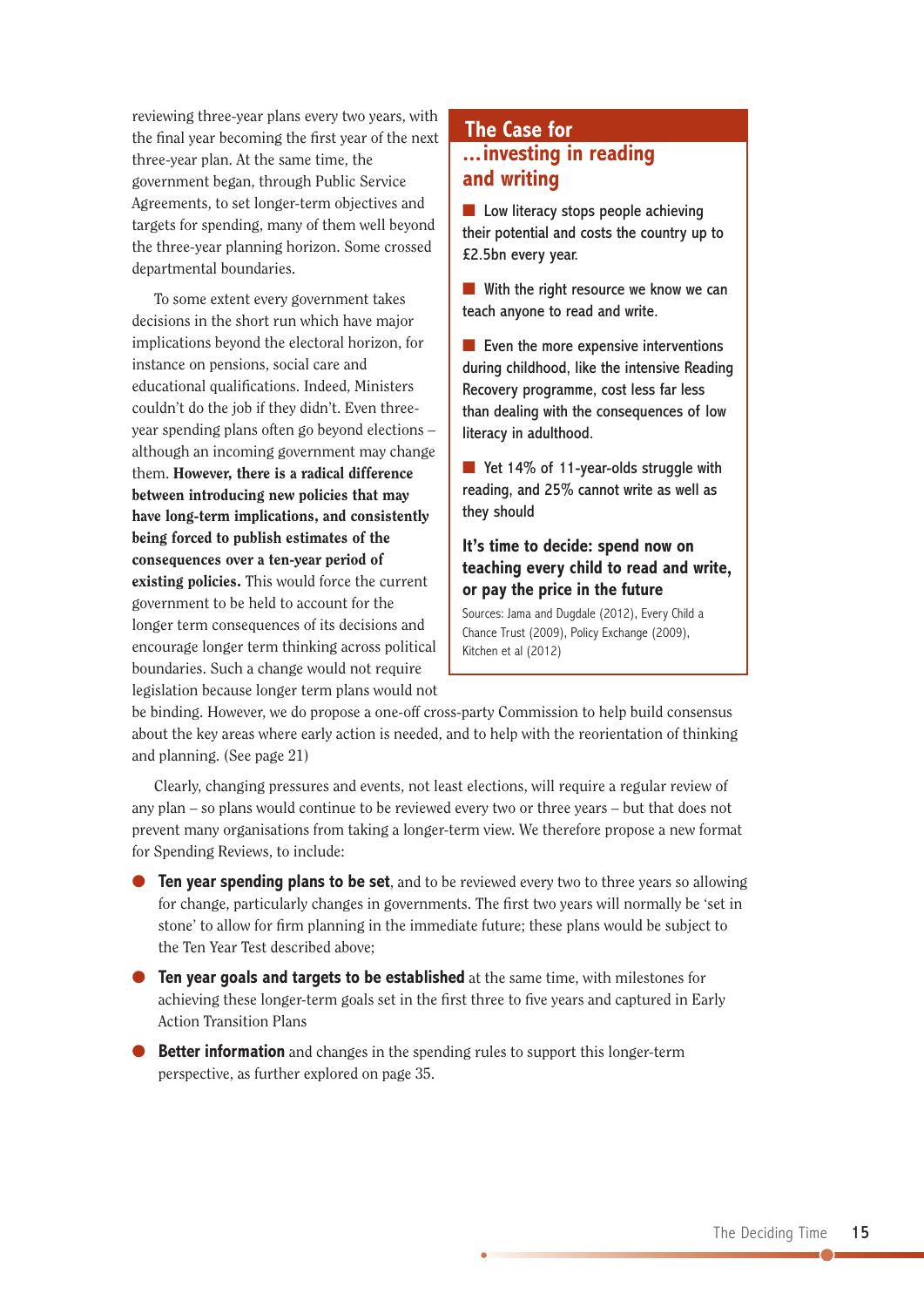**ouR AdviCE Ten year Spending Plans reviewed in the Spending Reviews every two to three years, should be linked explicitly to the existing goal of the Fiscal Framework 'to ensure sustainable public finances that support confidence in the economy, promote intergenerational fairness and ensure the effectiveness of wider government policy.' These would be subject to the Ten year Test, with the current government being held to account for the long-term consequence of short-term decisions. goals, targets and short-term milestones for achieving change over the longer term will help promote longer term thinking. A one-off cross-party Commission should be established to build consensus around the longer term goals.**

#### Treating early action as investment

Early action spending is not generally recognised as a form of investment, reducing costs downstream and creating assets which promote growth and social well-being. This discourages development and makes such funds especially vulnerable to 'raids' for the purposes of responding to short-term pressures. We think early action should be treated as a form of capital investment, as apparently argued recently by Nobel prize winning economist Paul Krugman (2012), *'we need a broad definition of capital – expenditures on education and expenditures on public health are capital as well although they may not be the tough stuff that you can kick.'*

Much early-action spending will create long-term savings to the Exchequer, so securing 'sustainable public finances'. Most early-action investment also builds future social and intellectual assets – a lot of the education budget, for instance, falls into this category. Thus decisions on whether to invest in such action should not only be driven by its potential to realise future savings, although this will often be the result, but also by its capacity for developing future assets In short, budgetary rules should be revised to reflect the ambition of the Fiscal Framework and treat early action as a form of investment.

The changes in the public expenditure system at the end of the 1990s provide a precedent for this kind of fundamental reform, designed to create better incentives to achieve wider fiscal goals. The separation of capital expenditure from resource expenditure helped to correct disincentives toward capital investment. The creation of Departmental Expenditure Limits (DEL) and Annually Managed Expenditure (AME) defended public services from unnecessary cuts, caused by purely cyclical fluctuations in welfare and other spending.

Capital spending was also protected from raiding to fund current expenditure. Departments can move spending from current to capital budgets but not vice versa. Within current spending (Resource DEL), some budgets are also 'ring-fenced' to protect them from being used for other purposes.

We propose that early-action spending is protected in a similar way to capital investment, either by being placed in that capital budget or by being ring-fenced within Resource DEL. This would ensure that acute spending could be shifted into the early action budget but the budget itself could not be eroded to fund short-term pressures.

Clearly, a robust definition of early action is needed to support these new spending rules; otherwise they would be open to abuse. We know this is very difficult, but even a flawed definition *consistently applied* would be a step forward. Protection might initially be given only where such robust definitions were in place, for example, on health expenditure where there are international definitions of public health and acute spending. Over time, as better information becomes available via the Office of National Statistics, (see page 35), the protection could be extended.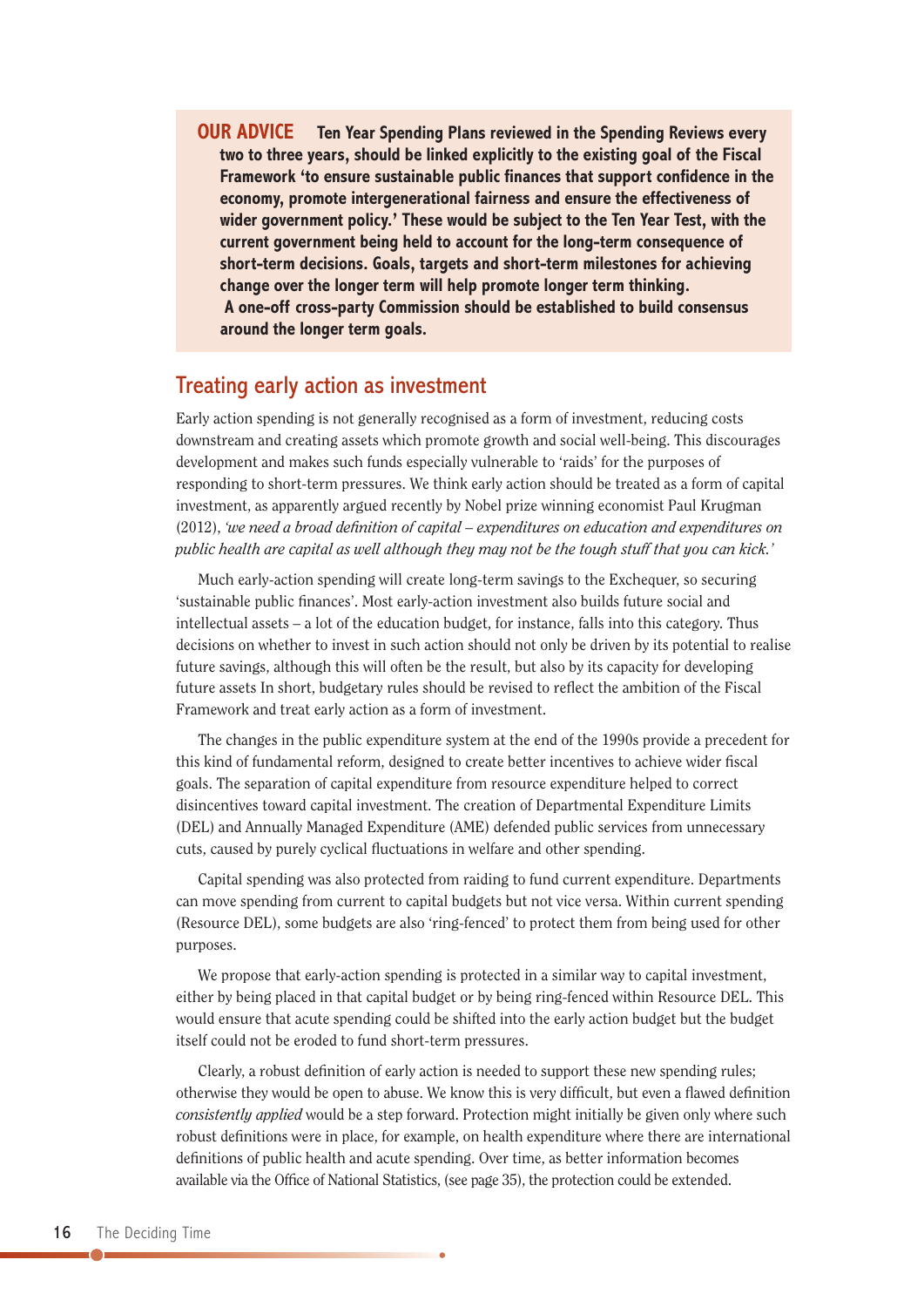**ouR AdviCE From 2013/14 the Treasury should revise its budgetary rules to treat early action spending as a form of investment and to protect funds earmarked for this purpose from being diverted into spending on acute action, whilst allowing the transfer of funds from acute spending to early action where this is possible.**

#### Developing the information we need to change spending priorities

Public policy is shaped by what can be counted. In *The Triple Dividend* we described the process which led to the significant increase in preventative spend in Scotland. Influential evidence cited by Scotland's Futures Forum showed that as much as 40% to 45% of government spending was 'negative' – short-term spending to address pre-existing social problems (Scottish Parliament Finance Committee, 2011).

We have referenced this many times in local and national conversations over the last eight months and noted three things. First, how little is currently understood about the balance of spending across the spectrum from preventative to acute services. Most officials, many managing large and sophisticated budgets, won't even hazard a guess about the balance in their own service. Second, how many are struck by this gap in their knowledge realising that, no matter how certain the destination you can't plan a route without knowing where you're starting from. Third, without robust information, rhetoric can overtake reality, as vocal and probably genuine enthusiasm for early action, or the lure of one particularly high-profile project, cloaks a meagre or nonexistent shift in resource (often even a slide in the wrong direction).

This is the case in town halls, police and health authorities across the country as much as in Whitehall. Even charities, those among the most enthusiastic cheerleaders for early action, often struggle to identify how early their money is spent.

Ten-Year Spending Plans and the Ten-Year Test (applied not just in Whitehall but across the sectors) are only viable if we are able to fill these gaps in our knowledge. Similarly, without this kind of information the treatment of early action spending as an investment will be largely pointless.

In a short paper, published separately, the Task Force collated examples of where spending has been classified on some form of prevention spectrum in the past. It didn't take us long, because we could only find three. The OECD's (2011) system for classifying health expenditure includes a 'prevention' category and the NSPCC (2011) have published a report looking at how children's social care spending breaks down (75% 'protective' and 25% 'preventative'). The youth justice board spent 7% of its funding on prevention in 2010 (Home Affairs Committee, 2010) and the amount has decreased since (Youth Justice Board, 2011). All used different definitions of prevention, making it extremely difficult to draw wider conclusions. There are no doubt some other studies within certain fields, but it is clear there is no coherent, shared methodology or approach, and little wider recognition for the work.

The Task Force has begun work on developing a system ourselves. We recommend that this work be taken forward by an independent body like the Office for National Statistics, and developed into a mature framework under which debates about early action spending can be meaningfully conducted. We have published a short paper exploring some of the issues and suggesting a set of definitions to form the basis of a system. (www.community-links.org/ earlyaction)

We compared various definitions of prevention and early action, and combined these with the language introduced in *The Triple Dividend* to arrive at three categories, where enabling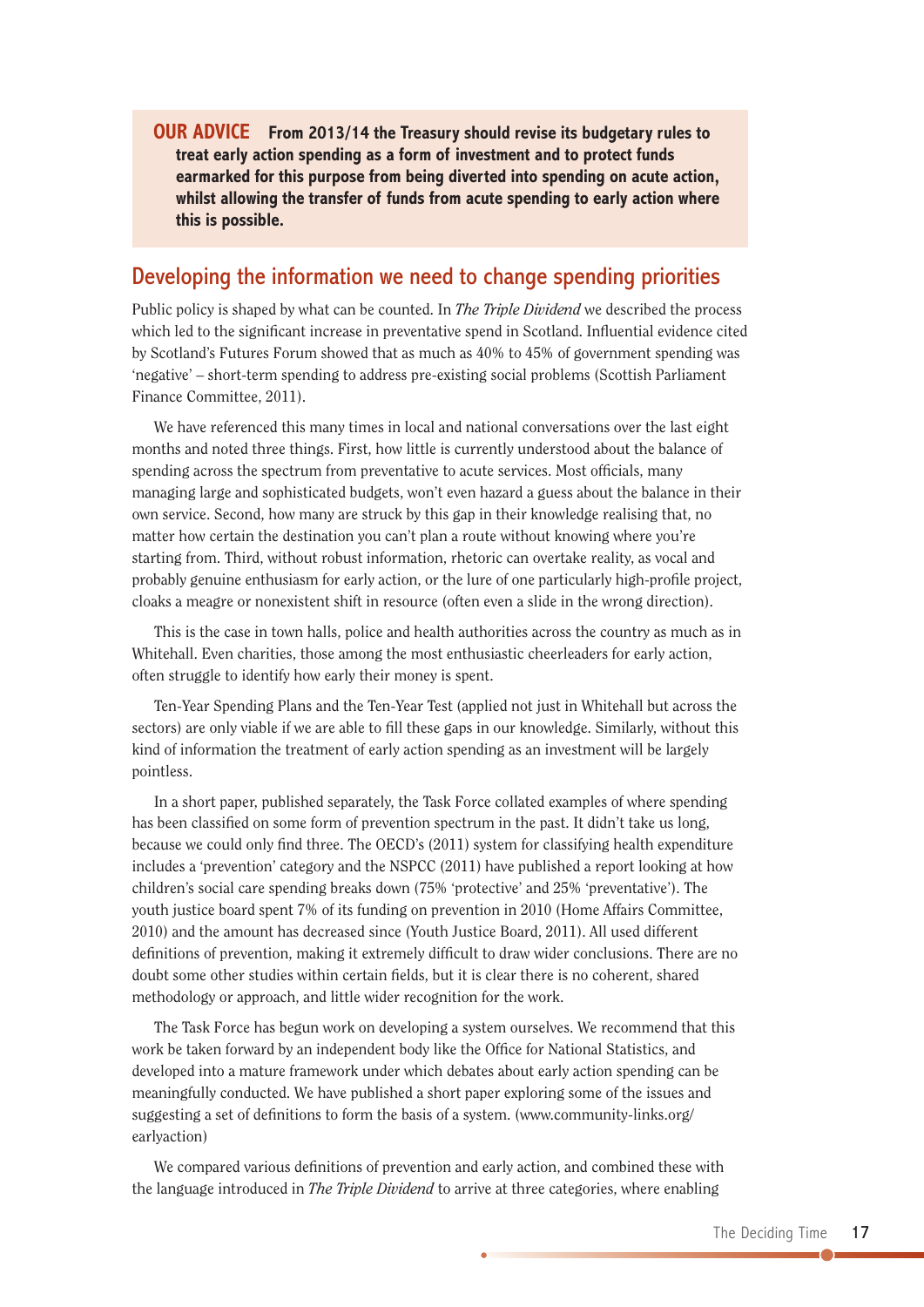| <b>Enabling services</b>                                                                                               | : Prompt interventions                                                                                                                                                                                                                                                | Acute interventions                                                               |
|------------------------------------------------------------------------------------------------------------------------|-----------------------------------------------------------------------------------------------------------------------------------------------------------------------------------------------------------------------------------------------------------------------|-----------------------------------------------------------------------------------|
| Preventing harm before it<br>occurs, equipping us to<br>deal with setbacks and<br>seize opportunities, to<br>flourish. | <b>Detecting and responding</b><br>to early signs of<br>difficulty, forestalling<br>problems which could<br>lead to more serious<br>consequences. Can<br>happen before or after a<br>problem has begun to<br>occur, but before it has<br>become extremely<br>serious. | Reducing the impact of<br>an already-occurring<br>strongly negative<br>situation. |
| <b>Working well away from</b><br>the cliff edge                                                                        | <b>Working on or just over</b><br>the edge of the cliff                                                                                                                                                                                                               | <b>Working far down the</b>                                                       |
|                                                                                                                        |                                                                                                                                                                                                                                                                       | bottom of the cliff                                                               |

services and prompt interventions fall under the definition of early action, while acute interventions are late and second best.

We used Treasury spending data to arrive at a first estimate of public sector spending on early action. Using the Treasury's PESA data we classified each 'sub-function' as one of three categories: early (enabling or prompt), acute or 'other' and came to the following proportions:

| <b>Early</b>                                                                   | <b>Other</b>                                                 | Acute                    |
|--------------------------------------------------------------------------------|--------------------------------------------------------------|--------------------------|
| 20%                                                                            | 40%                                                          | 40%                      |
| Preventing                                                                     | Spending which doesn't obviously                             | Reducing the impact of a |
| harm before it<br>occurs, or<br>responding to<br>the first signs<br>of trouble | lie on an early/late spectrum such<br>as defence or pensions | negative situation       |

 $\bullet$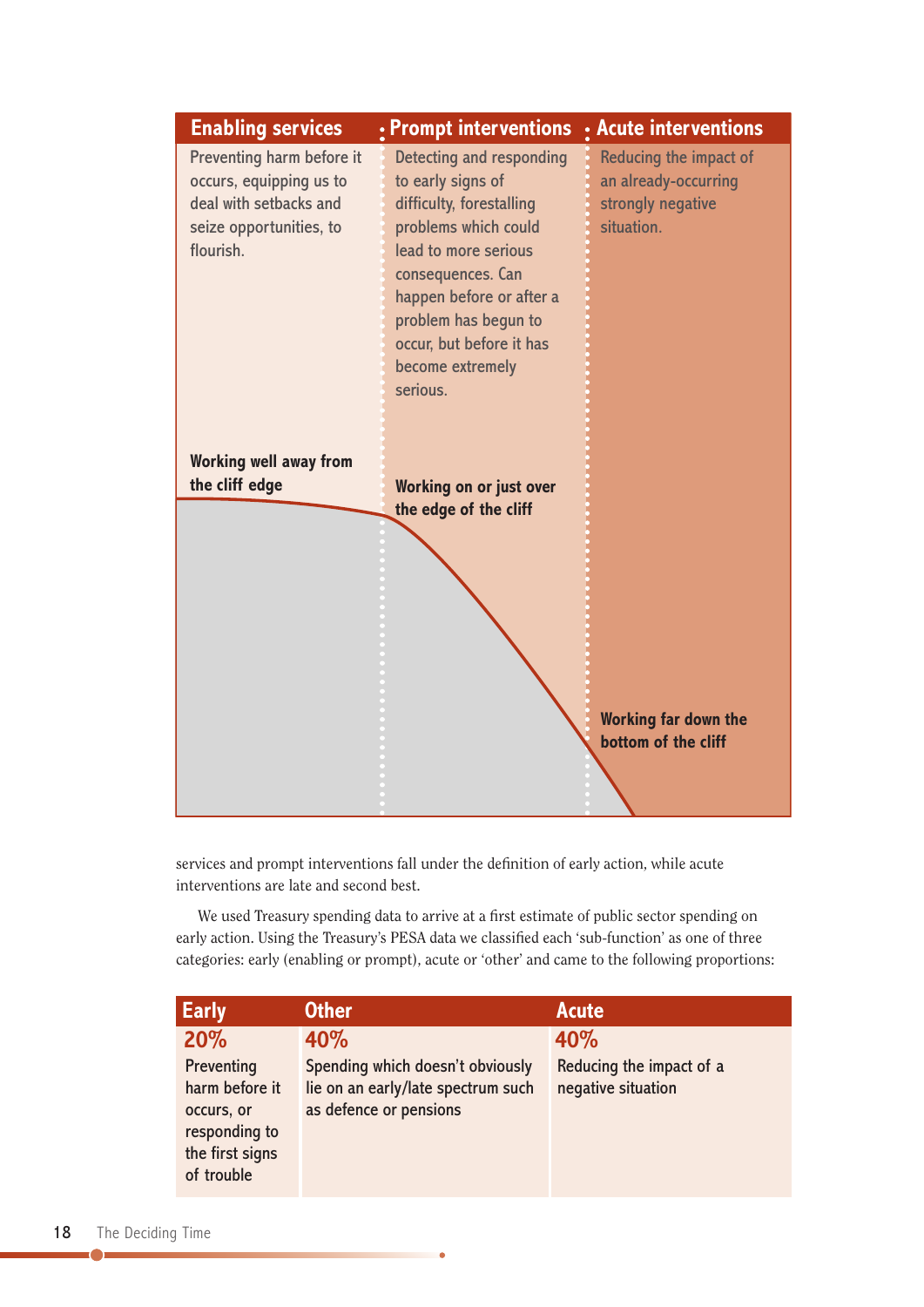These classifications are very much a first attempt, and are presented in order to stimulate debate rather than indicate robust figures. The separate report includes our full breakdown.

We had planned to analyse these subfunctions further, based on third-party research within particular budgets, but the paucity of previous work in this area, and the difficulty of reconciling sub-functions with departmental budgets, means this task needs to be done by experts. With unprecedented amounts of data on government spending now freely available, classification is the only technical challenge remaining.

We also tested the system on Community Links' own budget, finding it a valid and useful tool, not just for analysing a budget but also for informing wider strategic planning.

#### **The Case for**

#### **...investing in mental health**

 $\blacksquare$  Mental ill health accounts for 23% of all illness in the UK

 $\blacksquare$  The economic and social costs are estimated at £105bn each year for England alone, and rising rapidly.

**n** A wide range of programmes have been proven to improve mental health and save money, often within a fairly short time.

 $\blacksquare$  Yet only 4% of the health budget is spent on prevention, and an even smaller proportion specifically on mental health.

#### **it's time to decide: ward off mental health problems early, or deal with the consequences later on.**

Sources: Centre for Economic Performance (2012), Centre for Mental Health (2010) Knapp et al (2011), Butterfield et al (2009)

**ouR AdviCE The office for national Statistics should develop a method of classifying public spending along an early-late axis.** This should begin in time to form part of the next Spending Review and become integral to analysis of government spending.

**ACTion undERWAy The Task force is seeking funding to produce guidance for charities and also, separately, for funders, on undertaking an early action audit of their own organisation** and to provide support in the process of undertaking it.

**ACTion undERWAy The Task Force is working with the Local government information unit to develop and promote a toolkit for local authorities** so that councils can analyse their own budgets consistently, to inform strategy, track changes, and facilitate comparison. This will be complete by September 2013 in order to feed into Councils' 2014 budget planning process.

To complete the full financial picture we need to know not only what we spend where, but also understand the long term consequences of spending on these services and not on alternatives.

There is strikingly little analysis of the cost to the economy of preventable social problems; what little exists is not taken very seriously. For example, the Social Justice Policy Group (2007) have estimated (albeit with plenty of caveats) that **'social breakdown' costs the economy £100bn a year**, equivalent to 14% of annual public sector spending or 7% of GDP. Barclays Wealth and New Philanthropy Capital (2011) found figures of similar magnitude when they looked in detail at just three areas, chaotic families (£12bn per year), children with conduct disorders (£51bn), and mental health problems which lead to employment difficulties (£45bn).

There is an insatiable media thirst for exposing 'public sector waste' – every  $\text{\pounds}500$  of spending is now open to scrutiny. And yet this  $\pounds100$ bn waste – socially destructive as well as economically

The Deciding Time 19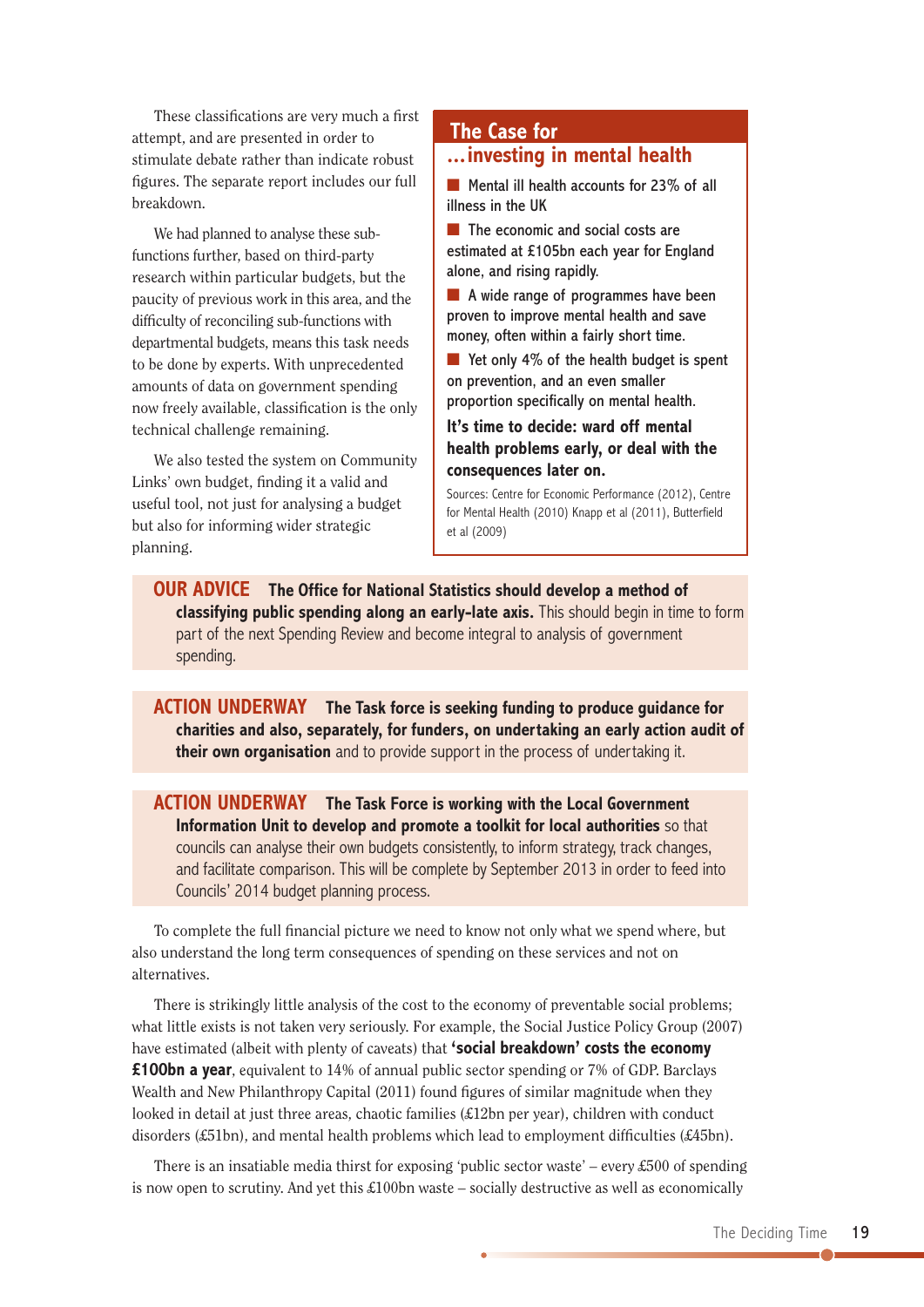profligate – is largely ignored in favour of hunting down the first-class flight or the expensive biscuits. Perhaps it's too large to comprehend, or thought too complicated to grasp or maybe the figures just aren't robust enough to be credible.

An independent body providing authoritative estimates of the costs of acting too late, and of

There is strikingly little analysis of the cost to the economy of preventable social problems; what little exists is not taken very seriously

the assets that could be created through an early-action programme, would significantly strengthen the hand of an early-action minister or manager.

The Office of Budget Responsibility is already required to produce an analysis of the sustainability of public finances once a year. The Fiscal Sustainability Report looks at the long-term impact of government policies on debt, taking into account trends in revenue. The last report (OBR, 2012) considered the impact of an ageing population and related health, social care and pension costs and already noted a major problem with sustainability.

We recommend it widen this inquiry to take into account the likely trend of spending and future liabilities of all of government policies, from the environment and health to social justice. This would provide vital information for future spending reviews; and could be the basis for setting short to medium-term goals to tackle these issues and for developing plans for delivering them. Initially, the analysis may be incomplete but this is no reason to delay embarking on the task as soon as possible.

**ouR AdviCE The office of Budget Responsibility should begin isolating the economic impact of failed social policies in the Fiscal Stainability report,** robustly capturing the cost we're paying for acting too late and the benefits we could accrue from acting now. This analysis should be integral to the next Spending Review, and thereafter.

#### **The Fiscal Sustainability Report: what it said in 2012**

'In the Fiscal Sustainability Report we look beyond the medium-term forecast horizon of our twice-yearly Economic and fiscal outlooks and ask whether the UK's public finances are likely to be sustainable over the longer term.

'In doing so our approach is twofold:

 $\blacksquare$  first, we look at the fiscal impact of past government activity, as reflected in the assets and liabilities on the public sector's balance sheet; and

 $\blacksquare$  second, we look at the potential fiscal impact of future government activity, by making 50-year projections of all public spending, revenues and significant financial transactions, such as government loans to students.

'These projections suggest that the public finances are likely to come under pressure over the longer term, primarily as a result of an ageing population. Under our definition of unchanged policy, the government would end up having to spend more as a share of national income on age-related items such as pensions and health care. But the same demographic trends would leave government revenues roughly stable as a share of national income.

'In the absence of offsetting tax increases or spending cuts this would widen budget deficits over time and eventually put public sector net debt on an unsustainable upward trajectory. It is likely that such a path would lead to lower long-term economic growth and higher interest rates, exacerbating the fiscal problem. The UK, it should be said, is far from unique in facing such pressures.'

Fiscal Sustainability Report, July 2012, Office of Budget Responsibility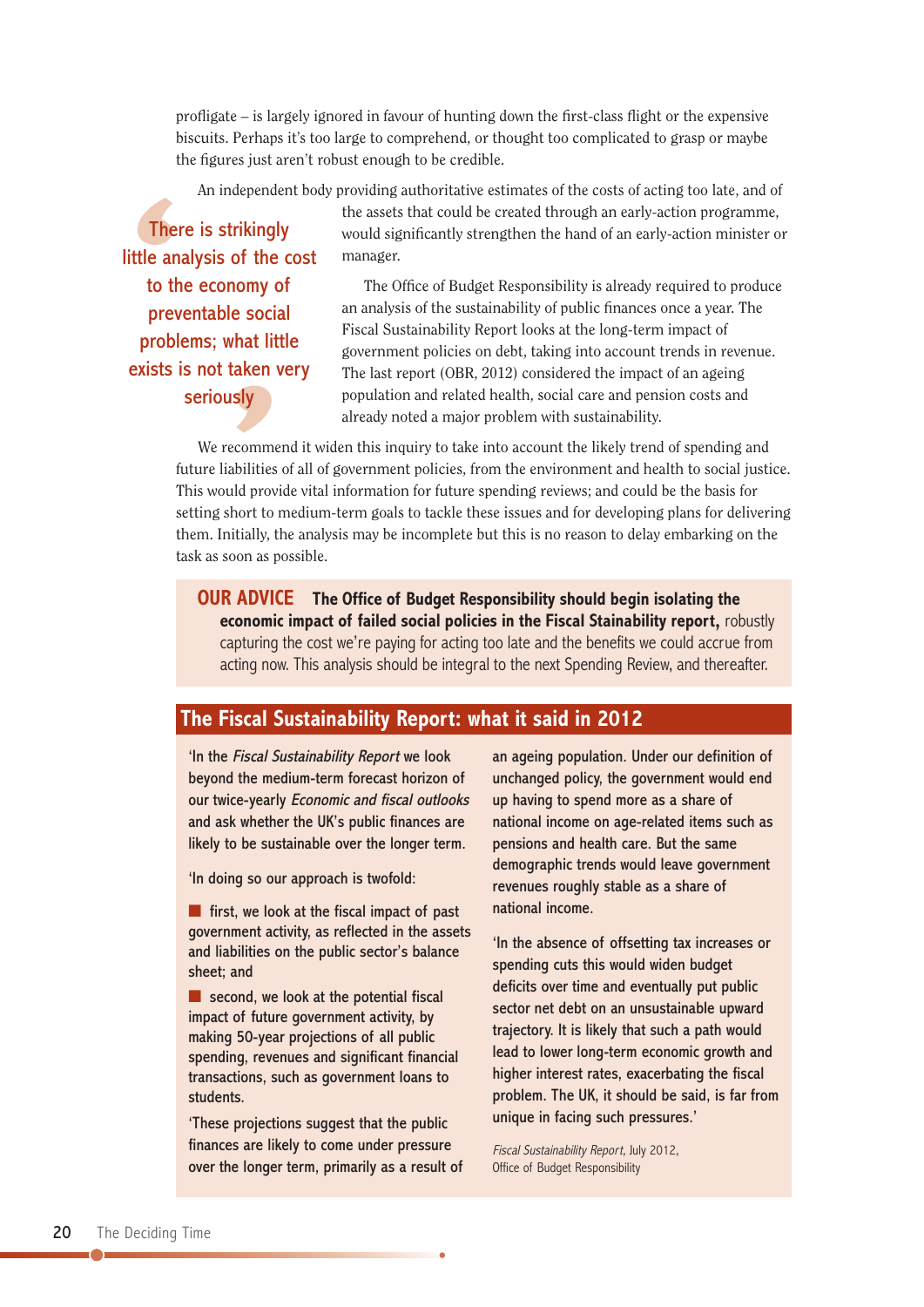#### A Transition Commission

These recommendations would have profound implications across government and beyond. The Treasury can begin to move in this direction now as plans are formulated for the next spending review but further thought is needed to inform future spending reviews. We suggest a cross party 'Transition Commission' to consider how best to meet the Ten Year Test, to plot the direction of travel and to develop the tools that that will be needed on the journey.

In his Labour party conference speech (1 October 2012) Shadow Chancellor Ed Balls

indicated that though politically ambitious this is not wholly impossible. He promised that an incoming Labour government would *'do things differently'*, which would include *'not slashing budgets without a care in the world … but assessing every pound of taxpayer's money, including for its impact on growth and fairness … Not opting for short-term cuts that look 'easy' but which end up costing more in the long-term – like deep cuts to youth services, to adult mental health services and to public health'* He expressed the hope that it wouldn't involve *'ducking the hard long-term issues we know we haven't properly faced up to and which transcend parties and parliaments and where we badly need a cross-party consensus'*. He continued by proposing *'… a long-term plan to support the most vulnerable in our society – looked-after children and adults needing social care'.* The underlying rationale to the approach, says the shadow chancellor, *'is not just about policy, but about the kind of country we want to be and the way we do our politics'.* (Balls, 2012)

Historically, the Treasury has held a leadership role in government ... and is the right department to lead a fundamental and long-term shift in attitude and performance

**ouR AdviCE A cross party 'transition commission' should be established to consider in depth the tools that will be needed for transition to planning and budgeting on a longer time frame.**

**historically, the Treasury has held a leadership role in government. it has an explicit responsibility for the nation's progress and is the right department to lead a fundamental and long-term shift in attitude and performance across government. Ten year Spending Plans, buttressed by the Ten year Test, new spending rules for early action spending and rapid development of the knowledge base, would deliver the tools for the job. development of these ideas should begin immediately, but be strengthened over time by the work of a new commission.**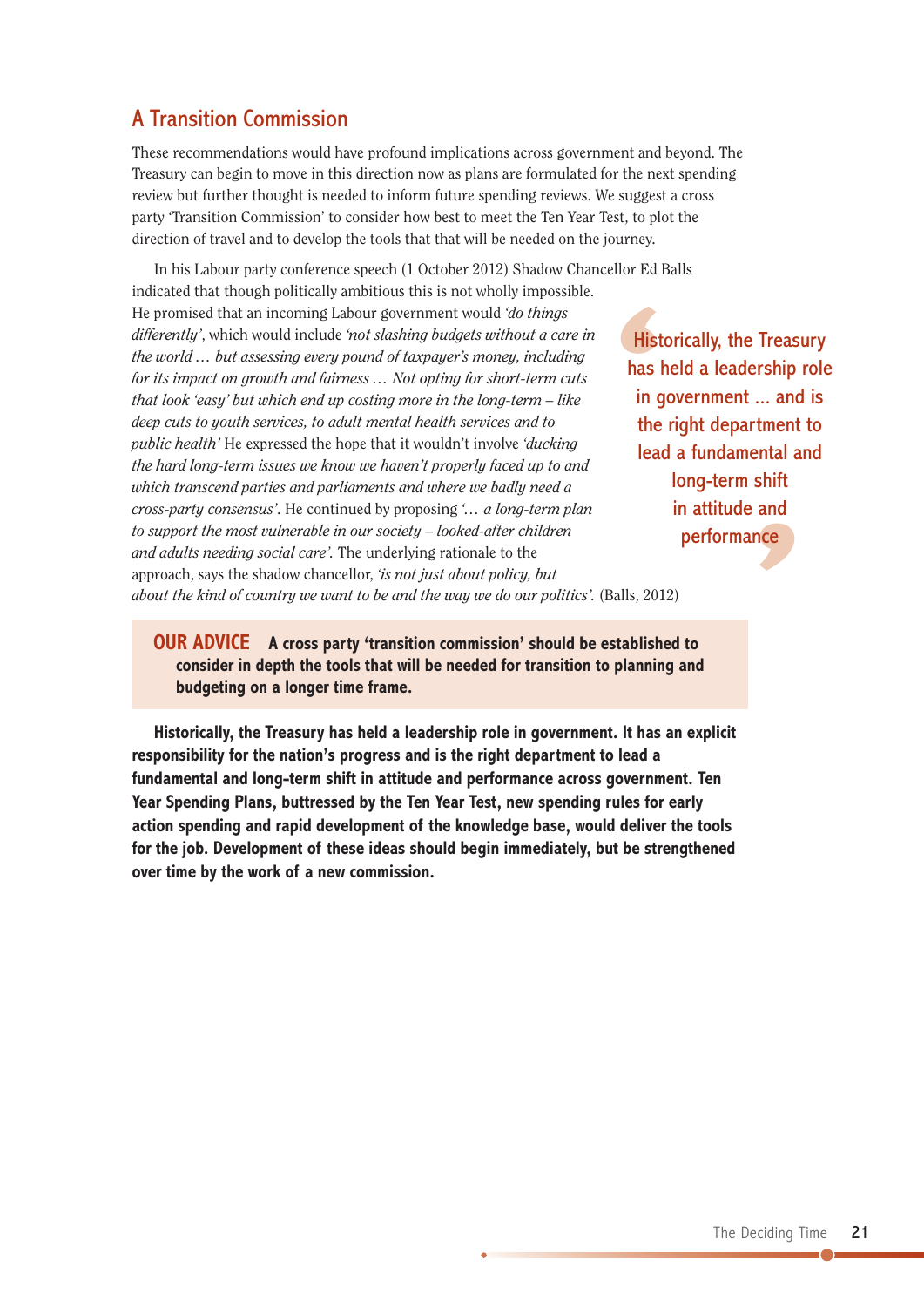#### **Reducing school exclusions**

A four year Cambridgeshire scheme to reduce school exclusions was so successful that five of the six Pupil Referral Units (where excluded students are usually educated) closed, after referrals dropped from 650 in 2007 to 120 in 2012. The project's success attracted the attention of the Department of Education, who are now piloting the approach in 300 schools in eleven local authority areas. The scheme illustrates the powerful impact of a simple shift in incentives.

When a school excludes a student it also hands over responsibility for their education to the Local Authority, who arranges alternate provision. Since post-exclusion the school is not accountable for their performance, there is an incentive for school managers to exclude students who are causing problems or not attaining, rather than devote extra resource to supporting them.

Under the model pioneered in Cambridgeshire, schools assume responsibility for their students even after exclusion. This means the students' results are still reflected in the school's performance, and the school assumes financial responsibility for their continued education.

The local authority budget used for such students is distributed amongst the schools, who work together in local 'inclusion partnerships' so that students who are really struggling in one school can be offered a fresh start in another. The incentive for the school is now to deal with students' issues in the best way possible, particularly through investment in services (for example specialist support programmes) based within the school before the student is excluded, rather than pay for costly alternative provision externally.

Sources: Lightfoot (2012) and DoE (2012a)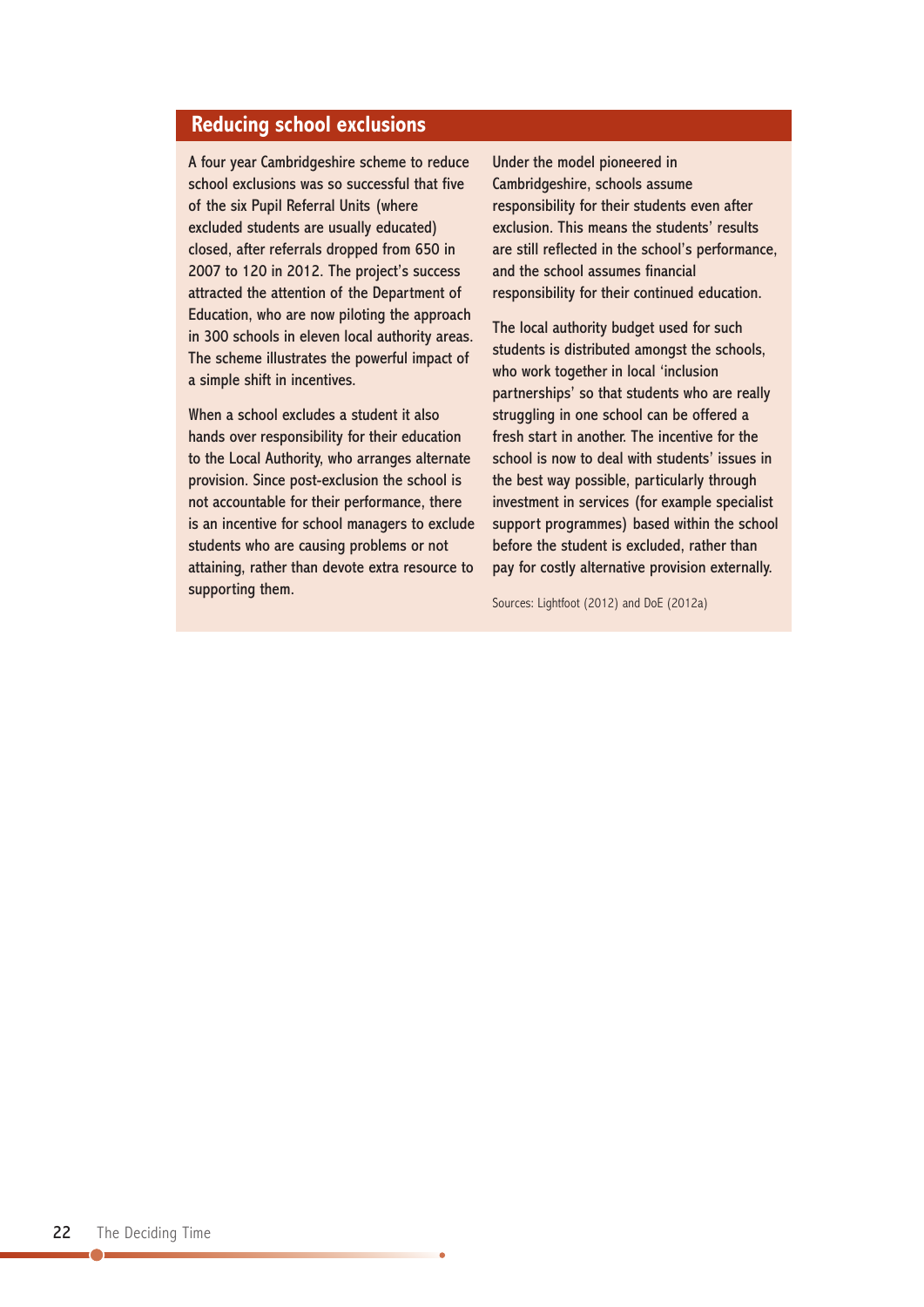## **Block 2 We work in silos across the public sector**

**WiThin dELivERy AgEnCiES**, including local authorities, government departments, local police and health authorities, the shortterm approach that has hamstrung financial management is also an issue, but even more serious are the constraints imposed by the separation and silos between services or departments, each with disparate priorities, carefully preserving their own budget. We suggest a series of ideas to realign these incentives in the short term, as a prelude to a thorough redesign of the local delivery of services for public benefit.

Cambridgeshire Council have shown the potential (Lightfoot, 2012). They devolved the school exclusion budget to individual schools. Over four years they were able to close five out of six Pupil Referral Units, because the number of excluded students dropped from 650 to 120. This demonstrates the potential for simple measures which better align incentives – in this case making schools responsible for the students they exclude. It's clear that across policy areas, managerial and spending silos (for example between the NHS and council social care departments) are one of the most substantial barriers to early action.

Projects like this School Exclusion Trial or the Youth Justice Reinvestment initiative (where councils are given extra money provided they reduce youth custody rates) show that realigning incentives in both funding and performance can have a dramatic impact.

In some areas there are formal mechanisms in place to allow shared funding but these are relatively unusual and small-scale. For example, Section 256 agreements (of the NHS Act 2006) allow Primary Care Trusts to reallocate funding to local authorities for jointly-delivered services, and Section 75 allows pooled funding for 'health-related' functions. (DCLG, 2010). (Similarly, Section 10 of the Children's Act 2004 allows a range of bodies including local authorities, PCTs, police authorities, schools, Jobcentre Plus and others to reallocate funding between themselves via a pooled fund).

#### **The Case for**

#### **...investing in keeping children in school**

 $\blacksquare$  Pupils excluded from school get fewer qualifications, suffer more mental health problems, and are more likely to end up homeless, be victim of crime or go to prison

 $\blacksquare$  The lifetime cost of a permanent exclusion is estimated at £64,000

 $\blacksquare$  There are well-proven early intervention programmes that prevent the need for exclusion (and as indication of success, rates have been dropping for 15 years)

But almost 6,000 students are permanently excluded each year, and over 300,000 banished for a fixed period.

**it's time to decide: invest in keeping every child learning and in school, or pay the price in later life.**

Sources: DoE (2012b), Eastman (2011)

#### **...reducing demand for adult social care The Case for**

 $\blacksquare$  Ballooning demand for adult social care is putting unsustainable pressure on local authority finances – many predict they will be able to afford little else in 10 year's time

 $\blacksquare$  Acting earlier, for example through home-based care and reablement services – can dramatically reduce acute demand

 $\blacksquare$  It works even better when the NHS and local authorities pool budgets and expertise

 $\blacksquare$  Yet only 4% of their budgets is spent jointly, and early action work is still patchy and often superficial.

**it's time to decide: reduce the need for acute adult social care, or wait for councils to run out of money in ten year's time.**

Sources: Thraves et al (2012), Audit Commission (2009)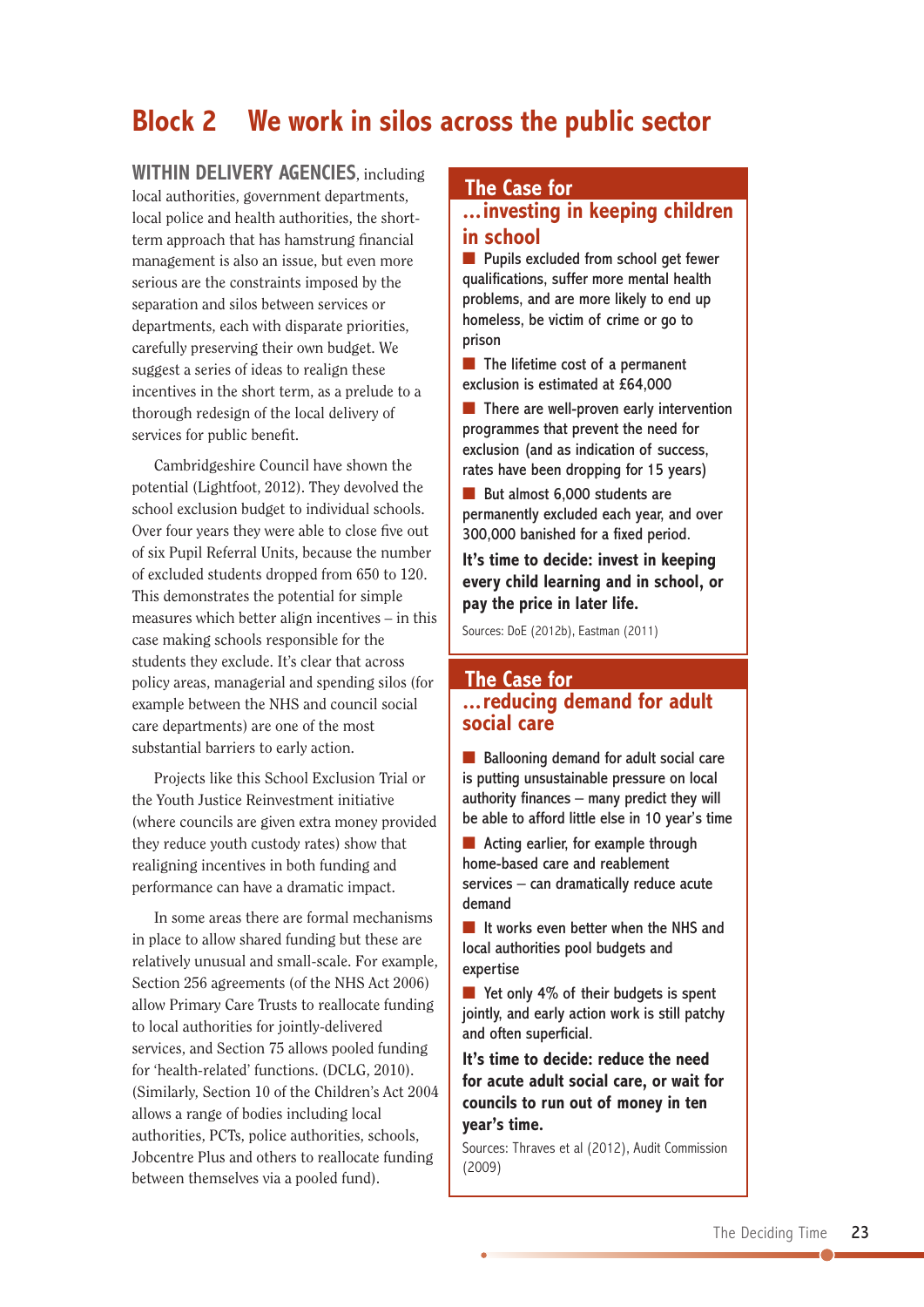However, in 2009 the Audit Commission estimated £4bn was spent on jointly-delivered services in adult social care – just 3.4% of the total budget for both.

#### A central cross-cutting Early Action Fund or Funds

Many early action initiatives require transfers of funds across budgets: additional funding in one department, for example, may have to be funded by savings in another. Even if funds can be redirected from areas which are poor value for money, getting co-operation for these transfers across institutional boundaries can be both difficult and very time consuming.

For this reason, we propose that a specific Early Action Fund or Funds should be created to promote cross-cutting early action goals. These would be managed cross-departmentally, by the Treasury or the Cabinet Office. A priority might be Social Justice, where the government has already established a cross-cutting strategy and committee to help it achieve its broad objectives. It would benefit from access to funds which straddle organisational boundaries.

To achieve joint objectives, Departments or statutory bodies with an interest might all contribute a small proportion of their total expenditure through 'top-slicing'. An Early Action Fund could also be partly funded by a 'polluter pays tax' and responsibility charges, both of which are explored on page 25. A commitment might also be made by the government to give back to the fund a proportion of any savings which result in wider budgets from the investment of the Early Action Fund.

Any Treasury Early Action Fund could also be charged with developing and sharing expertise on commissioning, procurement and evaluation.

#### **ouR AdviCE government should invest in a cross-cutting Early Action Fund or Funds to incentise the development of early action which crosses institutional and budget boundaries.**

One such fund might have a specific remit to support the Social Justice strategy. The Treasury or Cabinet Office might also hold a central fund for new early action ideas. This could also be charged with, or located alongside, responsibility for developing and sharing expertise on commissioning, procurement and evaluation.

#### Social Profit Sharing

As shadow crime prevention minister Stella Creasy has said, *'absolutely everything should be on the table in the next spending review, and the onus should be not just on the government, but the public, the private sector and the third sector to say where we could work together. We don't need just to switch spending, we need to pool spending'.* (Wintour, 2012)

This kind of collaboration could be encouraged through a process of 'social profit' sharing. Investment in improving domiciliary care for instance, may reduce NHS costs, but be paid for by the local authority. The savings will exceed the costs but will not be shared by the council. With social profit sharing, departments or organisations jointly funding an initiative could receive an agreed return on any savings which are achieved in the budget of the other, depending on the level of their contribution to the delivery of those goals. Shares could be determined in advance.

**ouR AdviCE government should develop a system of Social Profit Sharing across institutional barriers, again possibly starting with the Social Justice Strategy.**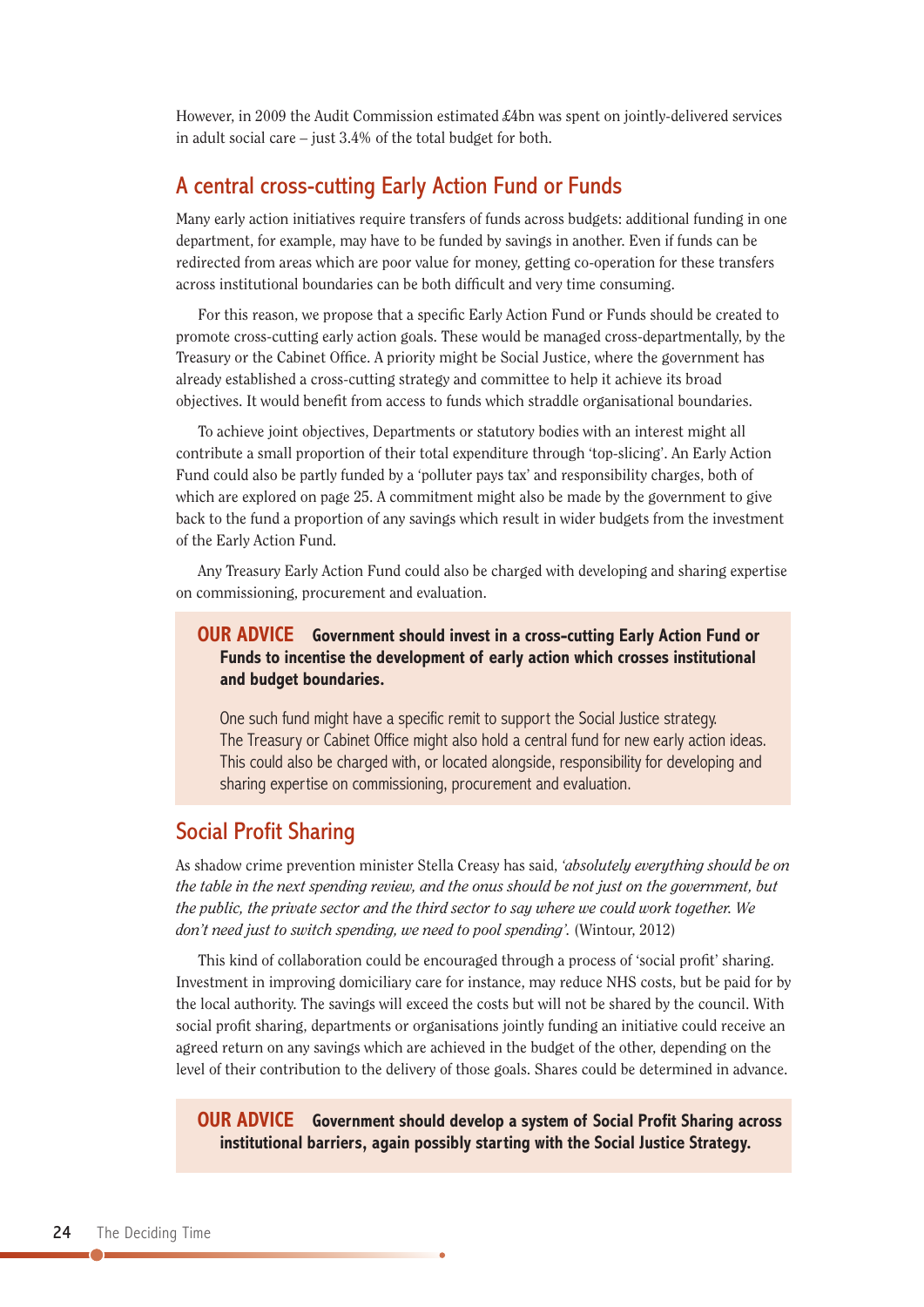#### Responsibility Charging

Rigid budget boundaries are not only an inefficient way of spending they can also actively contribute to higher costs. In *The Triple Dividend* we noted that 42% of the capacity of legal advice agencies in Nottingham was taken up with work generated by mistakes or 'systems failure' in organisations like the Department for Work and Pensions. This meant that the money directed to advice agencies from, for example, the Legal Aid budget or Local Authority contracts is used to pay for errors in other departments.

Because budgets are fragmented, departments are often unaware of the costs they are

creating in other parts of government or elsewhere. Government's role should not be confined to funding early solutions but also to identifying the points where it contributes to the problem. We suggested in *The Triple Dividend* a mechanism that records these mistakes, feeds them back to their source and creates an incentive to correct them. Such 'Responsibility Charges' would effectively require government agencies to pay for clearing up their own mistakes. They might be levied on, for instance, a local authority that fails to enforce alcohol licensing laws preventing under-age drinking, or on a school

'Responsibility Charges' would effectively require government agencies to pay for clearing up their own mistakes

using an excessive exclusion policy to enhance performance figures. Another area which could benefit from this approach might be around 'bed blocking' and the interface between social care and the NHS. Applying the 'polluter pays' principle across government would act as an economic incentive for the department creating the demand to address the causes or, if it didn't, release a new income stream for the resolution of those mistakes.

#### **ACTion undERWAy We have begun to explore Responsibility Charging with several agencies, local and national.**

There are precedents for applying the 'polluter pays' principle in other ways across government and we think there is mileage in Responsibility Charging. We will be pursuing these ideas in the next year.

#### Early Action Premiums

An 'Early Action Premium' might be instituted for early action that would otherwise reduce income, for example, a GP who helps build a more healthy community and consequently sees fewer patients.

This might work like payment by results and Social Impact Bonds, with payments made from the cross-cutting Early Action Fund or Funds offering a range of incentives for commissioners to develop and to pay for cross cutting outcomes. Initial payments might be made for promising early action initiatives, with a final premium paid if the initiative achieves the full results. These payments might compensate for extra costs or for losses resulting from reduced demand.

#### **The Case for**

#### **...investing in crime prevention**

 $\blacksquare$  The direct cost of youth crime is estimated at £4bn a year

 $\blacksquare$  We know why young people commit crime, and several successful programmes, such as the Youth Inclusion Programme, have shown how to prevent them doing it

 $\blacksquare$  Yet the youth justice system spends 11 times as much imprisoning young people as it does on preventing crime, and the prevention budget is falling.

**it's time to decide: work with young people before they commit crime, or leave them to get caught in a spiral with few ways out.**

Sources: Youth Crime Commission (2012), Roe and Ashe (2008), Mackie et al (2008), CSJ (2012)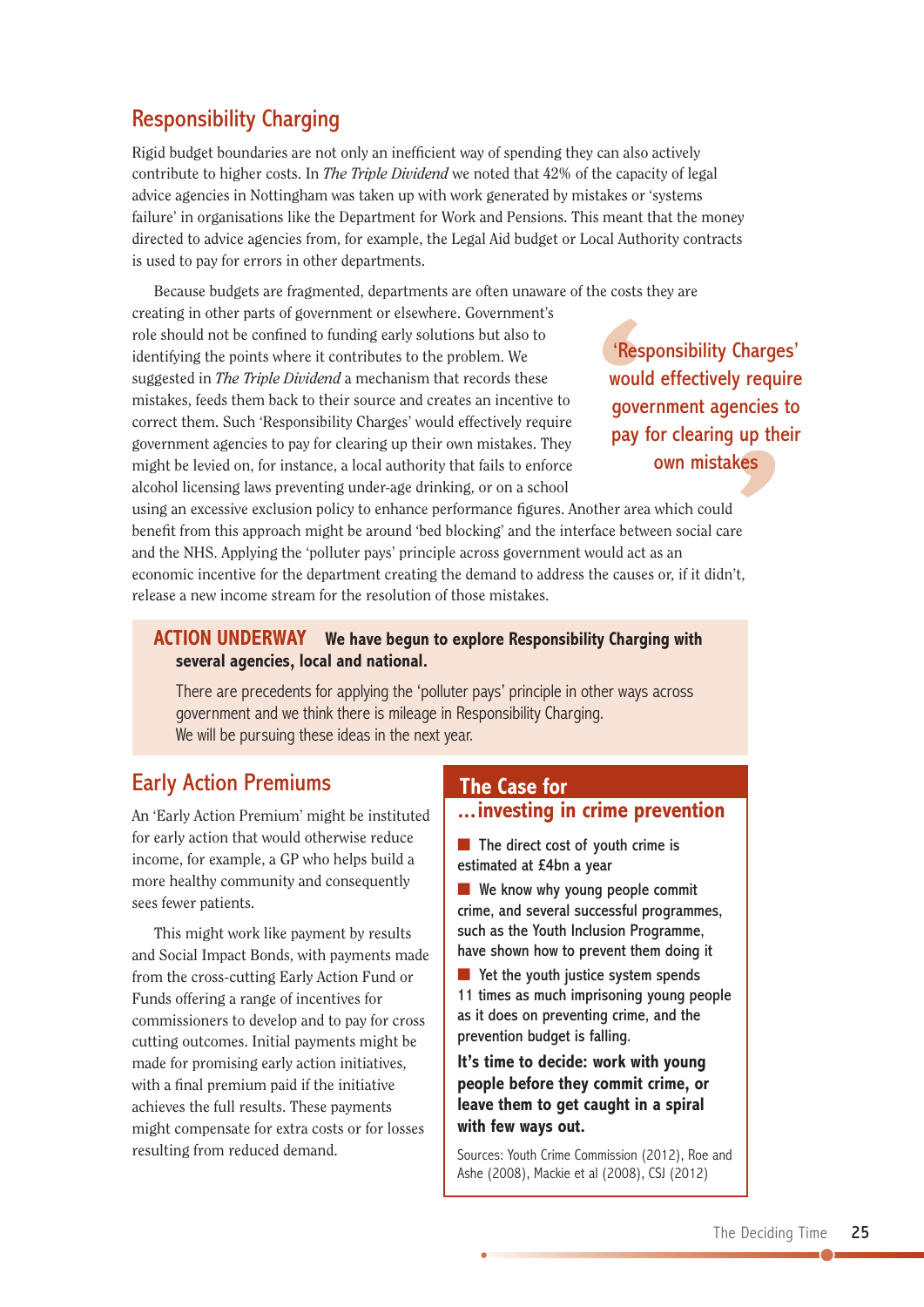A related idea was proposed to us by Jonathan Todd who is advising Action for Children. He suggests that outcomes might be agreed between government and individual local authorities. If and when those outcomes are achieved the local authority would be allowed to increase business rates.

**ouR AdviCE government should develop a system of Early Action Premiums operating across institutional barriers and providing rewards that are linked to outcomes.**

#### A Duty to Collaborate and a Right to Lead

It is arguable whether silo budgeting and misaligned incentives are the cause or the effect of professional boundaries and rigid bureaucratic structures. Either way the two are inextricably entwined. Just as the critical shift to earlier action requires the dismantling of the financial disincentives and rebuilding of systems for budgeting and accounting so too does it demand the whole system reform of services on the ground.

Ministers have talked about 'joining up' services for more than 15 years, but when the

…projects that connect but don't transform replicate the problem they are struggling to address. We need whole system reform

current Secretary of State, Eric Pickles, was asked at select committee last October who was previously responsible he replied, 'the minister of good intentions' and he wasn't wrong. We've had, or still have, Total Place, Community Budgets and Local Integrated Services but collaboration on any scale is still an aspiration in Westminster and little more than a handful of small scale 'pilots' on the ground.

Knowing that the 15 professionals who fitfully intervene in your life occasionally email one another about it, or even share a budget line, isn't much consolation to the troubled parent who still feels desperately unsupported. Successive governments have tip-toed around institutional and professional fiefdoms, cultures and customs offering flimsy prizes for 'joining up' and occasional funds for another

worker where the needs are most acute.

Policy makers and practitioners in the Netherlands talk about 'one family, one plan'. We need similar determination in the UK, with a policy focus on building smaller numbers of strong deep-value relationships (Bell and Smerdon 2010). Not so much joined up services but integrated services. The Troubled Families initiative may lead to this whole system approach in some communities but it shouldn't be confined to a specific cohort, albeit a particularly challenging one, or to particular local authorities. Three years ago, even last year, this may have been an unworldly aspiration but we sense today a greater willingness to at least consider alternative ways of working driven, perhaps by financial necessity. As one council manager told the Task Force 'one of the things that the cuts have done is force us all to the table'. Piecemeal 'solutions' and projects that connect but don't transform replicate the problem they are struggling to address. We need whole system reform.

We made the case in *The Triple Dividend* for a new Duty to Collaborate, and a matching Right to lead, arguing then that requiring councils to work with local partners would generate the changes that successive governments have sought and some leading authorities have made but many more have not.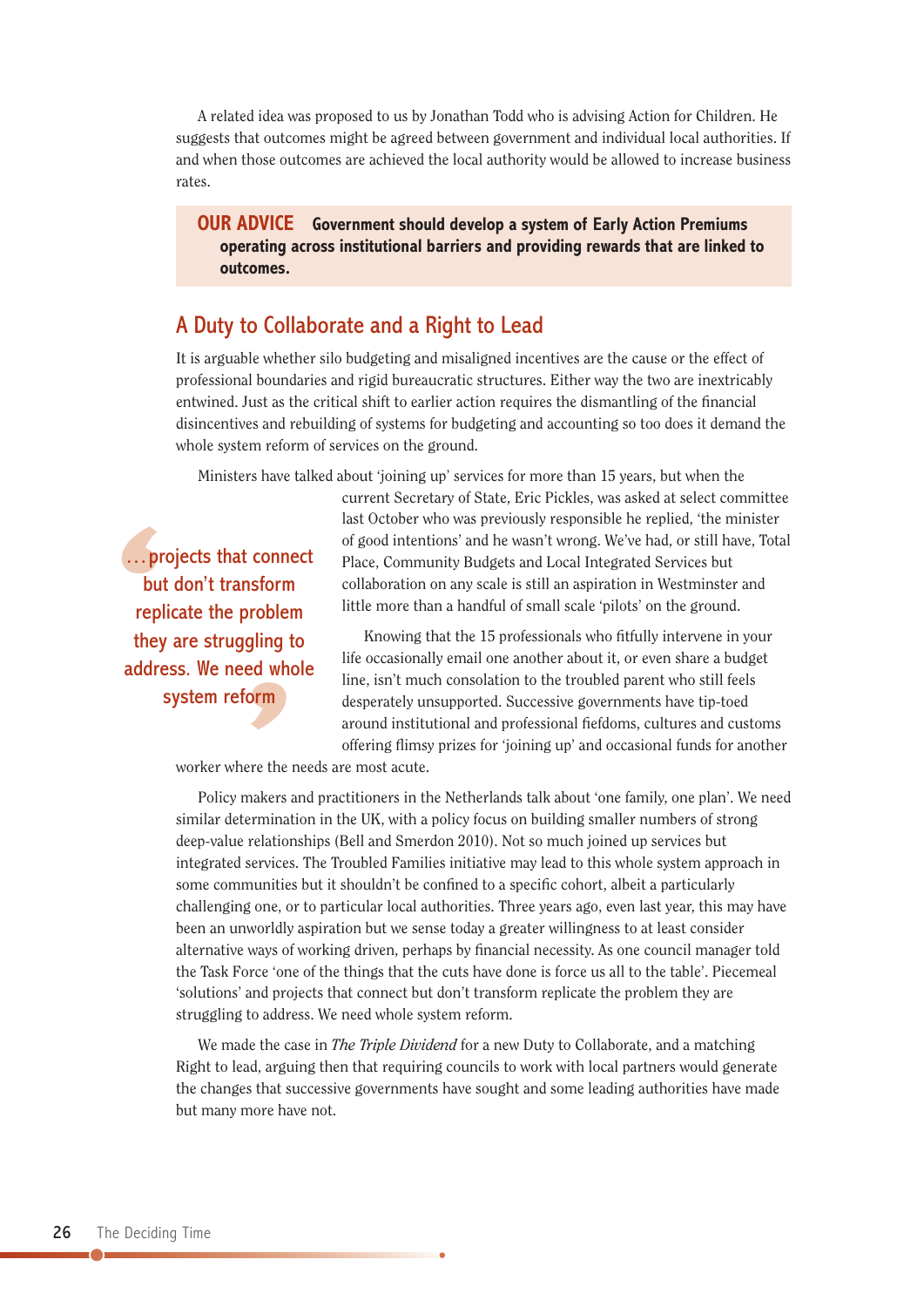**ouR AdviCE Establish a duty to collaborate and with a matching Right to Lead**. This would require local authorities to demonstrate local progress on involving partners in the integration of budgets and in working together. Other local service providers would have the right to lead such collaboration and require the cooperation of the local authority if the council fails to step up.

**As successive ministers have discovered, silos are deeply entrenched in large and complex organisations. Specialism is important and, of course, divisions are necessary but, as those ministers have also discovered, without 'joined up working' change will always be patchy, small-scale and limited. A serious shift towards a society that prevents problems from occurring rather than one that picks up the pieces, won't happen on any scale in this environment. We need sticks and carrots like Early Action Funds, Responsibility Charges, Early Action Premiums and the Minister for good intentions must stand up and be counted. Collaborating on this agenda and in this context is both a right and a duty.**

#### **Preventing youth offending**

The Youth Justice Reinvestment Pathfinder Initiative is a pilot project in which the Youth Justice Board and the Ministry of Justice devolve extra funding from the central custody budget to some local authority Youth Offending Teams, for use in reducing the number of young people entering custody. The two year pilot is working with local authorities or consortia in four areas (east London, west London, Birmingham and West Yorkshire), and is run on a payment-byresults basis, whereby the funding is clawed back if the numbers entering custody have not fallen sufficiently. Prevention work is often difficult to undertake from within the youth justice system – devolving the funding and

responsibility to local authorities should allow more effective, joined up, work.

The pilot began in Autumn 2011 and no official results have yet been published, although in their submission to the Justice Committee enquiry into youth justice the LGA said that 'initial feedback has been positive, with one area reporting a 7 per cent reduction in custody in the first quarter (figure not at time of writing endorsed by the Youth Justice Board).'

www.justice.gov.uk/youth-justice/ reducing-re-offending

Sources: Blunt (2011), LGA (2012)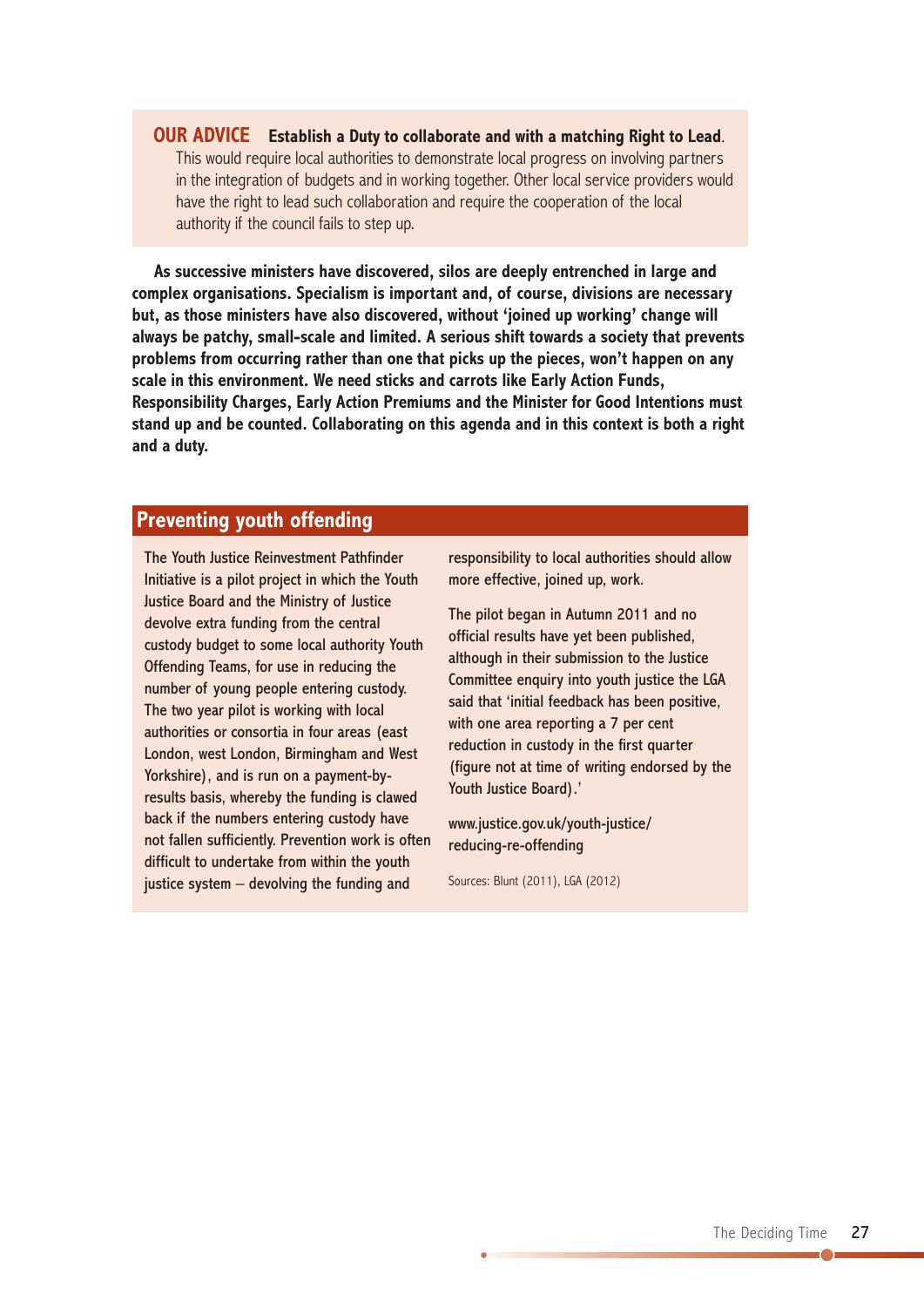## **Block 3 We can't afford the critical shift to earlier action**

#### **in ouR ConvERSATionS WiTh LEAdERS ACRoSS ThE PuBLiC SECToR**, one

obstacle has almost always topped the list. We can't afford to pay for a programme that doesn't respond to immediate need, whilst also maintaining the acute provision. It's not an option for a public service to abandon the most desperate so waiting for trouble and paying the price has become the standard operating model.

We suggest several responses to this challenge:

n **Shifting spending incrementally towards early action First**, we accept that a swift and radical switch of resources from acute services to preventative action may be impractical but a steady, incremental migration could be achieved with planned rebalancing

**n Releasing new funds** Second, we recommend ways of releasing new funding streams specifically to pay for the process of transition.

**using money differently** Third, by using money differently, and by drawing in new partners existing budgets can achieve the original objective and more. We suggest some possibilities.

#### Shifting spending incrementally towards early action

New rules are as likely to result in gaming as they are in transformation, unless the process is accompanied by an equal effort to win hearts and minds. The Ten Year Test is as much about shifting the mind set as it is about shifting the spending. *'Economics is the method'* Margaret

Thatcher would famously assert *'the object is to change the soul'*. We are looking to embed a constant and consistent awareness of early action, an understanding that preventing a problem isn't always possible but where it is possible it is almost always preferable.

Early Action Transition Plans might capture this aspiration both across government or individual departments and in other organisations across the sectors. The Plans would look different in different contexts but would essentially set goals, track progress and drive ambition with annual reporting on agreed milestones. These might be expressed in terms of budget targets that would help to inform and to drive the spending reviews. For example, *'We spend 5% of our budget on prevention and early action. We aim to increase that proportion by 5% each year for the next three years.'*

#### **The Case for**

#### **...investing to prevent diabetes**

 $\blacksquare$  Diabetes costs the NHS £9.8bn a year and the country £23.7bn

- $\blacksquare$  It affects 3.8m people; set to rise to 6.25m by 2035
- $\blacksquare$  Yet 80% of the NHS spending goes on dealing with preventable complications of the disease and 90% of sufferers have Type II diabetes, which is closely associated with obesity and can be avoided through healthy eating and exercise.
- **it's time to decide: prevent people getting diabetes and getting serious complications, or 'bankrupt the nhS within a generation'?**

Source: Hex et al (2012)

The targets should be linked to the delivery of specific outcomes. There are precedents in government for underpinning an ambitious aspiration with specific targets. Previous ministerial commitments to reducing child poverty and tackling global warming helped to shape policy and spending priorities whilst cutting across organisational boundaries; the Deputy Prime Minister's commitment to increasing social mobility with measures for demonstrating progress is a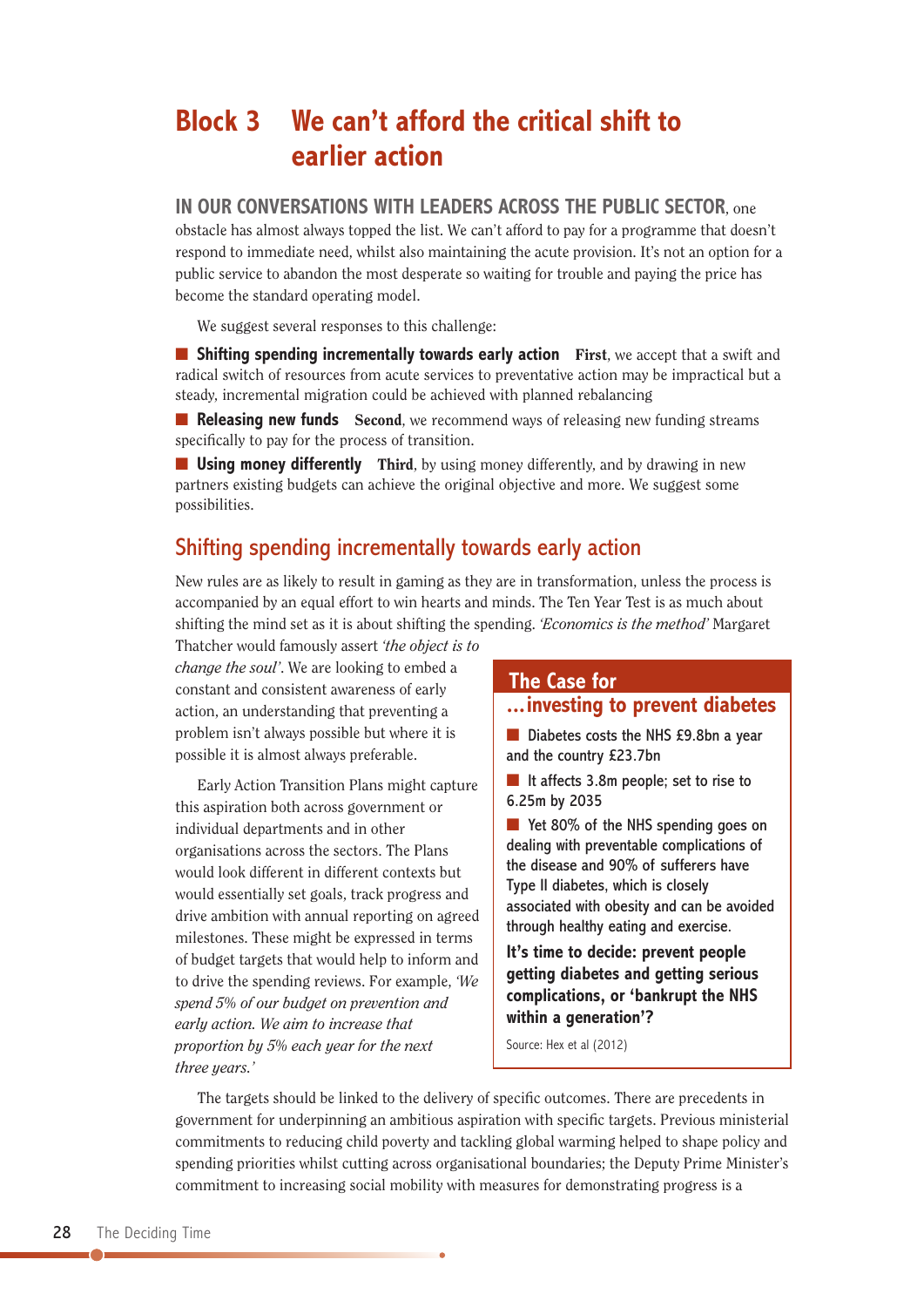current example. Such a programme might ultimately lead, as has been suggested in Wales, to results-based accounting, where expenditure would be linked to the delivery of particular results or outcomes.

Targets can be revised, or ignored by subsequent administrations just as the coalition government has done with targets on poverty and global warming. This argues for securing cross-party support wherever possible, and on many aspects of the early action agenda we have found widespread agreement. Of course ministers can always unwind the decisions of their predecessors but if this was an argument against Early Action Transition Plans it would also be an argument against doing anything that is likely to last for more than a year or two, and that's no way to run a government.

Government Transition Plans should be shared with the Office for Budget Responsibility, who should agree the future implications for growth and spending.

Transition Plans are, in both senses of the word, a measured approach. The full impact will not be immediate, but imagine how different the UK would look today if the process had begun with targets of just 2% or 3% when, for instance, Derek Wanless published his first health

service review in 2002, or when Tony Blair made his first speech as Prime minister in 1997 arguing that *'it is better to help a child at six than when they have become a criminal at sixteen … better to bring (a young teenager) back into education now than to wait for them to be unemployable in five years time'*. Better slow fix than no fix.

preventing a problem isn't always possible, but where it is possible it is almost always preferable

If we expect transparency and ambition from the public sector we should expect it also of others delivering services for the public good. It is becoming increasingly common for major funders to ask applicants for evidence of their environmental policies. This is driving awareness and behavioural change across the sector with a ripple effect well beyond. There is an opportunity to do something similar around earlier action. Grant makers have the opportunity,

we might say the responsibility, to not just fund the transition but to help to drive it.

Public service commissioners, charitable trusts, the Big Lottery Fund and other investors might incentivise and sustain the critical shift in the independent sector by requiring such plans, and critically, supporting their development, and by establishing plans and milestones of their own. When a grant seeker asks for three-year funding to meet the needs at their door, the grant maker should offer five years – first to meet the need and then to reduce it. That or nothing.

#### **ouR AdviCE government, funders and delivery agencies across the third sector should commit to the measured approach with Early Action Transition Plans systematically protecting and promoting early action.**

Government departments should act on the Budgeting Guidance for 2012/13 and commit to rebalancing expenditure with Early Action Transition Plans visibly charting progress and should work with the Office for Budget Responsibility on agreeing the future implications for growth and spending.

Third sector budgets should be systematically interrogated driving managers to similarly consider not just how do we meet this need but how do we reduce it. Such plans should be considered as essential to the well managed organisation as an equal opportunities policy or an annual audit.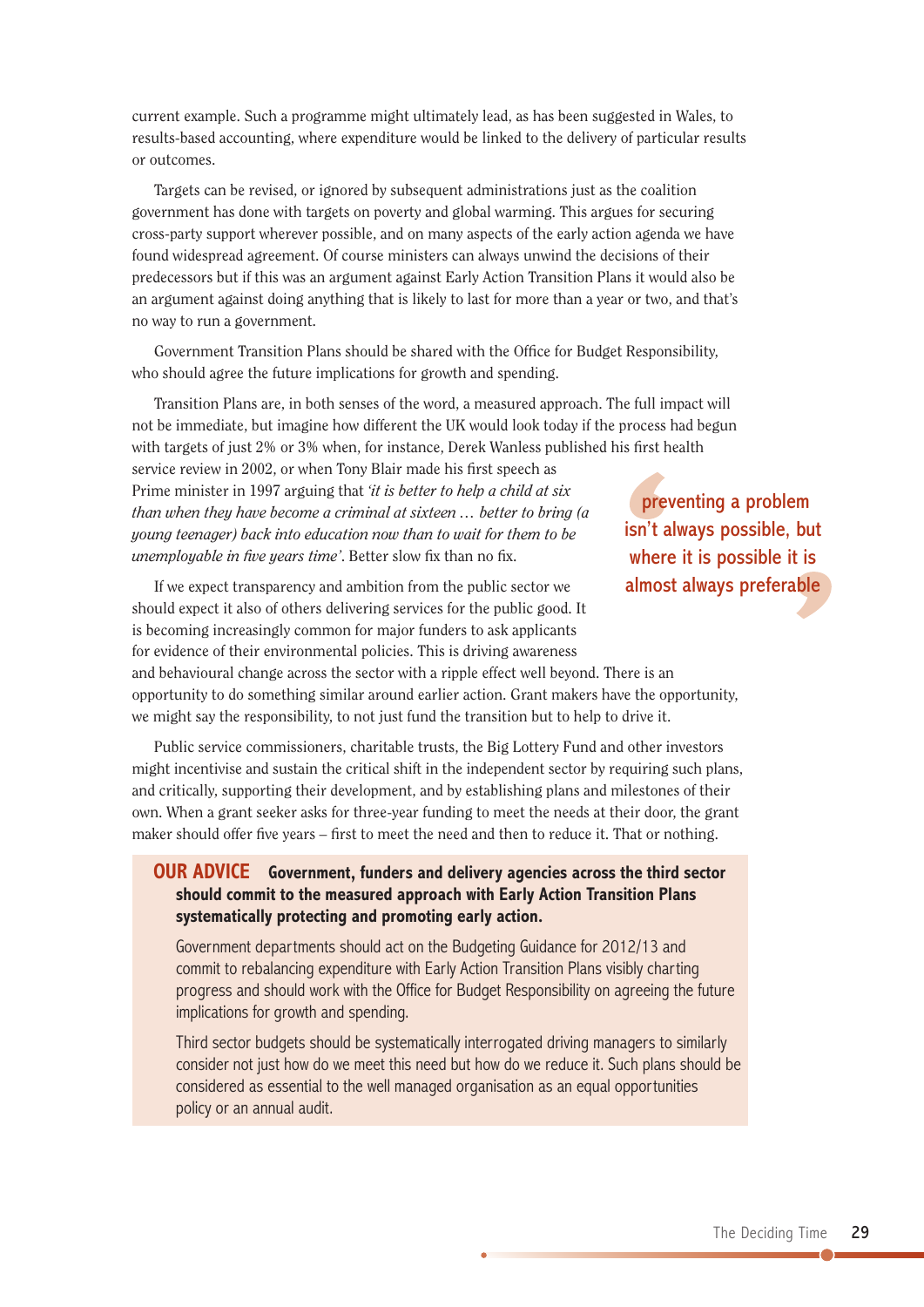#### Releasing new funds

As well as arguing that early action spending needs greater priority within the spending totals, we also need new funding streams to pay for the process of transition. This is even more than investing to save. It is investing to transform.

#### Taxing social pollution

Thus far we have suggested funding from independant sources, but the Scottish experience shows what might be achieved if taxation is also considered, particularly taxation of the 'social polluters' – industries that create social costs. The £500m which was committed in the 2012/13 budget to additional preventative spending in Scotland will be funded through a levy on large retailers of tobacco and alcohol. It has been estimated that the taxation revenue from alcohol sales in the UK as a whole covers only 14% of the costs imposed by the industry on the public purse. There would be natural justice as well as social and economic benefit from extracting a little more.

We recognise, of course, the sensitivities around taxation and, in the main, we have focused on recommendations which we have discussed widely and which often pose a fundamental challenge to custom and practice very deeply but largely eschew the politically contentious. It would be perverse, however, not to note that despite all that has happened over the last three years Britain in 2012 is a rich country. Striving to achieve 83% of the deficit reduction through cuts in spending, 17% through raising taxes (IFS, 2102) and most of that from VAT, the most regressive tax, is a choice. Similarly, not taxing more to spend more on tackling social problems earlier and so reducing future liabilities is a legitimate political choice but, importantly, it *is* a choice. Of all the possible targets for a higher contribution to the prevention of social problems, the social polluters may be the least contentious place to start.

#### **ouR AdviCE government should raise additional funds through targeted taxation of social polluters to help pay for the development of early action.**

We will be developing this argument in discussions around the spending review and the 2015 election manifestos.

#### Tax incentives for peer support

Personal taxation also has a part to play. William Beveridge spoke about the importance of civil organisations and informal volunteering to do *'nothing in particular but whatever needed to be done at the moment.'* We know that some of the best early action arises from informal associational life, often one-to-one relationships. Governments have used the tax system to incentivise the giving of cash. We recommend that tax incentives should be considered for also, or even alternatively, encouraging and enabling peer support.

#### **ouR AdviCE government should consider shifting the balance of tax incentives towards enabling peer support, rather than just cash giving.**

#### Dedicated Funds

The largest independent funder of the third sector, the Big Lottery Fund, spends £1.3m a day in England alone and recently commissioned an overview of the early action policy landscape from Task Force member New Philanthropy Capital. (Plimmer and van Poortvliet, 2012)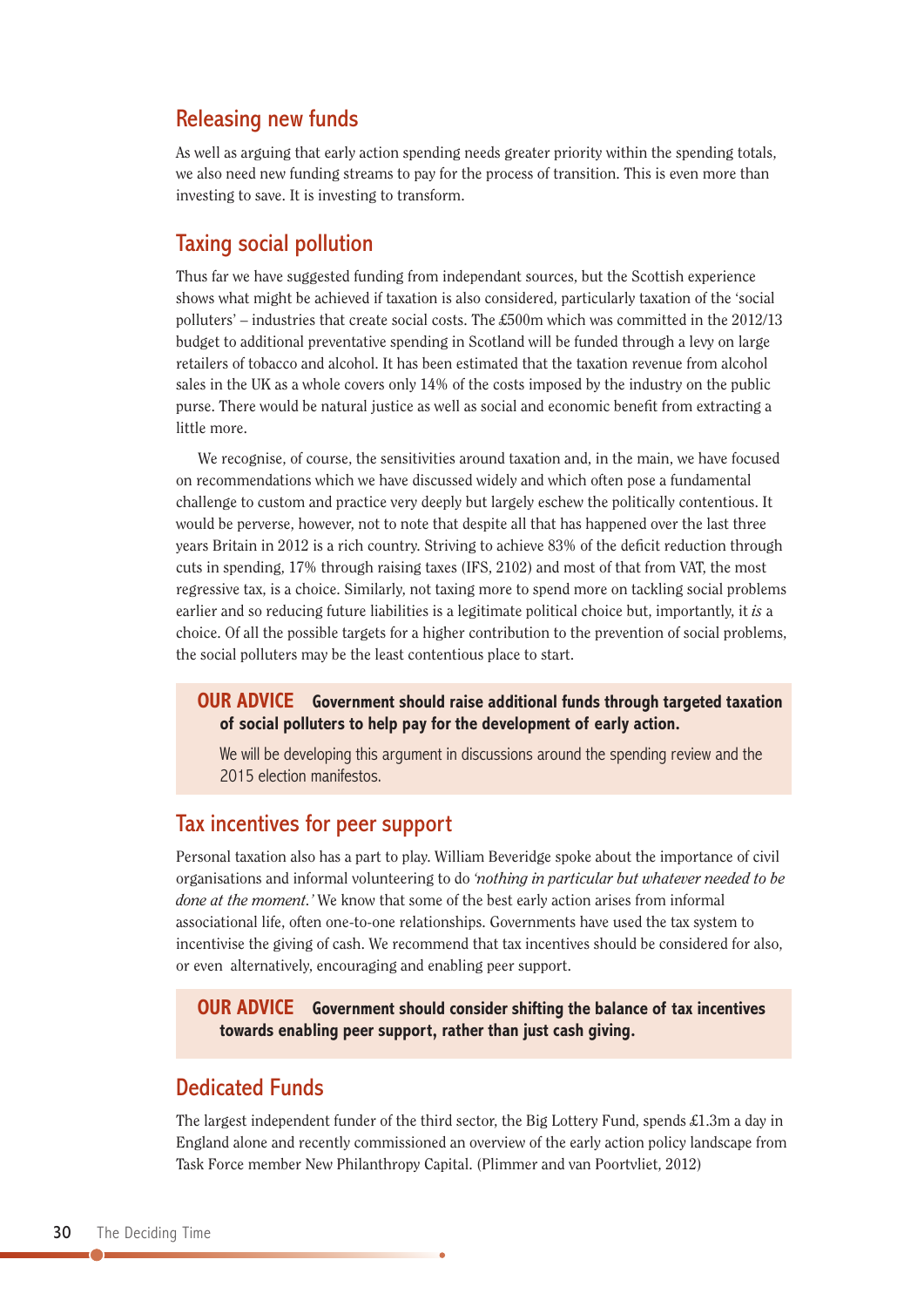The Big Lottery Fund have have shown the way on the transition agenda, contributing to the Task Force as co-sponsors and active members and asking us to advise on embedding early action across their England portfolio, in what England director Dharmendra Kanani has described as a 'live lab' for the early action approach. Ambreen Shah's *Perspective from the Big Lottery Fund* shares some of this experience.

Other independent funders have been adopting an early action approach to their portfolio or to specific funds. Joe Randall and Matthew Smerdon's *Perspective from a Charitable Trust* explains how the Baring Foundation have been embedding the principles of early action in their new programme.

The Task Force has been encouraging and supporting these developments and suggesting to government that as it considers how best to support the voluntary sector, in this time of 'transition', it too should increasingly look to support early action approaches. For example, we have specifically proposed that the role and value of early action in advice services should inform the ongoing Cabinet Office review into the future of advice services, and should underpin the arrangements for distributing the forthcoming £40 million fund for advice services for 2013- 2015. Priorities might include both the funding of projects that build readiness, that offer early stage advice or that tackle preventable demand.

#### **ouR AdviCE government's third sector funding programmes should prioritise the early action approach.**

Currently and specifically we recommend that the role and value of early action in advice services should inform the ongoing Cabinet Office review into the future of advice services and should underpin arrangements for distributing the forthcoming £40 million fund.

#### An independent Case Maker's Fund

The Task Force has also been developing ideas for a dedicated fund, bringing together several independent grant-makers to sponsor, with grants and investment, a set of programmmes that would trial and demonstrate ways of bringing *The Triple Dividend* to life. Inspiring Scotland might be the role model. The Fund might be organised around an evolving set of challenges, each one designed to break down the departmental or organisational silos that hinder earlier action and to revolutionise the approach to a particular problem seeking to reduce or ultimately eliminate need over a sustained period. Funded projects would be practical and judged on results not ideas – we don't want a report, we want a change.

In 1900, mathematician David Hilbert issued 23 challenges or unsolved problems which inspired a generation of mathematicians and a great wave of new ideas. Nearly all his challenges were resolved. More recently the 'Grand Challenge' approach has been adopted and adapted in other fields – health care and global economics for example. What might be the equivalent Grand Challenges, whose resolution would sweep away barrriers to the preventative approach or generate bold new thinking?

#### **ACTion undERWAy We are discussing the idea of an early action fund with potential partners and consulting on the possibilty of shaping it around the 'grand Challenge' approach.**

We hope to develop an independent Case Maker's Fund over the next 12 months.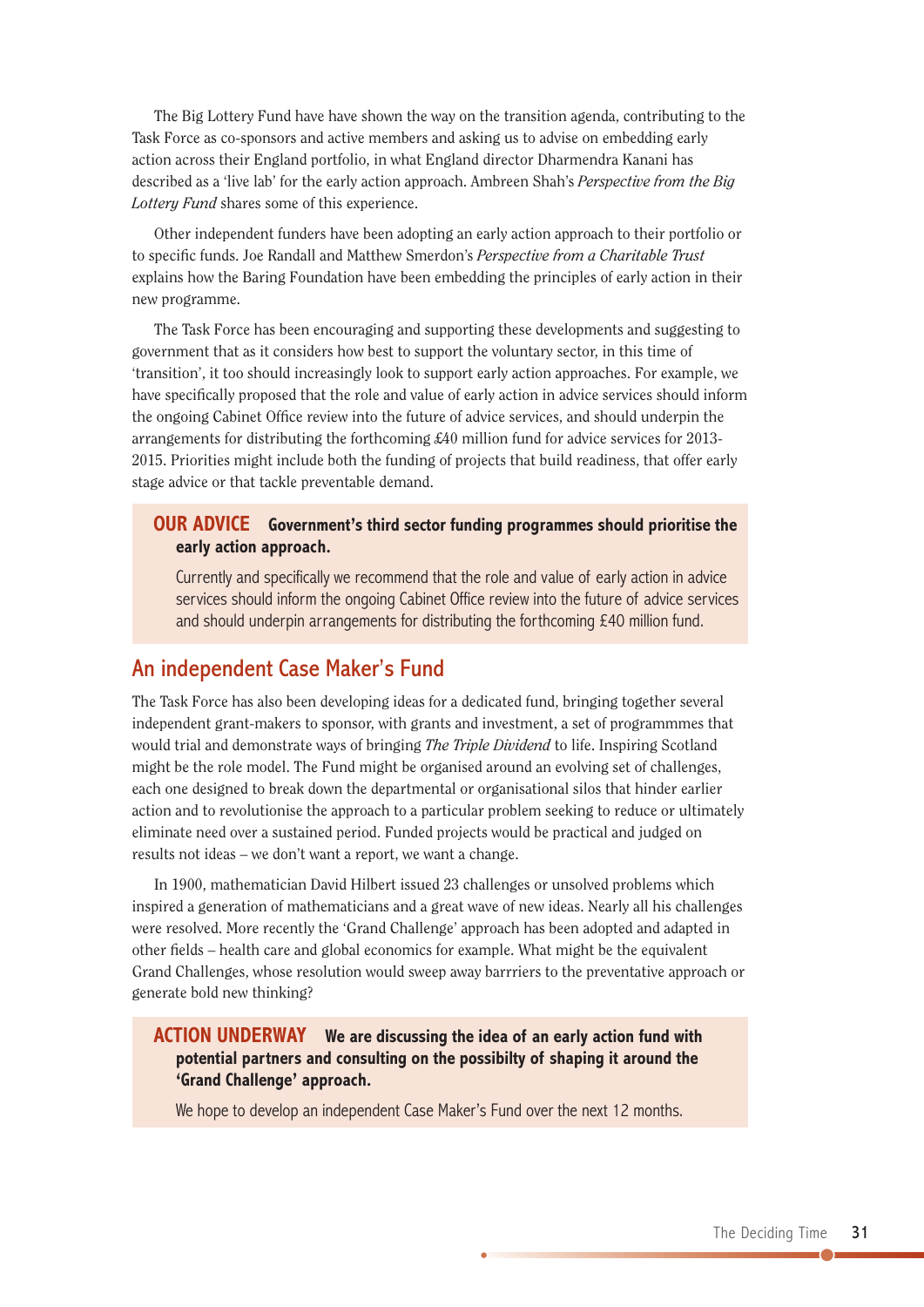#### Investing Futurebuilders returned loans in an early action Case Makers' Fund

The Futurebuilders fund opened in 2005 to provide loans and grants to third sector organisations. It closed in 2010. £28m has now been repaid and is being held by the Cabinet Office. We understand that a further £85m worth of loans are still outstanding amounting, potentially, to well over £100m. (Ainsworth, 2012a)

A spokeswoman for the Cabinet Office told Third Sector 28/8/12 that: *'Any returns from the Futurebuilders fund will be reinvested into building a bigger, stronger society. We will update further on our plans in due course.'*

This money has already been allocated for spending in the third sector. We suggest that the objectives would be well met by a grants and loan fund that supported earlier action projects in the third sector, improving lives today and reducing future liabilities.

#### **ouR AdviCE We are suggesting to ministers that the returned loans, or a significant proportion thereof, should be invested in a dedicated fund supporting the development of early action in the third sector.**

#### Releasing the assets of the National Fund for early action

We have suggested to the Attorney General that he should consider directing the assets of the National Fund into a Case Makers' Fund for supporting third sector projects or into the

When a grant seeker asks for three-year funding to meet the needs at their door, the grant maker should offer five years – first to meet the need and then to reduce it. That or nothing

government's own Early Action Fund for the purposes of funding cross-departmental early action. The National Fund was set up with £500,000 in 1927 to pay off the National Debt. Since then its only payments have been administrative but significant, costing more than £0.5m last year alone. The assets now stand at £339m but still amount to only 0.03% of the national debt. The Attorney General is considering the possible release for the benefit of the nation. (Ainsworth 2012b). We suggest that using this unique public endowment to establish a National Early Action Fund would apply the funds for a charitable purpose, whilst also reducing the deficit. This would enable the trustees to fullfill the requirements of the founders, and it would be a timely initiative with universal benefit.

**ACTion undERWAy We are working with partners on exploring the technical issues that would be involved in the release of the assets of the national Fund for the purpose of funding early action.**

We will be arguing the case for using this unique endowment to achieve the triple dividend – thriving lives, costing less and contributing more.

#### Using money differently

In addition to releasing new income streams, existing funds could be used to achieve more. Social Impact Bonds (SIBs) engage external investors in paying for transition, with government money only spent when the critical shift to earlier action has begun. The original Peterborough Prison SIB has just been joined by Essex County Council as the lone standard bearers thus far. It is much too early to predict how important the instrument will become, but Big Society Capital was launched this year, introducing significant new investment funds and it is likely that at least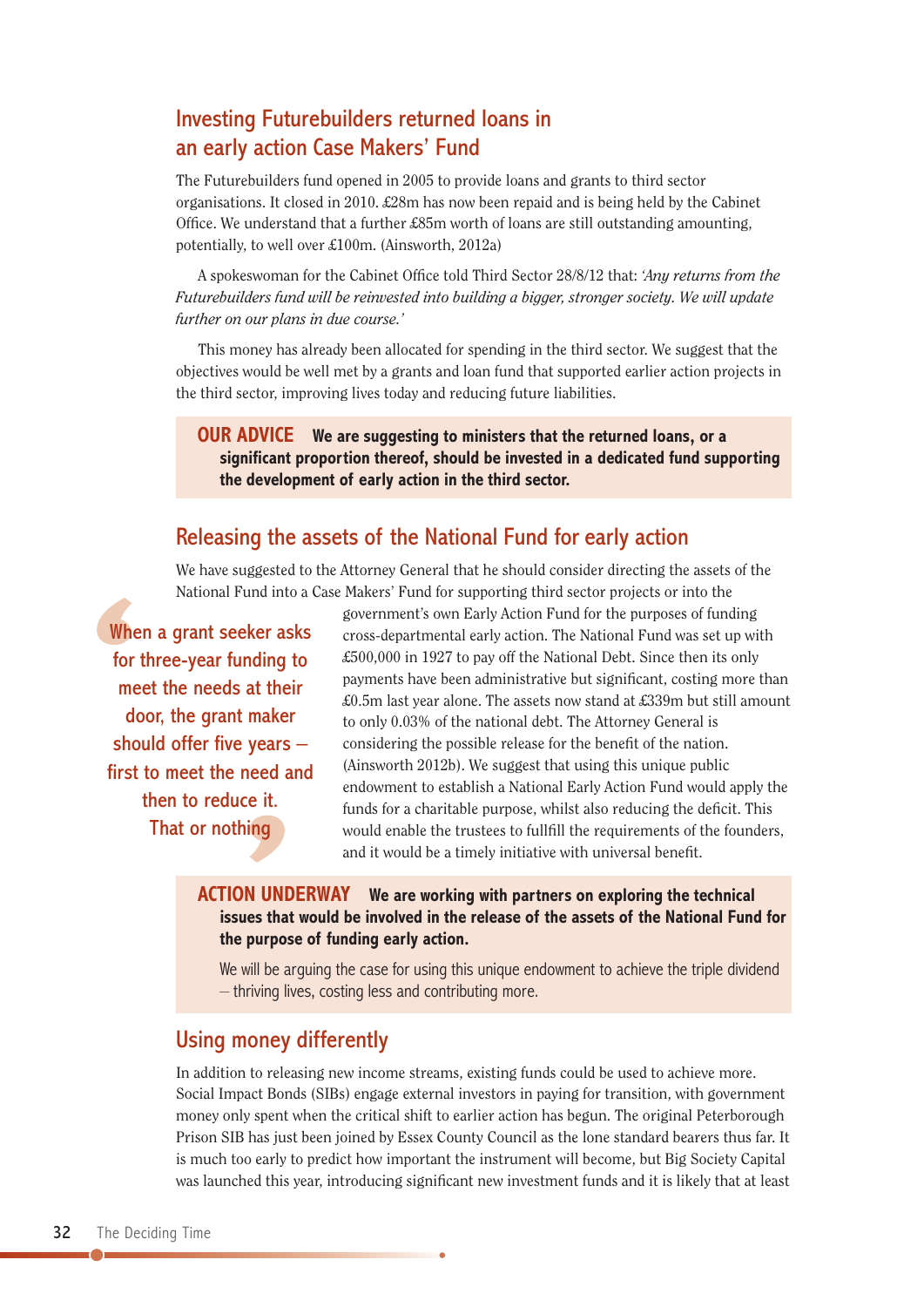three more SIBs will be launched over the coming months. The Task Force does not think that social finance and instruments like the SIB are appropriate in every circumstance and such investment does not, as some politicians have occasionally suggested, replace public expenditure. We do, however, believe that it has a part to play, bigger than we have yet seen, in paying for transition-funding the earlier action, without either paying out twice or abandoning the most desperate.

In essence, the SIB applies the future saving to covering the costs of prevention. If the project is successful, the investor is rewarded for bearing the risk with a modest premium. If not, it is the investor, not the government, that loses money. The principle could be equally applied without the social investor but with government, health authorities or a local council using their own assets to act as their own investor just as some act as their own insurers. We know, for instance, that a targeted reading recovery programme with six-year-olds enables them to fully access the curriculum throughout their education; with career guidance and mentoring young teens significantly increase their readiness for work; and that day-centres and improved domiciliary services can reduce the time needed in hospital, particularly for older patients. Offsetting a future liability with investment now, funded from the future saving, isn't how ministers framed the July announcement about the new influenza immunisation programme for school children but savings will accrue and these will be bigger than the costs of the immunisation. Of course it is socially desirable, but it also makes good economic sense and the operating logic could be usefully applied in many other areas.

Government should invest in the expectation of future savings and is often better placed than social investors to bear the risk, but there can be a higher degree of risk involved in social programmes, such as in the reduction of reoffending than there is in immunisation. Hence the development of the social impact bond, where external investors are involved in sharing the risk but also, potentially, in sharing the return. However, we think there is enormous potential for more thoughtful financial planning around earlier action, where outcomes are predictable particularly, perhaps, for local authorities. Work on home insulation paid for from future fuel cost savings, for instance, has shown the potential here.

We believe that there is a precedent. The Treasury have agreed to 'bank' potential future savings on welfare benefit payments to fund the Work Programme. Although in the short-run this has led to higher borrowing, the Treasury has accepted the case for reducing future liabilities.

**ouR AdviCE government, local authorities and other public sector agencies should explore the potential of applying the principles of social investment within government ie anticipating future savings to pay for early action. This might be linked to the Early Action Premium (see above).**

This might be one of the priority areas for the Social Justice Cabinet Committee to consider in the next phase of its work.

**The 'can't be done because it can't be afforded' argument need not be a showstopper, but we do have to think differently, stretching ourselves with Transition Plans that set considered but bold targets and funding the pursuit of those targets with dedicated funds. Some of that money may result from using financial instruments which advance the savings to fund the investment, some from redirecting existing funding streams, some from important decisions about taxation, the national Fund or Futurebuilders. Some of these ideas involve short-term losers as well as winners but, without the courage and leadership to make bold decisions, we will all be the poorer. We, and generations to come.**

The 'can't be done because it can't be afforded' argument need not be a showstopper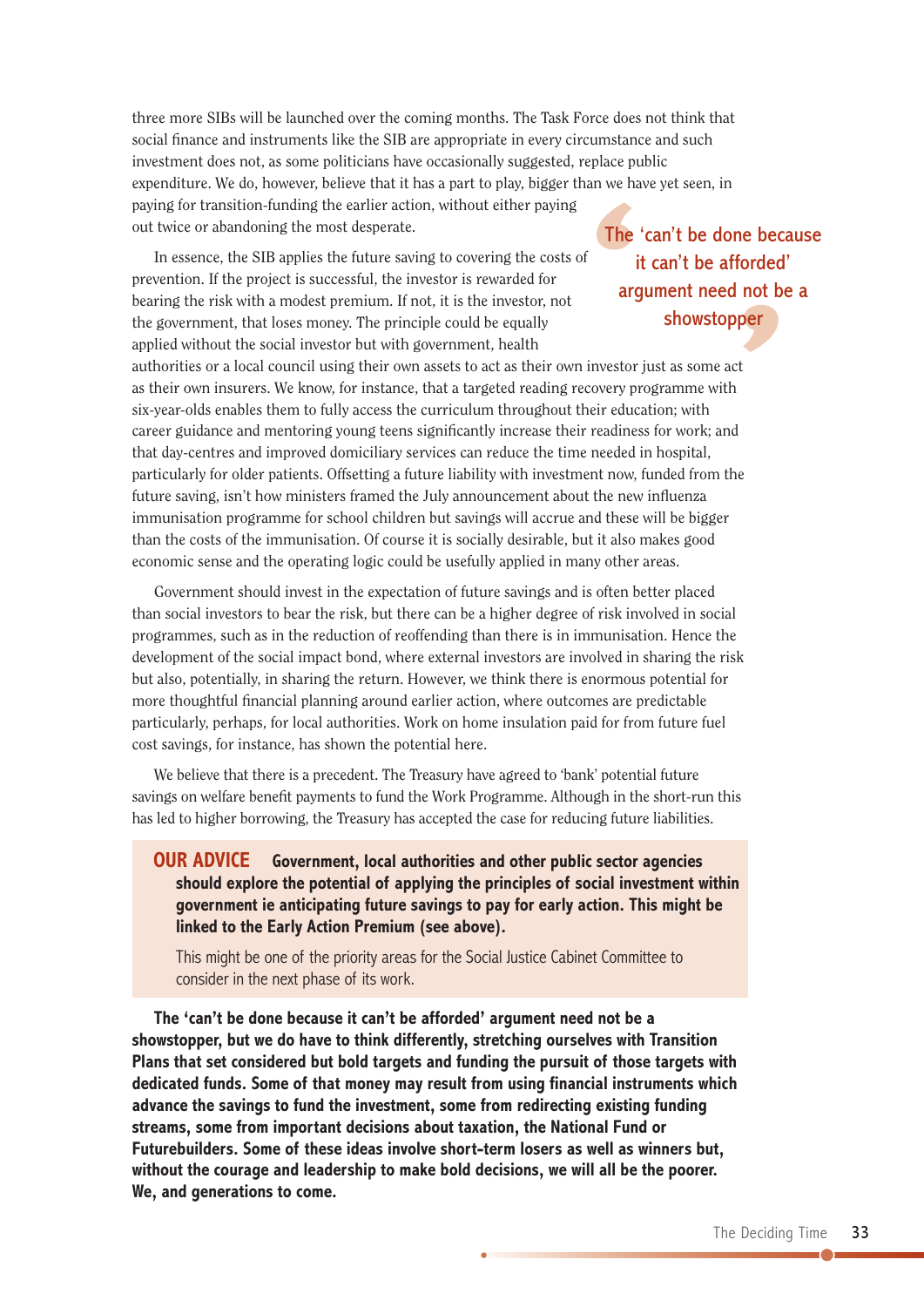## **Block 4 We don't really know what works on the ground**

#### **To ThE ExTEnT ThAT WE'vE EnCounTEREd inSTiTuTionAL SuSPiCion** of

early action, it often stems from experience or hearsay of failed programmes. It is true that some high-profile early action programmes haven't worked as well as expected. The flagship Home Office Crime Reduction Programme in the late 1990s, for instance, spent £250m on endeavouring to shift the emphasis in crime fighting towards crime prevention. The programme was characterised by poor programme planning and management, insufficient rigour in implementation, and shortages in capacity across much of the delivery system. (Homel *et al*, 2004). These problems resulted in a policy with divergent results: whilst some areas managed to tackle crime effectively, a third of the CRP areas saw an *increase* in crime over the policy's implementation. (Maguire, 2004)

Similar results have been found in smoking cessation programmes, approaches to reducing teenage pregnancy and many programmes to tackle long-term unemployment. These programmes don't just suffer from a natural distribution of results.

Implementation failure in any particular project does not undermine the entire approach; it should teach us how to do it better next time

Several reasons might be identified for these failures. Not all preventative services work, and as with any new provision, there has often been a tendency for the pioneers and the evangelists to overclaim. Management time is pulled towards the urgent rather than the important, so prioritising acute services. We know it is harder to measure, and therefore to manage, a programme that will be judged on what doesn't happen, rather than what does.

These examples are cautionary, but should be considered alongside the institutional failures in acute services; prisons where the reoffending rate on release can top 70%, children's care homes

costing £200,000 per child which are 'not fit for purpose' or the whole panoply of expensive interventions surrounding every 'troubled family' purportedly costing £9bn a year. Implementation failure in any particular project does not undermine the entire approach; it should teach us how to do it better next time. (MoJ, 2012), (DCLG, 2012), (APPG for Runaway and Missing Children and Adults, 2012)

Understanding what works and what doesn't needs good evidence, but this is thin on the ground. Data has been collected over many years for different funders, using different processes and indicators and making it difficult to draw comparisons and conclusions, even when considerable effort and expense has been invested in record keeping.

We made the case in *The Triple Dividend* for the brigading of existing evidence with what we called 'common core evaluation'. Considerable progress has been made over the last year with what the NESTA Chief Executive Geoff Mulgan has described as 'a surge of institution building', some of it brought together under the new NESTA-led, Alliance for Useful Evidence. The recently established Education Endowment Fund and the Inspiring Impact Coalition, and the soon-to-be-launched Early Intervention Foundation have the gathering of evidence at the heart of their mission. Cabinet Office leadership on exploring a 'National Institution for Clinical Evidence for social policy' has stimulated fresh thinking and gathered momentum rapidly in recent months.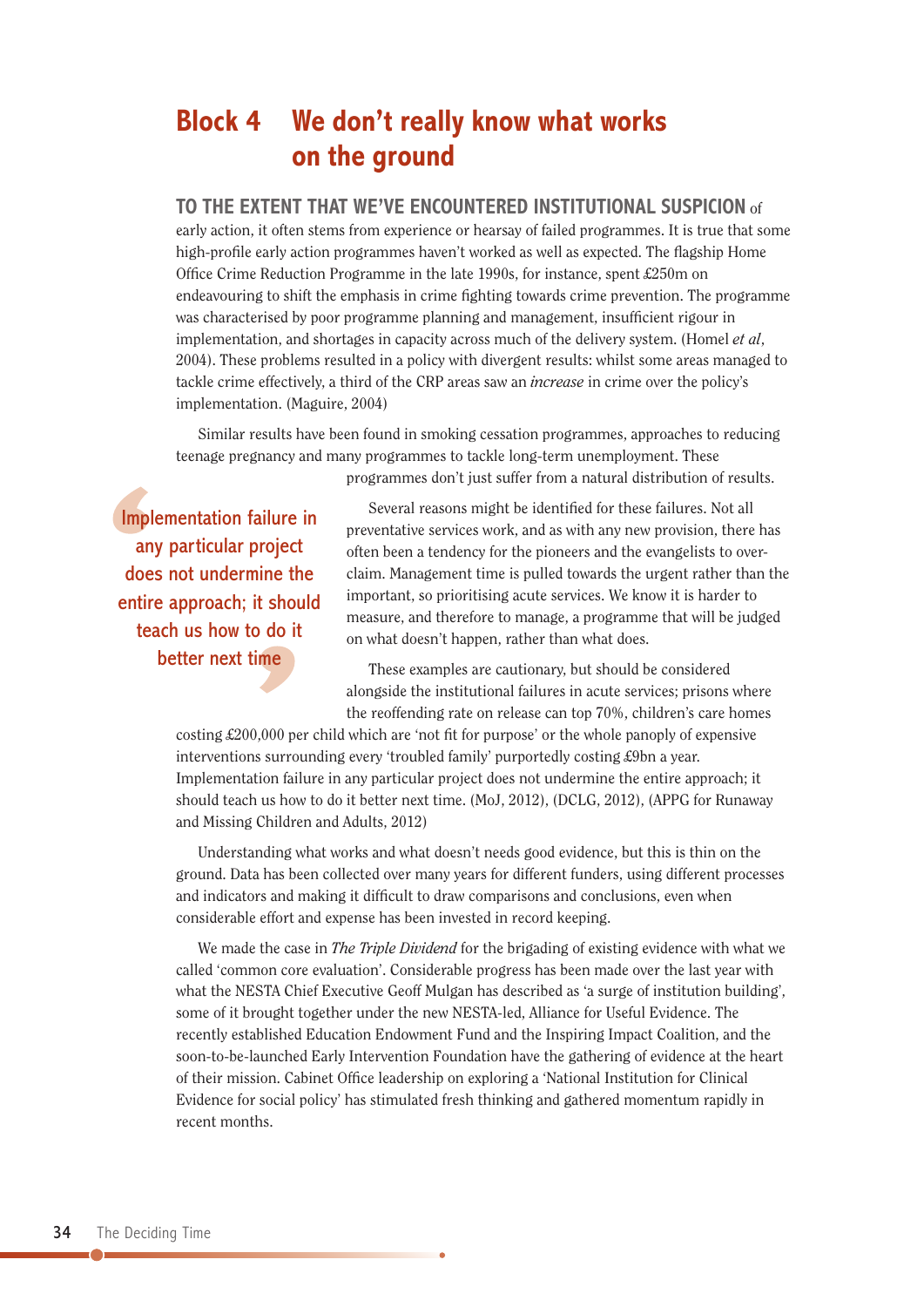#### The contractor's contribution

Government interest in payment-by-results has helped to focus attention on measurement and on understanding what works, but competitive tendering also has a countervailing effect, with large contractors claiming commercial confidentiality and withholding crucial information on process and results. This means that the learning, on success and on failure, from important programmes like the Work Programme, does not contribute to a growing evidence base. We might know who is hitting the targets and who isn't but we don't know why.

**ouR AdviCE Contractors bidding to deliver public services should be required to collaborate with the gathering of common-core evidence.** This may compromise their competitive advantage but that should not discourage government from insisting on this kind of collaboration. Organisations that can't accept the principle shouldn't be paid public funds for the delivery of public sector contracts.

#### Using what is already known to government.

It is not only in the management of outsourced contracts that government could help with building the evidence base. It would also be useful and cost-effective to improve the tracking of projects over time, using the data that public agencies already collect. For example, using the police national computer information on re-offending to measure all projects which aim to reduce re-offending (as the SIB funded ONE project now does in Peterborough).

**ouR AdviCE government should consider how it can further support the building of evidence by making available existing data in a useable form.**

#### Regarding Information in the third sector as both a right and responsibility.

Building better evidence and sharing what we know already is not just an issue for government. The same obligations should also apply across the sectors to all who are involved in funding or delivering services for public good. Projects aiming to reduce reoffending should not only have access to the police national computer to compare success rates but should also offer similar transparency on their own data. The same reciprocal principle

Building better evidence and sharing what we know already is not just an issue for government

should apply across themes and be regarded across the sectors as both a responsibility and a right.

**ouR AdviCE Third sector funders and delivery agencies should treat the sharing of evidence as both a right and a responsibility. We need to pressure and leadership from all sides on this agenda.**

#### Treasury evaluation tools

The Green Book is HM Treasury guidance for central government, setting out a framework for the appraisal and evaluation of all policies, programmes and projects. It sets out the key stages in the development of a proposal, from the articulation of the rationale for intervention and the setting of objectives, through to options appraisal and, eventually, implementation and evaluation. It describes how the economic, financial, social and environmental assessments of a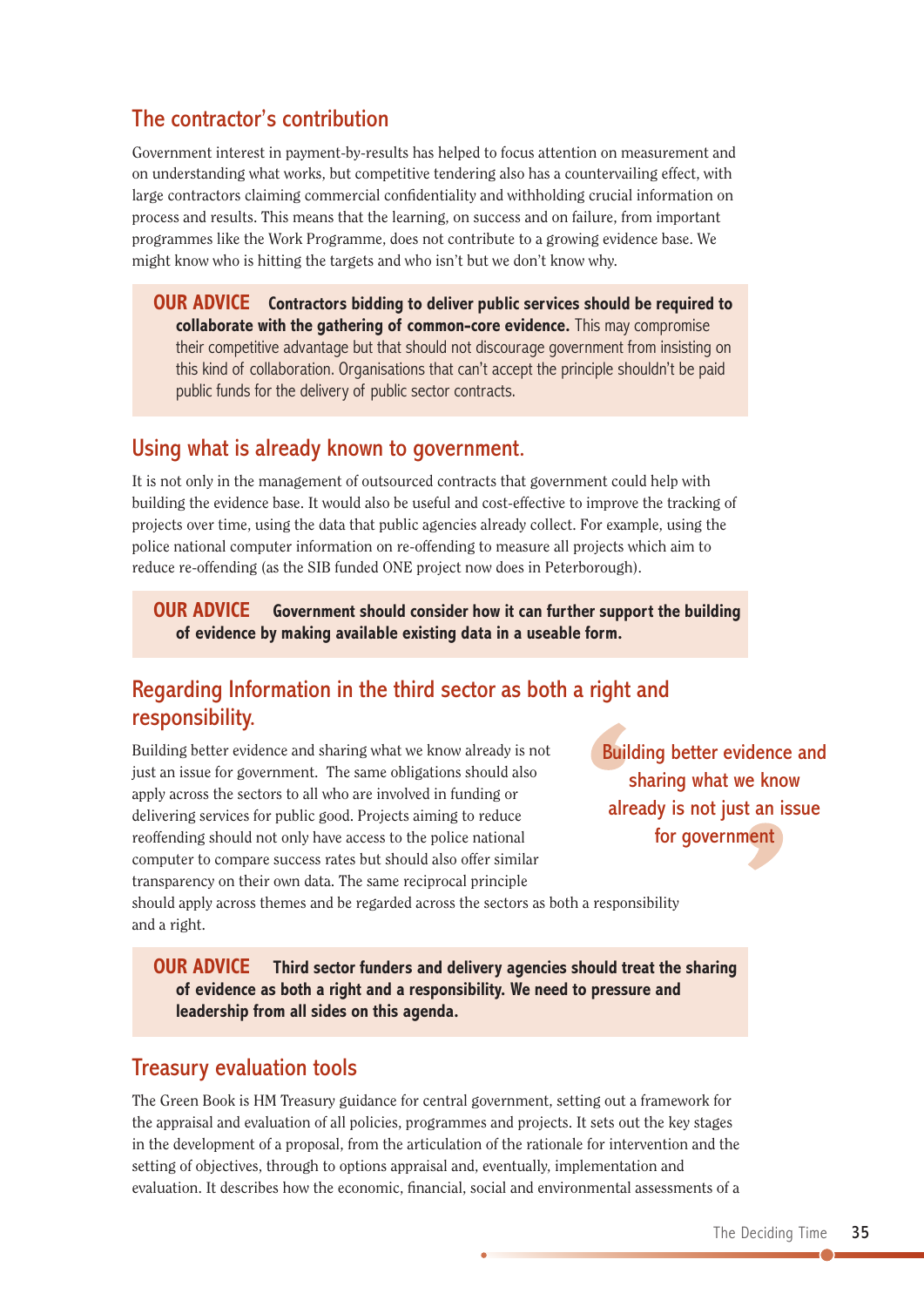proposal should be combined and aims to ensure consistency and transparency in the appraisal process throughout government.

We need to ensure that it is gathered in ways that allow for consistent comparison, that it is pooled effectively and that we use the same tools to evaluate it consistently

The Treasury's Magenta Book also recommends that as much as 10% of any given budget should be spent on evaluation. It already provides tools for evaluating capital projects.

It is therefore surprising, perhaps, that the government often laments the lack of good evidence of what works. Part of the answer may be to ensure that existing evaluation budgets and tools are used. However, we propose that government should develop additional specific tools for evaluating early action consistently across central and local government. It should also consider how it can help further with the availability of existing data. This would usefully support the analysis of public spending along the early-late axis which we are also recommending as well as contribute evidence on what works.

**ouR AdviCE The Treasury should apply existing guidance more rigorously and also create specific tools for evaluating the effectiveness of early action initiatives across all parts of government.** It should further consider best use of data that is already collected. The guidance should seek to minimise the risks of investment, but also be realistic about the need for risk taking if the Fiscal Framework is to be delivered.

#### An open access network

The Task Force has been developing an open-access network of case studies to better share experience. We are particularly interested in tracking the progress of initiatives that are breaking new ground. We need to learn from what they're learning on their turf and on their terms – the use of legislation in Wales, for example, the application of readiness as a unifying goal for all agencies delivering services for public good in Coventry and the work of Business in the Community in supporting business, to develop an early action approach in the areas where they operate. Tracking the case makers will be a priority for the second phase.

**ACTion undERWAy The Task Force has been gathering information about early action across the uk.** Please contribute your story to www.community-links.org/earlyaction.

**knowledge and data is being generated every day. We need to ensure that it is gathered in ways that allow for consistent comparison, that it is pooled effectively and that we use the same tools to evaluate it consistently. Work is gathering apace in this area. if the lack of evidence to support the case for earlier action is a problem now, and it is, it should rapidly diminish in the future.**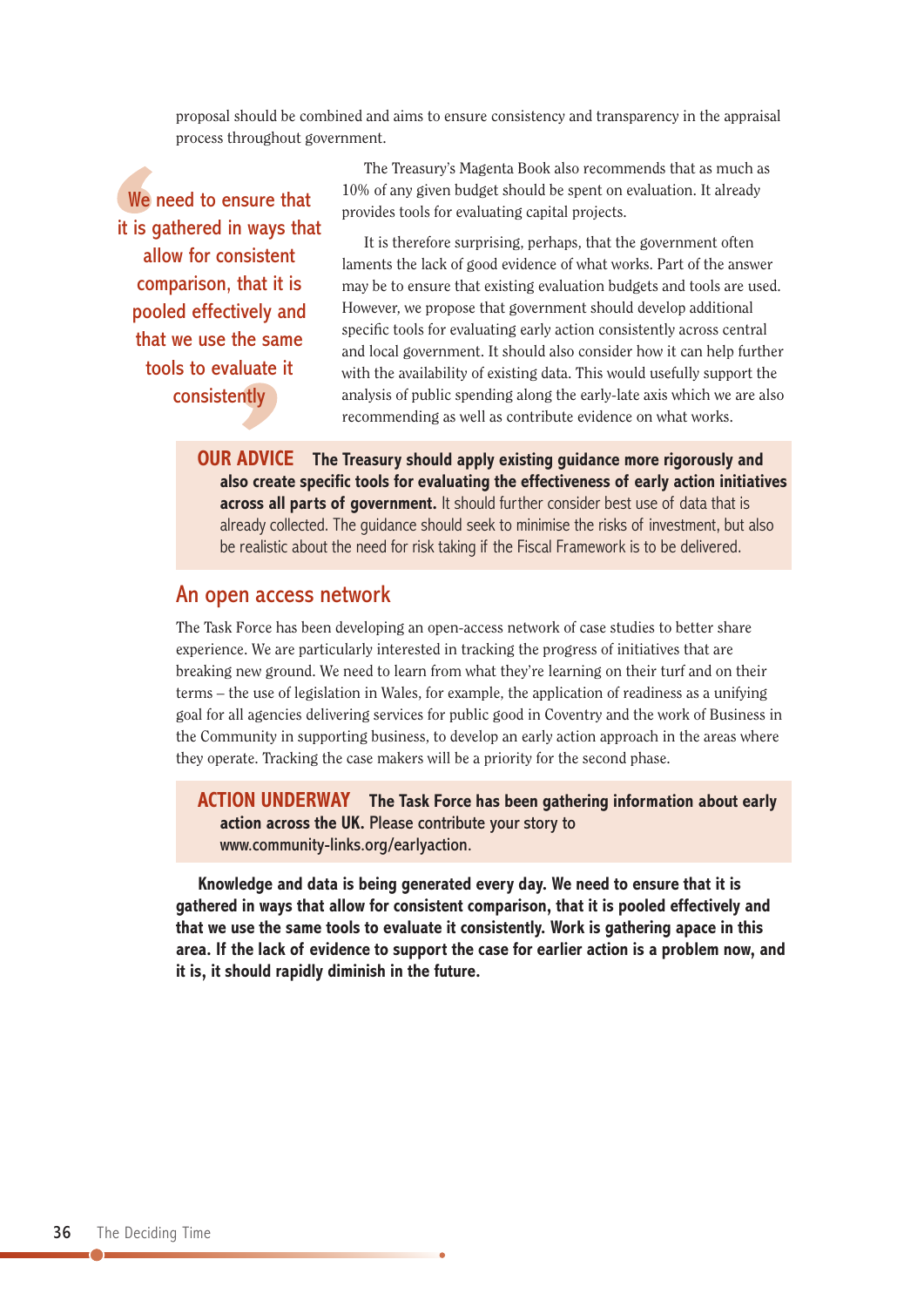#### **improving education through free school meals**

Free school meals are currently available to children whose families' income lies below a certain threshold, but in 2009 two local authorities (Newham and Durham) began offering free school meals to all primary school children as part of a governmentfunded pilot.

The evaluation (Kitchen et al, 2012) showed that the scheme dramatically increased takeup of free school meals, including amongst those who would have been eligible anyway but were not taking up their entitlement. Attainment levels for children at key stage 1 and 2 improved by between four and eight weeks worth of progress, compared to similar children in schools without the pilot. These improvements were strongest for pupils from poorer backgrounds and who were not

achieving as highly to begin with.

The evaluation estimates that universal free school meals were better value for money, in terms of improving attainment, than targeted schemes like the Reading Recovery programme within Every Child a Reader, but less cost effective than Jamie Oliver's 'Feed Me Better' campaign which improved the quality of school food (although the IFS point out that school food quality has improved considerably since that scheme began in 2004/5, so it is unlikely to have the same impact if introduced now).

Newham Council decided to continue the scheme after central government financing of the pilot ended.

Source: Kitchen et al (2012)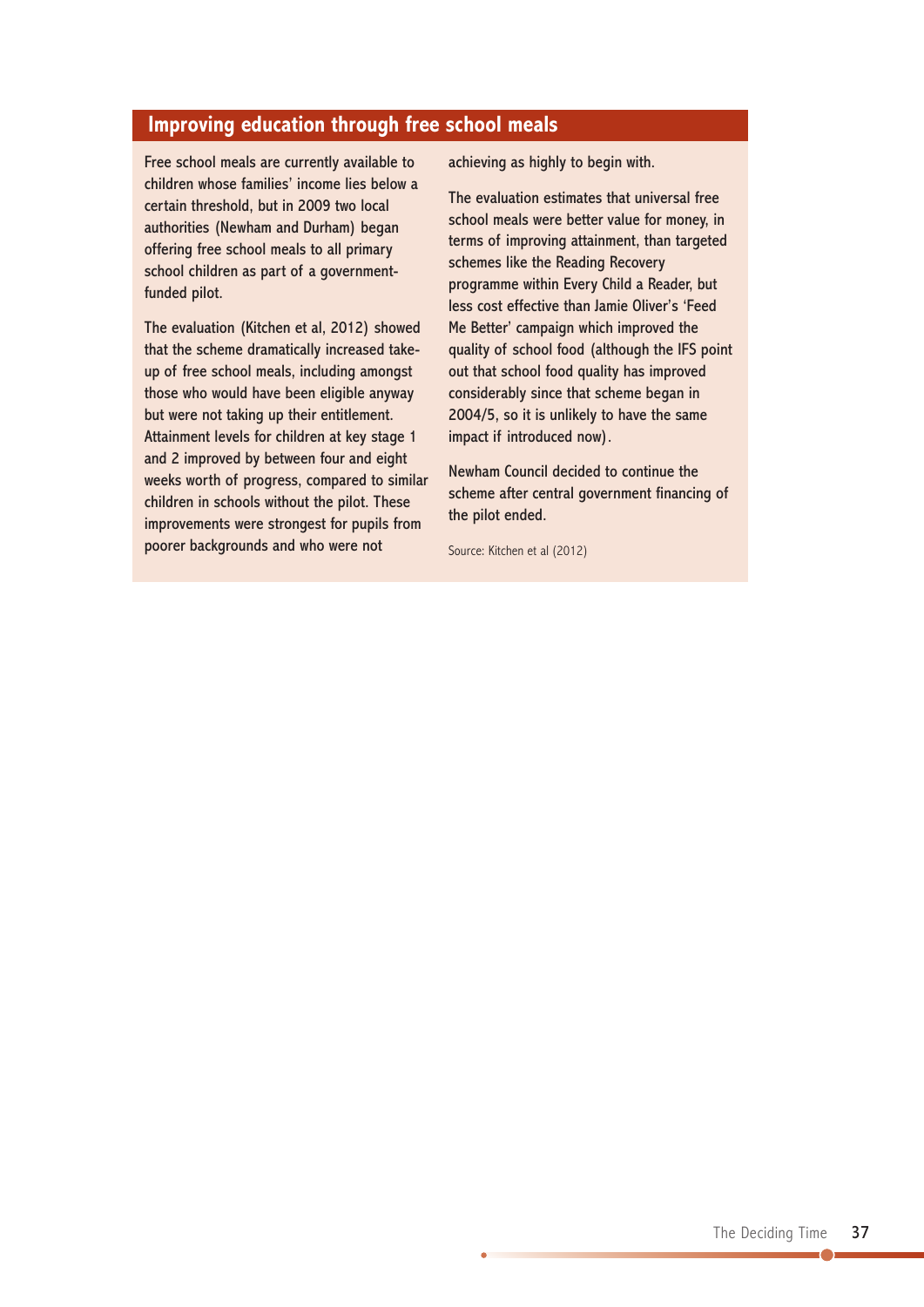## **Block 5 We don't have the skills to work differently**

**THIS OBSTACLE IS IDENTIFIED** both on the front line and in the commissioning office. We deal first with commissioning where inadequate understanding can lead to a focus on reducing costs rather than on paying for the most effective services to resolve social problems in the long term. Then we turn to the front line services where culture and practice has entrenched the 'rescue reflex' as the consistent *modus operandi* across services and sectors.

#### Best value training for commissioners

Payment by results may seem like a step in the right direction as early action requires a focus on long term outcomes combined with interim goals but even this can be counterproductive if the outcome is defined too narrowly or if, as is often the case, the commissioner is looking for short term cashable savings. Whatever the mechanism for payment the outcome definition is critical.

The new Public Services (Social Value) Act 2012 now requires public authorities to consider how their procurements 'improve economic, social and environmental well-being'. The *Best Value Guidance* published last year and the Treasury's *Green Book* already show how this might be achieved and evaluated, but in practice longer term social value has rarely been prioritised and the Treasury has not enforced the *Green Book*.

The new Act will be of little additional value if commissioners don't know how to use the tools that already exist. The cross-cutting Early Action Fund or Funds discussed on page 24 offers a locus around which to accumulate and share expertise in government, but we think there is an urgent need to further develop skills. Training for commissioners, focusing particularly on longterm social value and the issues raised by the early action approach is not a new idea, but it is the right one. Too much public money is spent by officials with very variable levels of relevant knowledge and appropriate experience. We think that the Ten Year Test should be central to this training, shifting the thinking from short-term outputs and onto longer-term outcomes.

#### **ouR AdviCE government should develop 'Long term value' training for commissioners.**

This would focus specifically on issues raised by the early action approach. Ideally the programme would sit within the function that also managed an Early Action Fund (if managed separately) and would have the potential to become a repository of knowledge and expertise in best value and early action spending.

#### Early action training for the front line work force

The obstacles on the front line are of a different order. The *Wisdom of Prevention* published by The New Economics Foundation in May 2012 and sponsored by the Big Lottery Fund as part of their commitment to early action suggested that public services are staffed by 'great battalions of people … programmed to haul bodies from the water', never looking upstream and addressing the cause. We agree that entire services are constructed around the 'rescue principle' writ large in training courses, job descriptions and performance management procedures.

Almost 200 years after Sir Robert Peel formed the British Police Force, senior officers often talk with reverence about their respect for the Peelian principles which, it is claimed, still lie at the heart of the modern police service. We wonder how many of their junior officers would correctly identify Peel's first principle: *'The basic mission for which the police exist is to prevent crime and disorder.***'**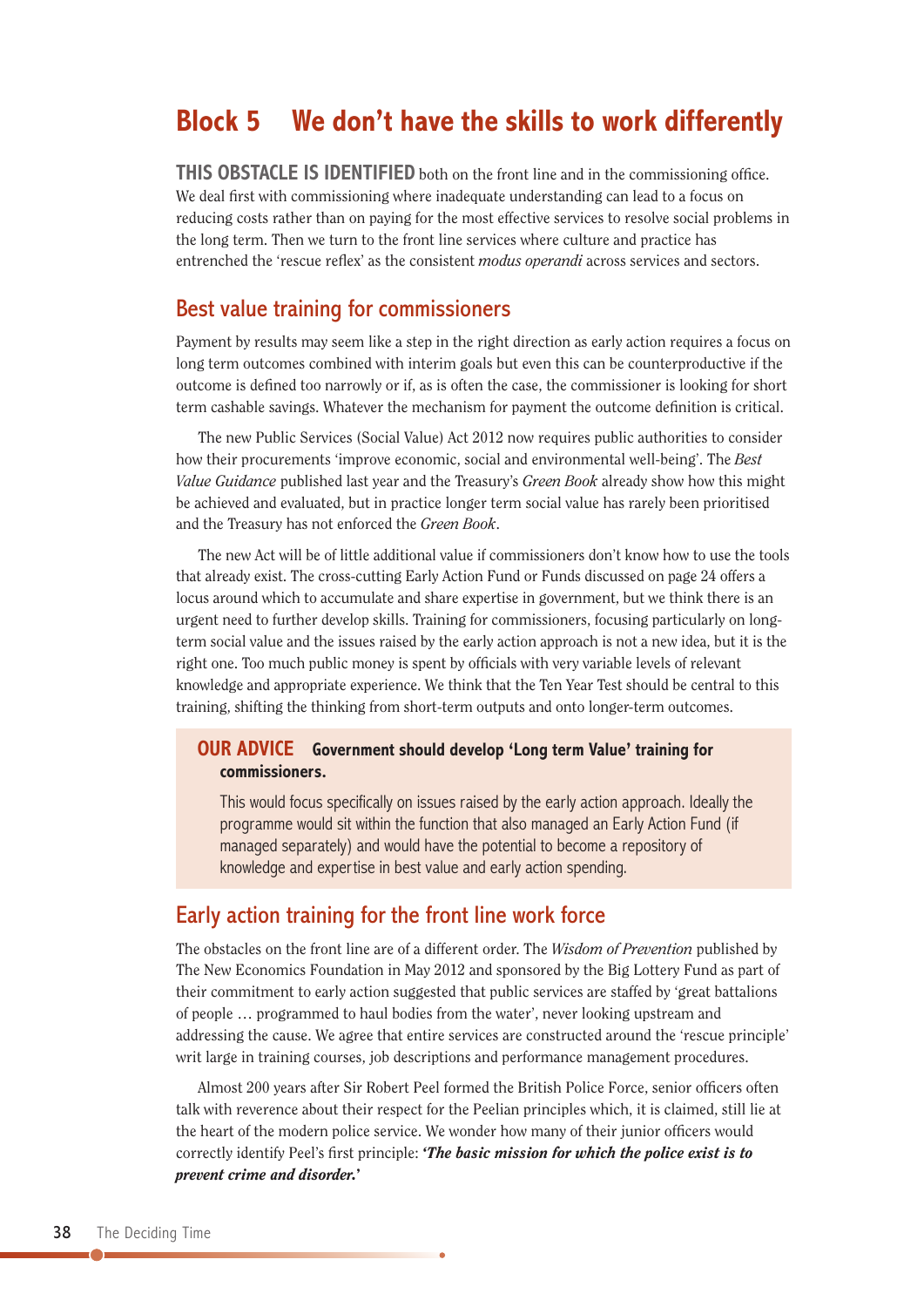Police efficiency should be measured not only on the number of arrests but also on the lack of crime. In practice we think police officers – like health workers, social care workers, youth workers and others on the frontline – are invariably drawn in the other direction, towards managing crises rather than preventing them.

Perhaps those who are trained and paid to rescue might be forgiven this preoccupation but if *they* aren't thinking about prevention, who is?

The question reaches deep into the ecology of each profession and of public services in general. Undertaking this kind of cultural change is not a nudge on the tiller. Some things, moving budgets for instance, can happen relatively quickly, but replacing the rescue impulse with the prevention principle in the minds of every middle manager and worker is a bigger challenge, and it's about more than money. Professional training and workforce development must be considered, embedding reflection on the appropriate balance between services that prevent and

entire services are constructed around the 'rescue principle' writ large in training courses, job descriptions and performance management procedures

services that respond, and equipping the workforce with the skills and the mandate to follow through on the implications.

**ACTion undERWAy The Task Force has been looking at professional training and development in two areas and will take this work further in the next phase.**

**There's no short cut. Ministers can wax lyrical about early action but the words are worthless if they are not followed through with a consistent approach to workforce development. The challenges are cultural as much as structural. Training is not a shiny new idea but it is absolutely critical to the widespread development of the early action approach.**

#### **Joining up professionals in Brighton**

Brighton and Hove Council are working with Futuregov to pilot the use of their newlydeveloped Patchwork online app, which makes it easier for professionals to find out who else is working with an individual child or family.

The app aims to address the silos that occur when multiple professionals from different agencies are all independently in contact with the same person. By allowing professionals to discover who else is involved with the child, Patchwork facilitates more joined-up services leading to earlier, better outcomes and more coherent support. The service encourages both relationships between professionals, and

better relationships between professionals and the people they are working with.

Patchwork was developed by FutureGov with funding from NESTA, the Nominet Trust and Staffordshire County Council. The team now plan to widen the service to include adults as well children and link up information on families. Patchwork phase two is currently being scoped out which will explore the sharing of more information around a family with their multi-agency professional network, helping maintain a secure shared view of the issues being faced.

www.patchworkhq.com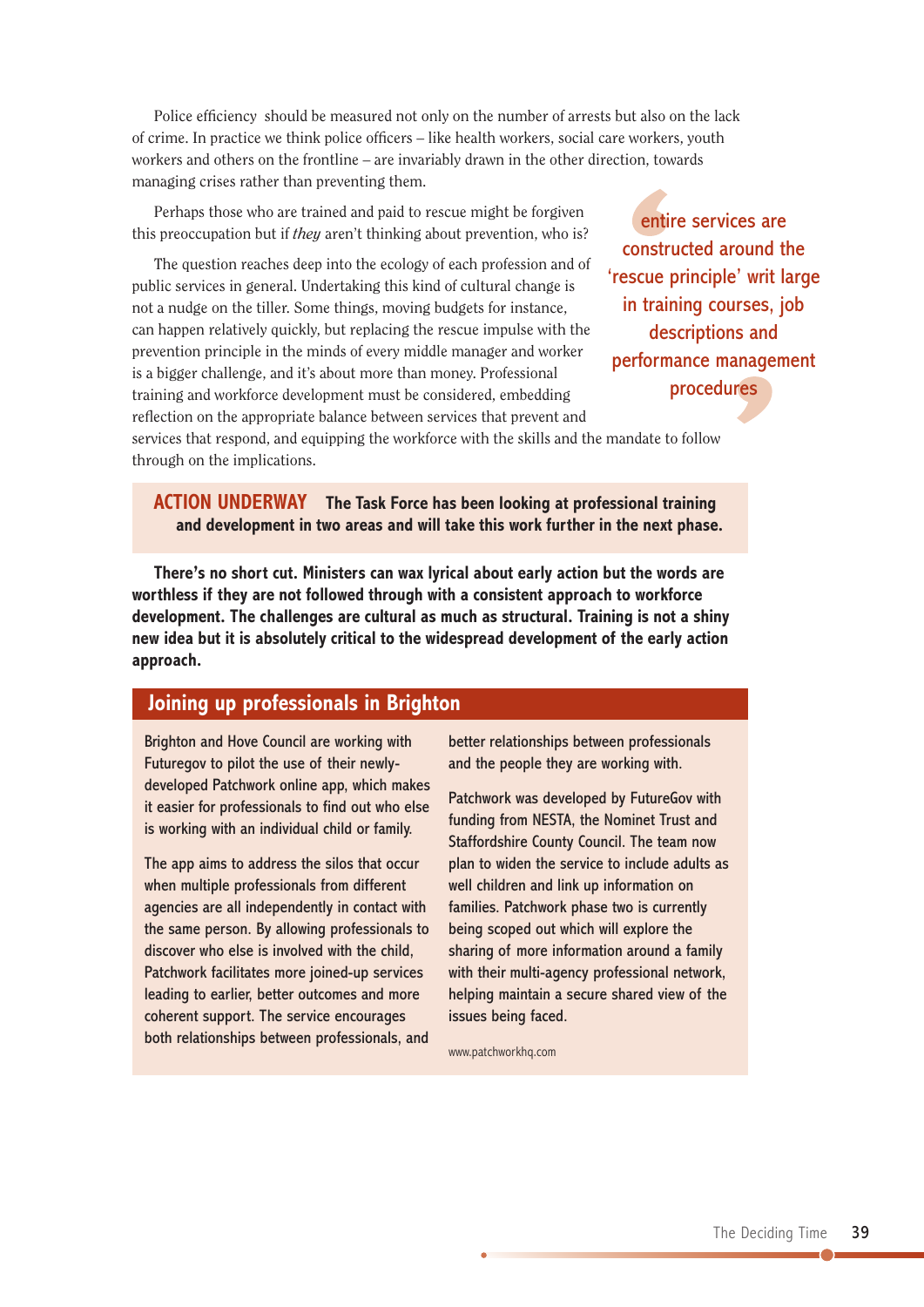## **Block 6 We lack the leadership and accountability structures to carry through the changes we need.**

**oF ThE MAny BARRiERS oBSTRuCTing EARLy ACTion** very few are

insurmountable. We know what it takes. Almost every one is a question of leadership.

Wherever there has been progress, we have seen over the last year leaders, sometimes at the top but often in the middle, challenging

convention, grappling with the choices between the future and the here-and-now, sometimes also between the interests of their own service and those of the wider community, between challenging themselves to break new ground and doing what they've always done because, apparently, no one ever gets sacked for doing what the last guy did.

We have seen that politicians are not alone in focusing on short-term results, although electoral cycles and the planning horizons of public expenditure mean that they often do, and we have accepted that the political difficulties should not be under-estimated. Public commitment to some acute spending, a local hospital for instance, can be deep and personal.

Strong leadership and accountabilty for long-term results are key to achieving the change we seek, starting with politicians but also extending to every layer of central and local government. Progress will always be constrained by short termism until individual

#### **...investing in looked after children The Case for**

 $\blacksquare$  £3bn is spent on looked after children each year

**n** Children in care are more likely to achieve low qualifications, have poor literacy, suffer from mental health problems and be a victim of sexual abuse, and on leaving care to be unemployed, be homeless, or go to prison

 $\blacksquare$  Yet successful projects have reduced the number of children entering care, and improved outcomes for those already looked after. In Denmark some residential care homes send 60% of leavers to university.

**it's time to decide: invest in looked after children, or abandon them in great need.**

Sources: Harker (2012), Bunting (2006)

Ministers, Permanent Secretaries, Councillors and public officials begin to embrace the importance of delivering fairness to future generations over the next ten years and beyond and come to view this task as their responsiblity. Early Action Transition Plans, the Ten Year Test and many of the other recommendations of the Task Force will be insufficient if they are not emphatically endorsed, monitored and enforced by Ministers and opposition, Parliament and the wider public.

Depoliticising these big ideas may be more realistic than it sounds. The Canadian experience of sustained cross-party support for a consistent approach to criminal justice shows that it is neither naïve nor impractical for the major parties in a parliamentary democracy to collaborate on the kind of agenda that cries out for sustained commitment to long-term goals and strategies. In our conversations we have found remarkably little difference between the parties on either the scale or the substance of the challenges, nor the shape and magnitude of the changes that are needed. Who could possibly believe that an obsessive focus on the short-term is the right approach to planning government spending, or that strict institutional boundaries are the most effective way of managing and delivering services for public benefit? We need the leadership to build on common sense, literally, the sense we have in common.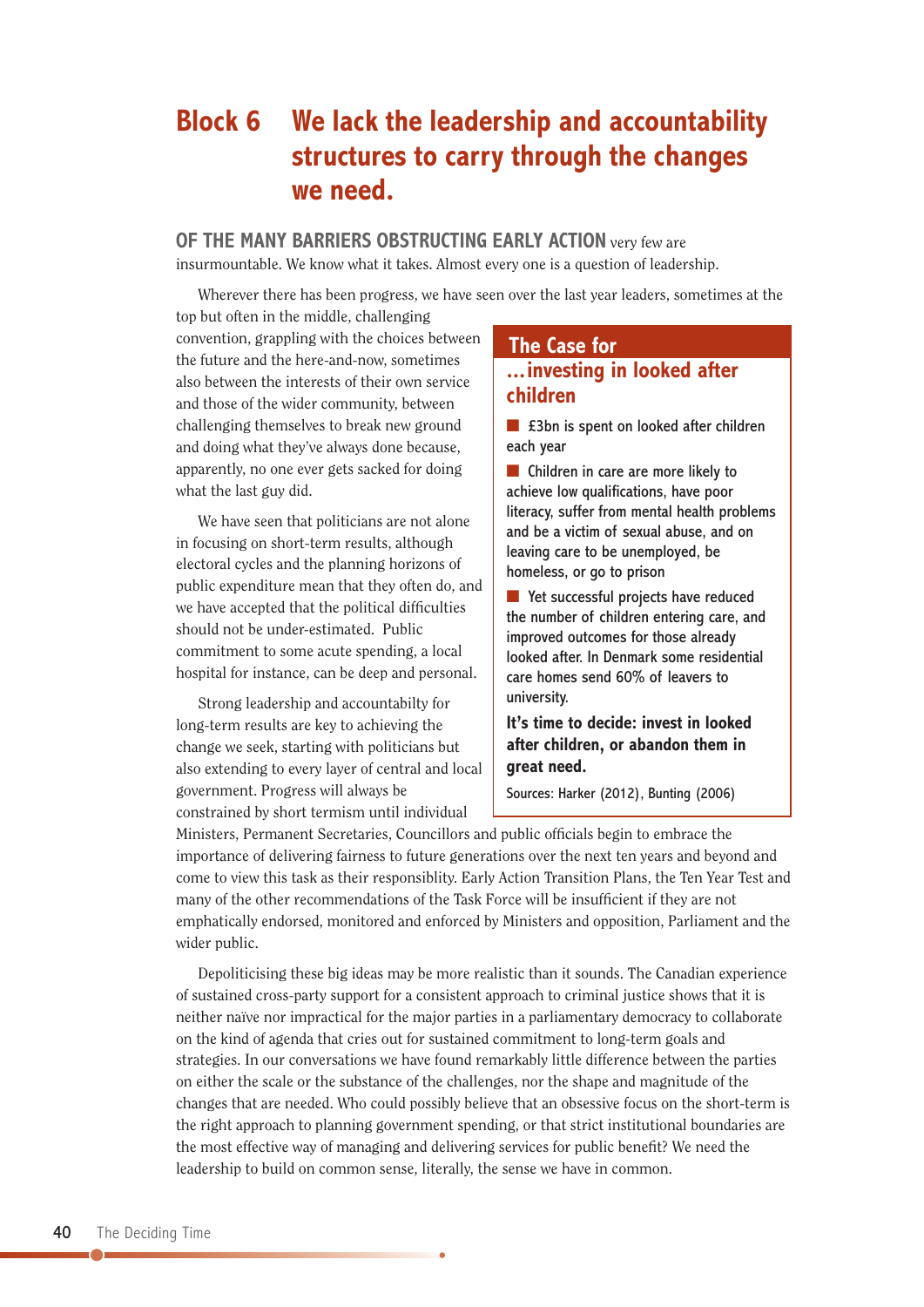#### Leading in government and holding it to account

When *The Triple Dividend* was launched we called on the Public Accounts Committee and the National Audit Office (NAO) to look at the barriers we had identified, and to consider the changes that were needed. We wanted an engine for change at the heart of the government, provoking a response across Whitehall, critiquing progress and holding government to account.

The NAO is now carrying out a 'landscape review' on early action across government, focussing particularly on social policy, covering the Ministry of Justice, Home Office, Department for Education and the Department of Health. The results are due to be published early in 2013. The Review is considering interventions, amongst other areas, in terms of the use of the evidence base, collaboration, the use of data, incentives and capacity to deliver, and mechanisms for project control. It will draw on previous NAO reviews and look at new areas, and will look at Resource Accounts and consider the feasibility of breaking down …an engine for change at the heart of the government, provoking a response across Whitehall, critiquing progress and holding government to account

early action expenditure and other categories on the early to late spectrum. This can then be used as the basis for further work, probably by the Office of National Statistics as recommended earlier in this report.

**ACTion undERWAy We see the potential in the work of the nAo for a profound shift in culture and practice at the centre of government. This is especially important in the context of further yet more difficult cuts, and set alongside other recommendations in this report particularly around the link to the Fiscal framework. There will be much to build on here in the coming months.**

The Social Justice Cabinet Committee is charged with responsibility for considering 'issues relating to poverty, equality and social justice' and is specifically required to 'provide political leadership and oversee the setting of priorities across government … to actively encourage and support cross-government working, recognising that policy to deliver Social Justice outcomes cannot be developed or delivered in silos … and to support and act as an advocate for innovative evaluation techniques and delivery mechanisms that have the potential to further the social justice agenda'. (DWP, 2012)

Its Social Justice Strategy launched in January emphasised the importance of giving individuals and families facing multiple disadvantage the support and tools they need to turn their lives around. It focused on prevention and early intervention and positioned the committee at the leading edge of the issues discussed in this report. Its objectives are excellent, but it faces all of the challenges identified by the Early Action Task Force, particularly as its goals can only be delivered by close co-operation across organisational boundaries and with the voluntary sector.

We believe that it would benefit from applying all of the tools outlined above – including tenyear planning, an analysis of spending and future liabilities and costs, and the treatment of early action as an investment. Plans for the application of these tools would make a useful focus for their second report and a major contribution to leading the early action approach across government.

**ouR AdviCE government should develop all of the tools in this report to support its Social Justice Strategy which is already focused on early action and prevention but currently lacks the means to deliver its goals.**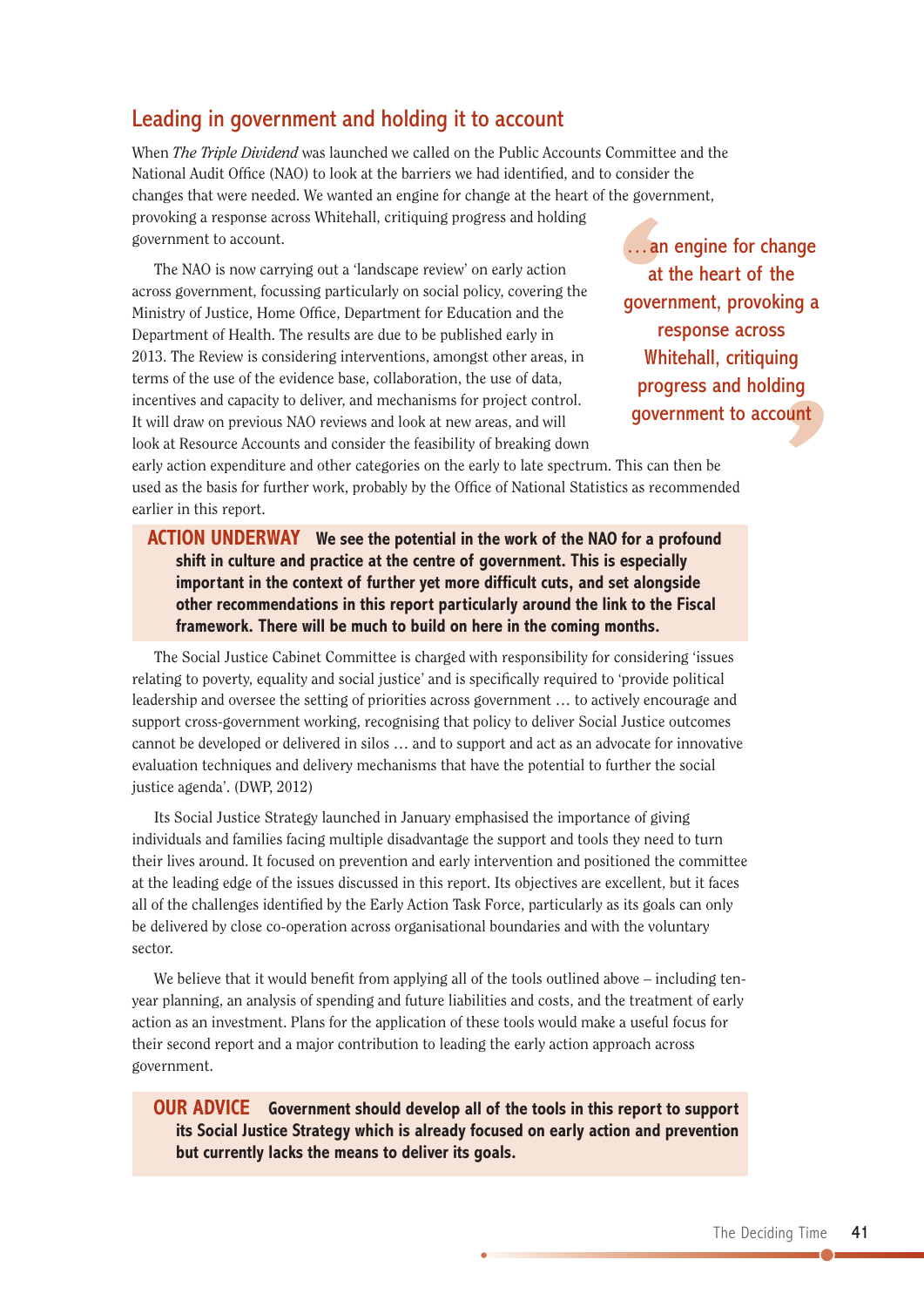#### Developing a Duty from the Ten Year Test

We have suggested a Ten Year Test and Early Action Transition Plans to focus minds on the longer-term, and to support the application of an early action perspective to plans and budgets across sectors and across services. The Ten Year Test could be elevated to become a statutory duty. Every public body could be required to formulate and meets its own version of the Ten Year Test, so leading central and local government toward longer-term thinking and

Options include a 'duty to weigh short-term benefits against long-term social, economic and environmental costs, coupled with a duty to avoid or justify longterm costs' Welsh Government, 2011

collaborative working and ensuring accountability to the wider community for his longer term perspective.

Since the publication of *The Triple Dividend*, something similar has been considered in Wales. A potential duty on the public sector was the focus of consultation in 2012. Options under consideration include a 'duty to weigh the short-term benefits of options against the long-term social economic and environmental costs, coupled with a duty to avoid or justify any long term costs' (Welsh Government, 2011).

There are also UK-wide precedents for comparable measures in other fields. Duties have, for instance, already had an impact in the UK in changing the culture on equality.

Because early action often involves several statutory agencies as well as other non-statutory organisations, any duty should also include a duty on statutory bodies to collaborate with each other, and implementation should be closely monitored.

In holding government to account Parliament should have a prominent role, with the Public Accounts Committee (PAC) in the lead, supported by the National Audit Office (NAO). Other Select Committees should reinforce this approach with a supporting focus on the effective implementation of the duty in their areas of interest.

#### **ouR AdviCE Parliament should place a statutory duty on all public bodies to apply their own version the Ten year Test and to collaborate with others in so doing.**

We further suggest that parliament should have a role here, with the Public Accounts Committee and other Select Committees in holding public bodies to account, monitoring progress on a regular basis.

#### A Futures Commissioner

As Peter Davies explains in his 'Perspective from Wales', significant progress has been made here over the last year with clear leadership. The Welsh government is now consulting on several ideas from *The Triple Dividend* as part of its work on a sustainable development bill. Some form of 'futures commission', considering the impact of current policies on future generations, is one of the ideas that they are developing.

Comparable mechanisms already operate elsewhere. The rights of future generations are enshrined in the constitutions of Norway, Bolivia and some US states, whilst Australia, Hungary, Israel, France and several other countries have developed variants on the idea of commissioners for future generations, monitoring and evaluating policy from a futures perspective.

We think that a permanent UK-wide commission or commissioner or any comparable mechanism would need to be 'owned' outside Westminster and Whitehall, so safeguarding its neutrality. It would be housed, ideally, with an independent organisation that has substance,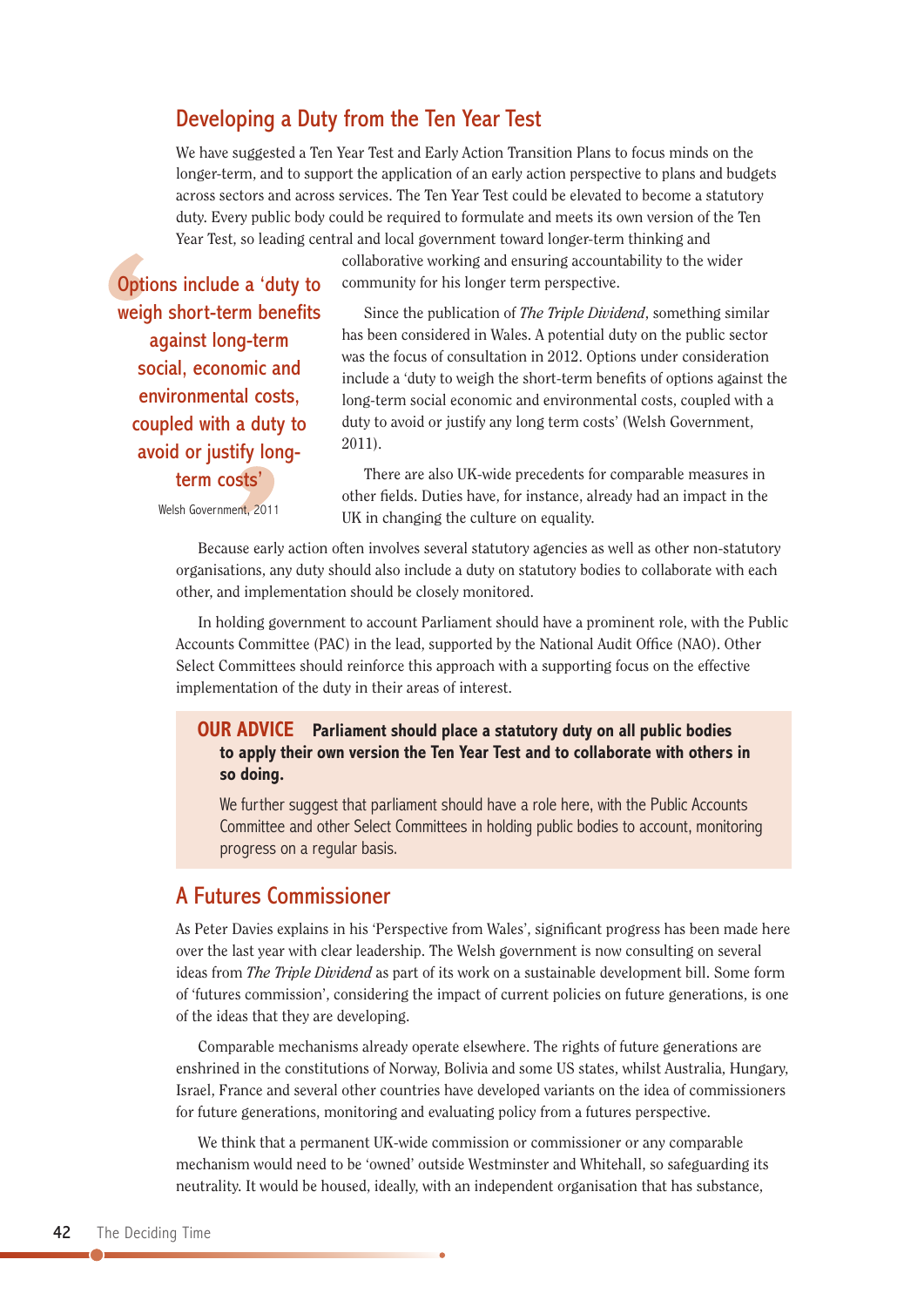standing and intellectual pedigree, an institution not narrowly associated with any particular political interests. It might be expected to report annually and would need to be able to commit long-term to what is obviously a long-term project.

**ACTion undERWAy The Task Force is consulting with partners on the development of a permanent mechanism, outside government, evaluating policy from a futures perspective, asking the ten year questions and banging the drum for early action.**

#### A national champion

Within government, leadership will be needed to ensure progress on the early action agenda. Appointing a high profile 'Policy Tsar' can in reality be nothing more than a fig-leaf, but Ombudsmen with clear responsibilities and the power to carry them out have a better record. Alternatively, the newly-established independent Social Mobility and Child Poverty Commission, led by a prominent chair, models a slightly different approach. The Commission is required to 'challenge and monitor progress by government and other external institutions against the objectives of improving social mobility and reducing child poverty'.

Whichever the model, we think there is a case for early action 'champion' who is sufficiently close to government to exercise influence and enforce accountability and sufficiently independent to do both without fear or favour. The Efficiency and Effectiveness Group in the Cabinet Office might be an appropriate link into the exciting machinery of government.

#### **ouR AdviCE All political parties should commit to establishing and supporting a structure or position, within government, monitoring and driving progress on early action.**

The individual or forum would need enough independence to speak with freedom, and enough authority to be heard with respect.

#### Third sector leadership

Ask anyone in the third sector about their long-term vision; invariably they will talk about obsolescence, working for the day when they are no longer needed. Press further. What did your organisation do this week, this year to advance that day? Funders often display a similar disjunction between what they do and what they think they are for. There are significant exceptions – the Barrow Cadbury Trust for instance, 'seeking to overcome the structural barriers to a more just society' and the newly refocused Lankelly Chase Foundation, determinedly prioritising prevention and systemic change – but in general, strategy and priorities across the sector are dominated by the rescue reflex.

In this report we've made recommendations about planning tools, the building of evidence and collaboration on the front line. These apply across the sectors. Other suggestions, about funding for instance, are addressed specifically to the third sector, but there is also a bigger question here. Most voluntary agencies have neither the powers nor the responsibilities of a

statutory agency. Their priorities are their own. What are they for if not for the reduction of need? Not perhaps to the exclusion of all else, but at least in significant measure. We need braver, bolder, more committed third sector leadership on prioritising prevention.

Most voluntary agencies have neither the powers nor the responsibilities of a statutory agency. Their priorities are their own. What are they for if not for the reduction of need?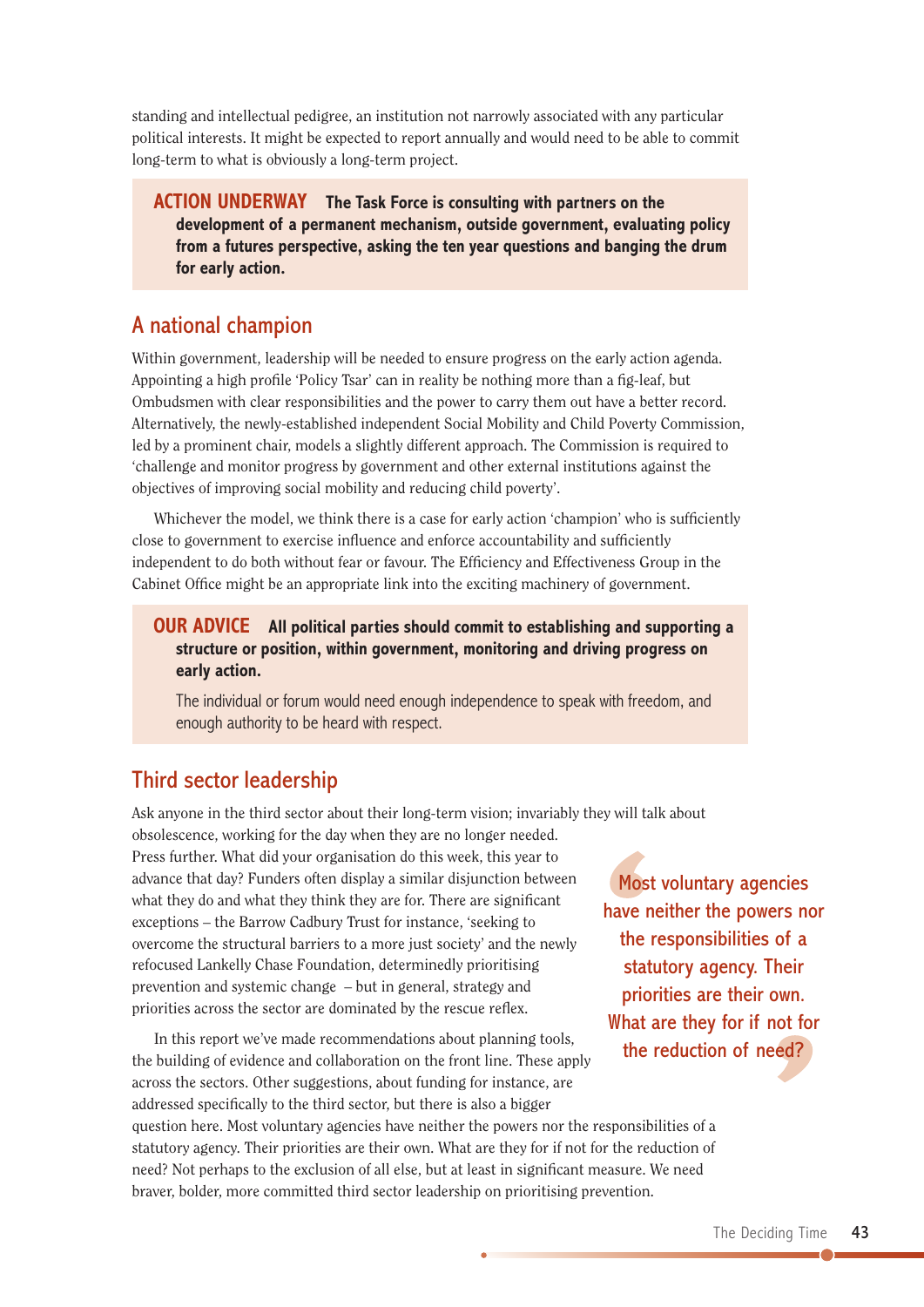#### **ouR AdviCE Funders and delivery agencies and their umbrella bodies should take the Ten year Test. What will be the ten year consequences of our work today? how will we reduce need over the next decade? What more could we do?**

#### Leading a new conversation

Each generation is, for a relatively short time responsible for the next one. The calibre of our stewardship will determine the quality of their lives. That's why we need as a generation to understand the consequences of the ways in which we live and work today.

Change involves giving some things up as well as taking others on. It might mean acknowledging that the friendly local hospital may no longer be the best way to care for our community. It might mean retiring later, training for a new job or behaving differently to safeguard our own health and well-being. This is not the kind of change that can be delivered solely from the top down without, at the very least, a degree of consensus and popular commitment from the ground up. That's why we talk a lot in this report about 'cross-party' collaboration and 'whole society' reform.

Some of the choices are very difficult, but if we are serious about wanting a different, more responsible kind of society – one that looks ahead – we need a different kind of politics and a different kind of conversation.

We need to talk about it.

**ACTion undERWAy The Task Force is exploring new ways of explaining and promoting the ideas in this report but this is far, far bigger than us. We expect to be judged over the next three years partly on the impact of the practical activity that we have begun but also on our ability to channel that momentum into a bigger conversation, about our values, our priorities and our legacy.**

**new structures like a Futures Commissioner would strengthen the case for early action. A duty to Test and a national Champion would help to enforce it. We think these ideas are important but not enough. have we the leaders to challenge convention at every level in every organisation, every community? delivering the triple dividend is, above all, a question of leadership. A question for us all.**

#### **Protecting youth work in dursley**

When Gloucestershire County Council cut the majority of its funding for youth services, the market town of Dursley was left with no services for young people at all. The town council's consultation on their community plan revealed very high demand for youth services, and Councillors knew how important youth work could be. They decided to make the project one of their main aims for 2012/13 and voted through a 1% increase in the Town Council's share of the Council Tax to help cover the cost. Commissioning youth

services for one small town is not very practical, so the council formed a partnership (the South of Stroud Youth Partnership) with three neighbouring towns who were equally concerned by the lack of youth provision. Together they have commissioned an external organisation, Young Gloucestershire, to deliver the service, which will open in September.

Source: Gillespie (2012)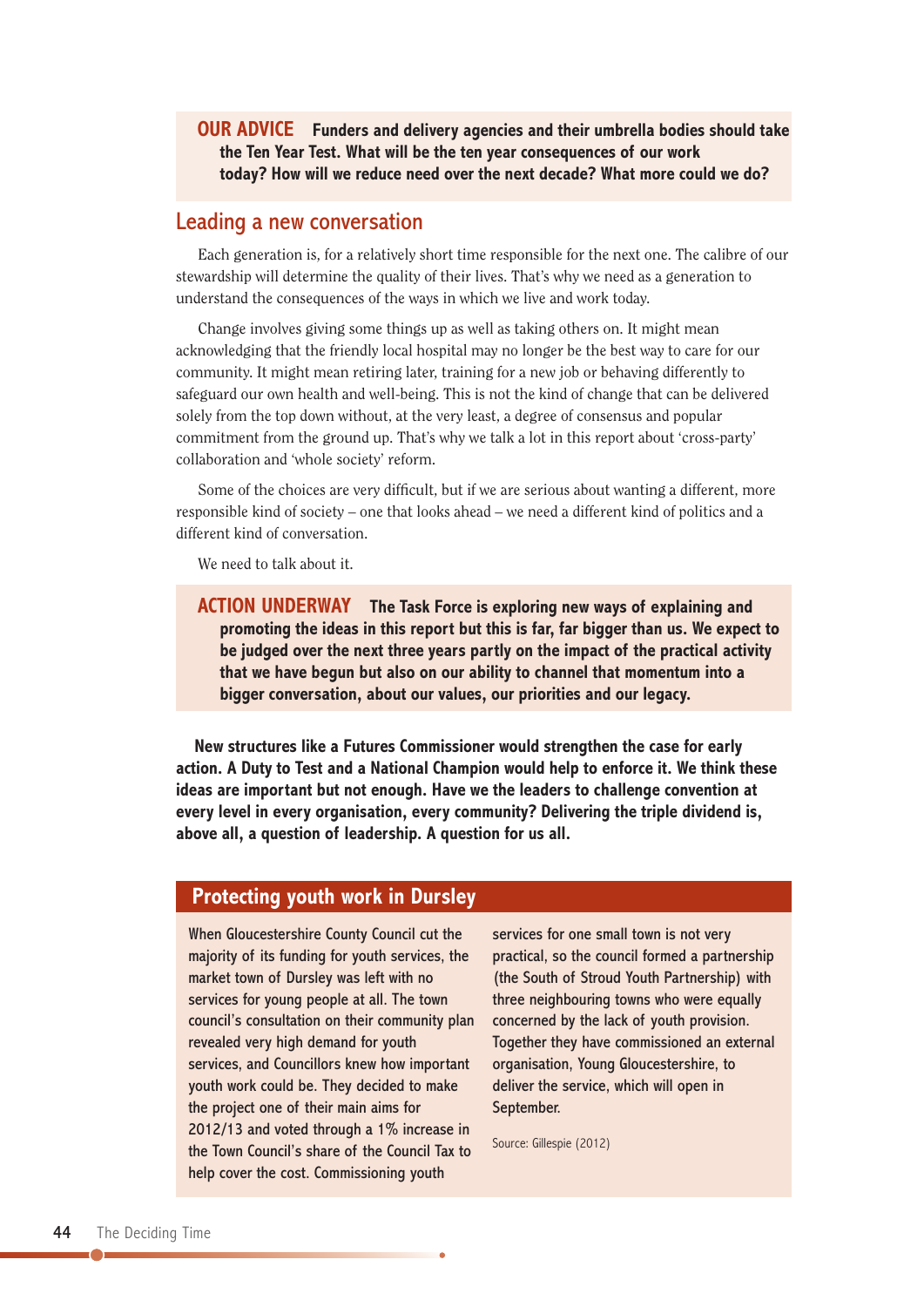## n **A Measured Revolution**

#### **onE CounCiL LEAdER WE SPokE To EARLiER ThiS yEAR** summarised his budget

for us and outlined the cuts. He talked about services 'running on fumes', about the demographic change in his locality and its implications for the future and about the likelihood of further cuts next year. He sketched his own 'graph of doom' depicting the probable point at which the money runs out for all but the most essential, acute services and then the point where even they are unaffordable.

His plan was less of the same, cut by cut. Why? 'Because it was, he said 'fear driven … if a vulnerable pensioner dies or a child is killed no one gets sacked for doing what the last guy did. We did our best.'

Wherever we have gone in the last 18 months we have been struck by two things:

First, that an acute, fear-driven, crisis-led service, rescuing not preventing, is rarely enough, and that even if it is we are running out of rescuers. Services for public good, and particularly for the most vulnerable, are struggling in 2012 and will struggle more. They will soon be unaffordable. They are unsustainable.

Second, we could do better, earlier. This is a practical proposition. Budgeting, planning, managing, delivering, evaluating will all need to change but largely we, not the Task Force but the people that are doing it at the moment, know how.

Services for public good, and particularly for the most vulnerable ... will soon be unaffordable. They are unsustainable

Our fear is not that rescue will fail. Sooner or later it will. It is that we don't act soon enough, shifting emphatically, systematically and comprehensively to earlier action, tackling causes not consequences, reducing need.

Our fear is that the big decision makers will get half the idea. Moving on from under-fives, for instance – last year's thing – to commission reports on five- to ten-year-olds, and switch modest resources. We need a **whole community** that is ready for everything, a **whole society** that prevents. Too much is expected already of the purely programmatic. The triple dividend will spring from systemic reform – changing the nitty-gritty not adding to the itty-bitty.

And our fear, of course, is the grip of fear itself. It takes a certain kind of leadership, from the top or in the middle, to challenge old ways.

In this report we have used the goals of the government's own Fiscal Framework – *'sustainable public finances … promoting intergenerational fairness …'* to recommend Ten Year Spending Plans, early action auditing, a Ten Year Test and Transition Plans committed to cross-cutting outcomes, and the revision of budgetary rules treating early action as a form of investment. In addition we suggest duties, rights and roles for local authorities, parliament and other agencies embracing whole system reform, premiums, profit shares, dedicated funds and responsibility charges to incentivise transition. And we have committed an expanded Task Force to developing its work on the obstacles, embedding transition and holding feet to the fire over the next three years.

It will be a time of continuing financial constraint and of the escalating problems that ensue, of, probably, an unusually close election, of particularly significant budgets, and of a potentially seminal spending review.

Future generations will consider the choices that we make and look back on this period as, for better or for worse, the deciding time. We can't afford to be frightened.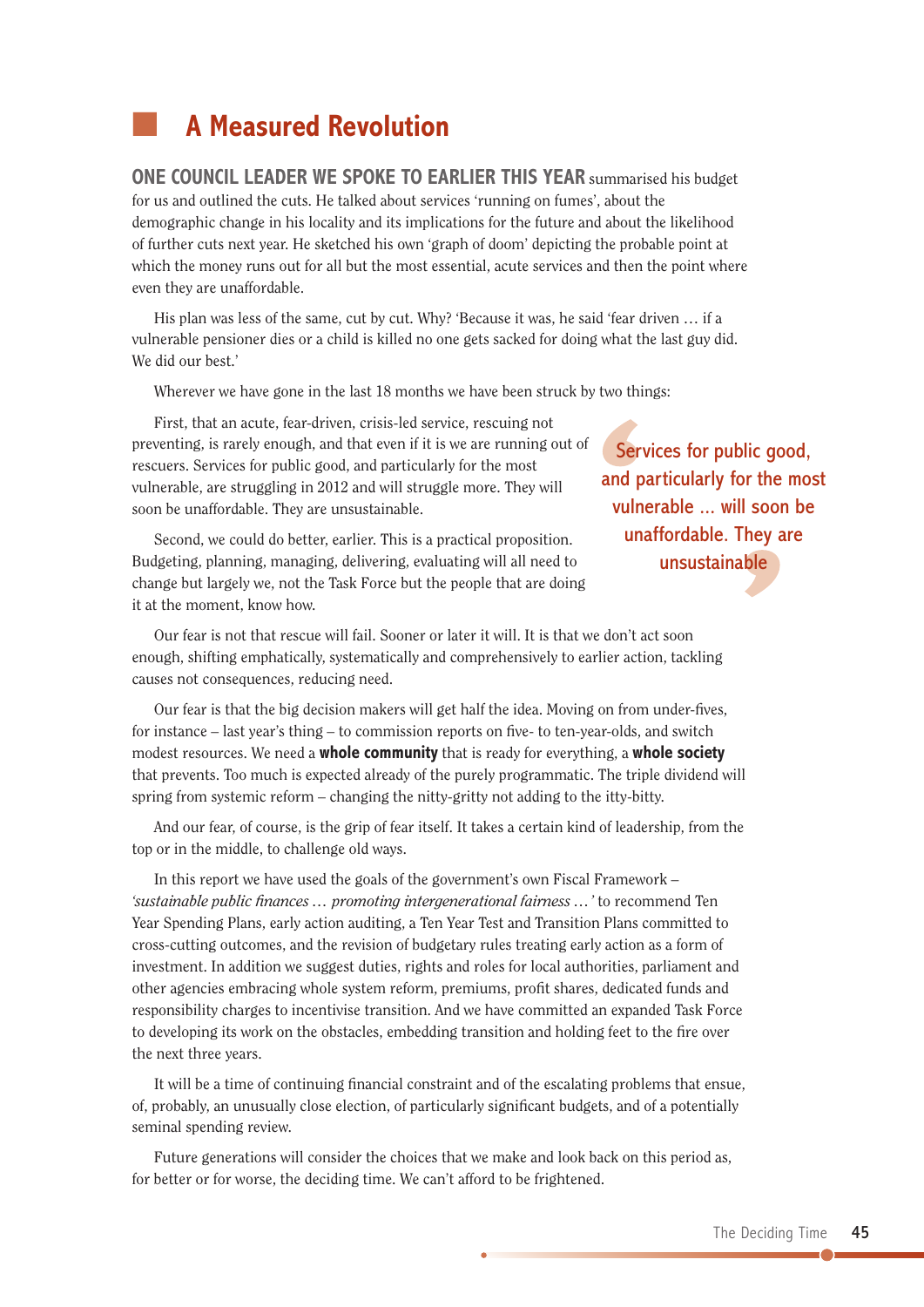Our recommendations are practical and pragmatic, but in aggregate they would result in a different kind of politics and a different kind of society – one that valued sustainable solutions

...in aggregate, a different kind of politics and a different kind of society – one that valued sustainable solutions above short-term crisis management, one that looked ahead

above short-term crisis management, one that looked ahead.

We've considered the escalating liabilities – social, economic and environmental, and we've witnessed President Obama's *'gap between the magnitude of our challenges and the smallness of our politics'*. We've concluded that isolated initiatives are not enough. We need cross-party support for changing structures and systems to meet imminent liabilities and to unleash the triple dividend – thriving lives, costing less and contributing more.

We need a change that is thoughtful, rigorous, sustained, ambitious – a measured revolution but a revolution none the less.

#### **improving children's outcomes in Birmingham**

Brighter Futures is the name Birmingham City Council has given their children's and young people's strategy, introduced in 2009. Its aim is to address the Every Child Matters outcomes through redirecting resources so that 'services are delivered to children and their families before problems set in or escalate.'

The programme includes intensive piloting (or testing) of eight preventative and early intervention programmes. The pilots include Family Nurse Partnerships, Incredible Years Parenting Programme, Promoting Alternative Thinking Strategies (PATHS), Restorative Justice in Children's Homes (RJ) and the Triple P Parenting Programme, which are all being

assessed using Randomised Control Trials. Those programmes which are shown to be successful will be rolled out across the city.

Birmingham Council have been at the forefront of developments in early intervention and prevention work for several years, including on strengthening the evidence for early intervention through their work with the Dartington Social Research Unit. They borrowed £40.7m to invest in the programme, which is estimated to generate £101m in future benefits. They have already begun paying back the loan.

www.birmingham.gov.uk/brighter-futures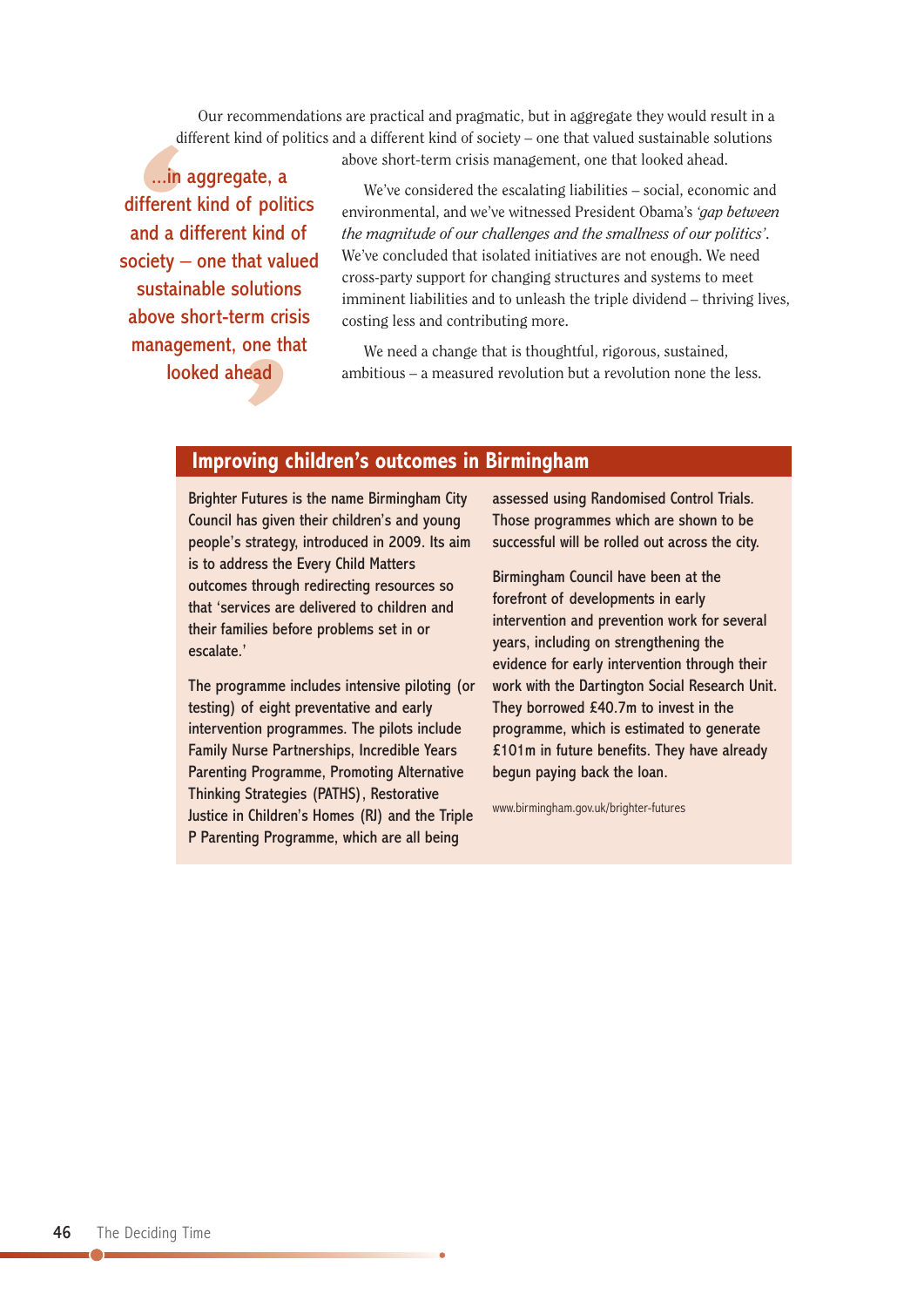## n **The perspective from Wales**

Peter Davies is Sustainable Futures Commissioner, and Chair of the External Reference Group for the Sustainable Development Bill

**The Welsh government have been working on the development of a sustainable development bill to tackle the issues identified in The Triple dividend and to embed sustainability as a 'central organising principle' for the planning of public spending and the delivery of public services. Peter davies explains the plans and the progress so far.**

As Commissioner for Sustainable Futures in Wales, an independent role appointed by Welsh Government to provide a focus on the long term, I am conscious that talking about the future is only of any use if it brings action now. The concept of early action delivering long term, triple bottom line outcomes should be at the heart of sustainable development. The Early Action Task Force *The Triple Dividend* report perfectly captured the essence of this approach and brought much needed focus on action that can take place now preventing long term consequences and setting a pathway for a more sustainable future.

A commitment to sustainable development has been a distinctive feature of the devolution process in Wales, with the Government of Wales Act including a duty on Welsh Government to promote sustainable development. This duty requires the Government to produce a strategy to demonstrate how its policies contribute to sustainable development and requires annual reports on progress which are debated within the Senedd. The current strategy 'One Wales One Planet' sets sustainable development as the central organising principle of Government, defining sustainable development as:

'enhancing the economic, social and environmental wellbeing of people and communities, achieving a better quality of life for our own and future generations in ways which:

- **n** promote social justice and equality of opportunity; *and*
- $\blacksquare$  enhance the natural and cultural environment and respect its limits using only our fair share of the earth's resources and sustaining our cultural legacy.'

This governance framework has provided an important context for the development of policy across departments. It has also generated much debate as to how we best achieve a sustainable, long-term development path for Wales, as successive reviews of the effectiveness of the sustainable development duty have highlighted challenges of achieving integration across departmental policies. Truth be told, progress has been limited hitherto due to all the reasons set out in *The Triple Dividend*.

We can of course find evidence of shifts in practice, with focus on early years through the commitment to Flying Start, the establishment of local service boards to deliver an integrated approach. However, it may be that our planned Sustainable Development Bill provides the real opportunity to 'service the bureaucratic plumbing' of spending rules, organisational silos etc and put forward practical and structural improvements and a process of transition to early action.

The Welsh Government announced their intention to bring forward a Sustainable Development Bill in July 2011, as a means of further strengthening the commitment, by legislating to embed sustainable development as the central organising principle and establishing a new independent sustainable development body in Wales. An initial discussion paper was launched in November 2011, with a further consultation on proposals in May 2012, prior to the planned introduction of a White Paper in December 2012.

**The proposals, which have been informed by the thinking set out in** *The Triple Dividend* **focus on improving governance for the long term with a focus on public bodies to base policy decisions on:**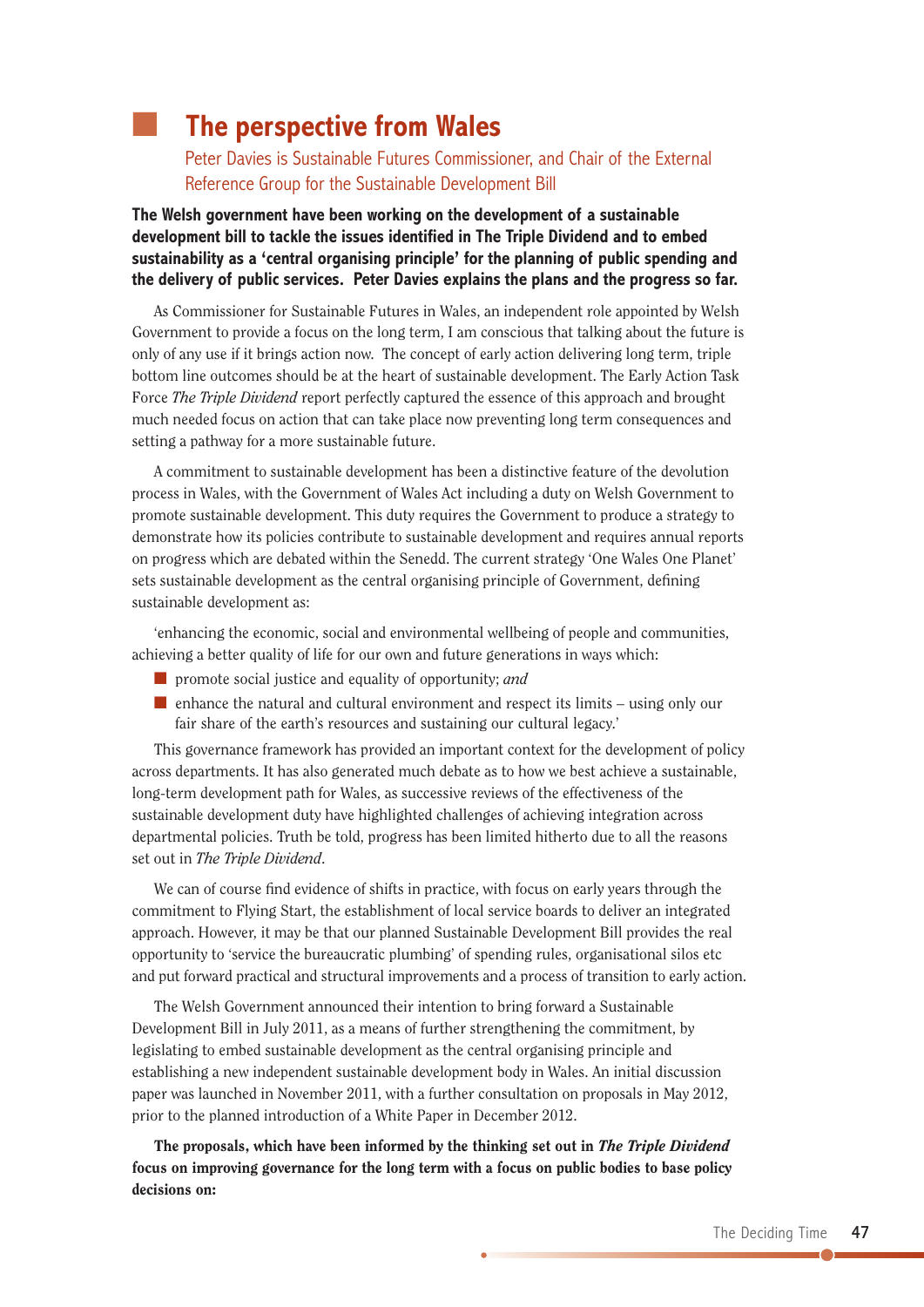- $\blacksquare$  how to make best use of resources to maximise people's wellbeing over the long term;
- n prioritising prevention rather than tackling symptoms focusing on the early identification of the causes of problems and tackling these – rather than tackling the symptoms at a later date;
- n long-term cost savings between and within organisations through focusing on critical early interventions;
- $\blacksquare$  tackling single issues 'in the whole' especially through integrating different issues between organisational and administrative silos at the same time;
- $\blacksquare$  ensuring that decisions do not impose unintended costs elsewhere, through integrating required economic, social and environmental outcomes into all decisions;
- $\blacksquare$  thinking long-term, so that decisions today do not leave future generations picking up the cost.

There is no doubt that the transition to a culture where all decisions are made for the best long-term outcomes, by organisations which set policy and delivery in a joined-up way, and which take account of the needs of future generations, will need a significant shift in attitudes, behaviours and capabilities. The proposed legal duty will provide an important framework for this change, but will need to be underpinned by a culture change programme which builds on the 4E's model of Enable, Encourage, Engage and Exemplify currently applied by the Welsh Government and which will be a core function of the proposed Sustainable Development Body to be established under the new Bill.

The Welsh Government was a great supporter of the role of the UK Sustainable Development Commission as an independent body appointed to provide advice, advocacy and review and was the only administration in the UK to make a commitment to continue the function, following the decision to withdraw funding by the UK Government, through establishing the role of Sustainable Futures Commissioner.

The proposals for the Sustainable Development Bill will establish this role in a new statutory Sustainable Development Body which will have a key role in accelerating the pace of change, providing independent leadership, advocacy, advice challenge and review. It will need to work closely with the Wales Audit Office who would have responsibility for ensuring that public bodies comply with the duty set out in the Bill.

The exact scope of the new body is yet to be defined, but there are strong arguments for it having a key function in improving governance for the long term, setting the long-term development goals and measures of progress, which would align to the post Rio+20 process of setting global Sustainable Development Goals. Ideally, it will also become responsible for the Sustainable Development Charter which has been established by the Welsh Government as a voluntary mechanism to capture organisational commitment and which would be applied to private and third sector organisations who do not come under the legal requirements of the new Sustainable Development Bill.

The proposed new legislation is an important step in improving our governance for the long term, that ensures consideration of the impacts on future generations, shifting focus onto early action and prevention. A real opportunity to 'service the bureaucratic plumbing' of spending rules, organisational silos etc and put forward practical and structural improvements and a process of transition to early action.

This will not be either an immediate or easy change and the legislation can only provide a framework, so it is critical that we work with partners such as the Early Action Task Force to develop the practical application of the principles and make our commitment to sustainable development a reality.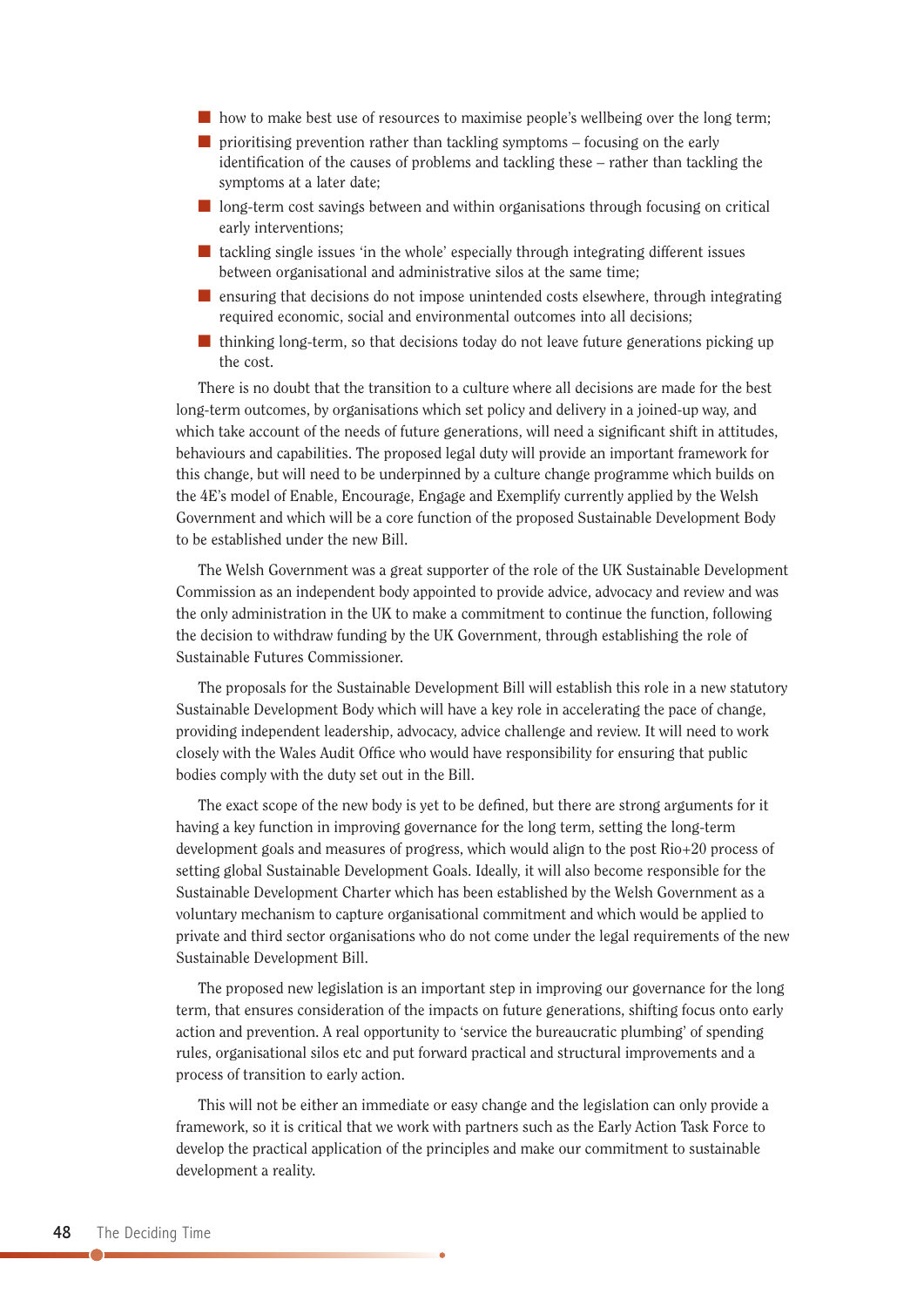## n **The perspective from a charitable trust**

Joe Randall and Matthew Smerdon, Baring Foundation

#### **Future Advice – how the principle of early action is informing a major new grants programme for legal advice services.**

The Baring Foundation is a UK grant-maker supporting voluntary organisations that tackle disadvantage and discrimination. In 2012 we launched the *Future Advice* grants programme, which aims to support an effective system of social welfare advice services. The concepts of 'early action' and the triple dividend: thriving lives, costing less and contributing more, have been highly useful and relevant in developing this programme. Especially important, at a time when advice services face large-scale funding cuts combined with greatly increased needs, early action offers a way, not only to work more effectively, but also to alleviate future demand. As such, early action is potentially essential to the future sustainability of these vital services.

Advice plays an indispensable role in addressing the needs of vulnerable people, whether that is as part of helping something positive to happen, such as increasing income, improving housing or improving health, or to help prevent something bad from happening, such as being made homeless. At the same time, *not* getting advice has many adverse impacts. One estimate, based on analysis of the Crime and Social Justice Survey data, calculated that unresolved lawrelated problems cost individuals and the public purse at least £13 billion as a result of loss of employment, lost income, physical and

Advice plays an indispensable role in addressing the needs of vulnerable people

stress-related illness and violent behaviour resulting from the stress of problems and resultant relationship breakdown. (Kenrick, 2011)

There seem to be four themes around which early action advice services can be built:

#### n **Equipping citizens with a foundation level of legal capability 1**

Advice agencies can work in ways that support citizens to be more confident about identifying and tackling law related problems. Law for Life, the Foundation for Public Legal Education, argues that a foundation level of legal capability would means citizens could:

- $\blacksquare$  recognise the role of law in everyday situations, planning and avoiding risks;
- $\blacksquare$  know at what point and where to go in order to get help with law-related problems;
- $\blacksquare$  have skills essential for dealing with conflict, particularly communication and selfconfidence;
- n are active citizens, understanding that the law is not set against them and that laws can be improved, and possessing the confidence and belief that they can participate in that process.

#### **key early action aims**

- $\blacksquare$  To reduce the number of people needing advice (through avoiding problems, and being better able to deal with the early stages of problems by themselves).
- $\blacksquare$  To reduce the intensity of presenting demands (from specialist to general advice needs, and from general to information).

#### n **intervening at the right time 2**

Advice agencies can plan their services in line with *The Triple Dividend* report's powerful idea of 'one-step-sooner', seeking out new ways in which to intervene in order to stop problems becoming more serious.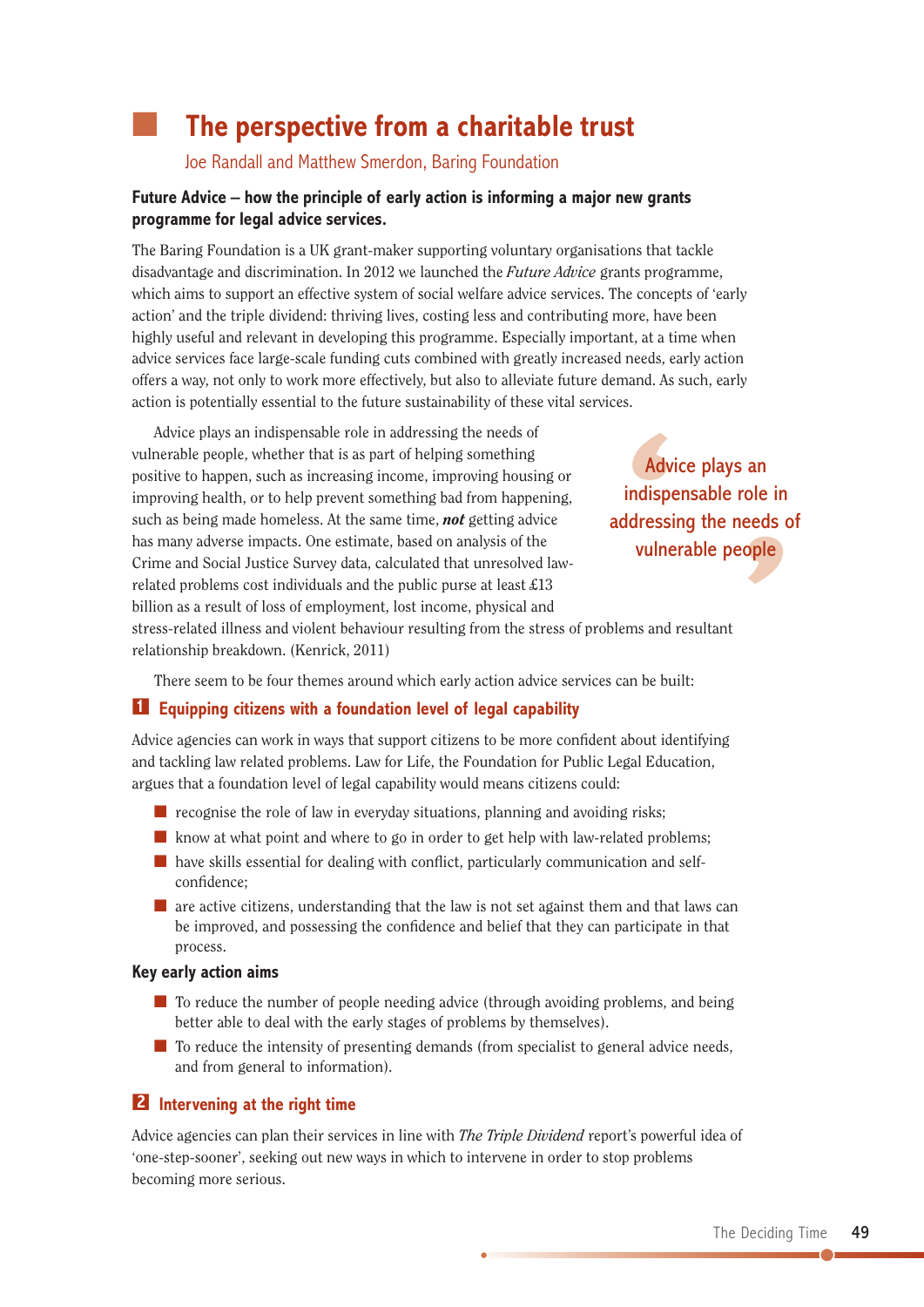#### **key early action aims**

- $\blacksquare$  To reduce the numbers of problems which become serious advice needs.
- $\blacksquare$  To get the right decisions sooner, thereby avoiding costly appeals or drawn out advice processes.

#### **8** Delivering advice differently

Advice providers can look to deliver advice in a manner which addresses the needs of the whole person. This means that advice must be of high quality, and provided in such a way as to ensure that:

- $\blacksquare$  Clients with multiple advice needs get all their problems resolved so that they do not simply come back when their secondary problems develop to crisis point ('revolving door demand').
- Clients are effectively and efficiently referred to those advice providers best able to help them (preventing 'referral fatigue').
- $\blacksquare$  Clients are provided with capabilities through the advice process so that they are better able to solve problems themselves or identify them earlier in future (preventing 'repeat demand').

#### **key early action aims**

- To reduce 'repeat' or 'revolving door demand'.
- To reduce 'referral fatigue'.
- **n** Better feedback and learning processes.

Advice providers can work to address 'failure demand' generated by agencies, statutory services and others not getting things right first time. Key to this are outward-looking advice agencies, which operate with a collaborative instinct, seeking out new ways of working with partners (including community groups, health bodies, local voluntary sector networks, national and local statutory services) in order to act on the drivers of demand.

#### **key early action aims**

- To reduce the drivers of 'failure demand'.
- To reduce 'revolving door demand'.

As well as making direct grants to advice providers, the *Future Advice* programme involves wider work to influence the environment for advice services. For example, the Foundation has worked with the Cabinet Office on how best to support the advice sector to respond to the pressures it is facing. It has argued that supporting early action should be one of the principles driving this effort.

As a funder, the Foundation sees how the ideas of early action are relevant across a wide range of issues and that incorporating an early action focus could be transformative.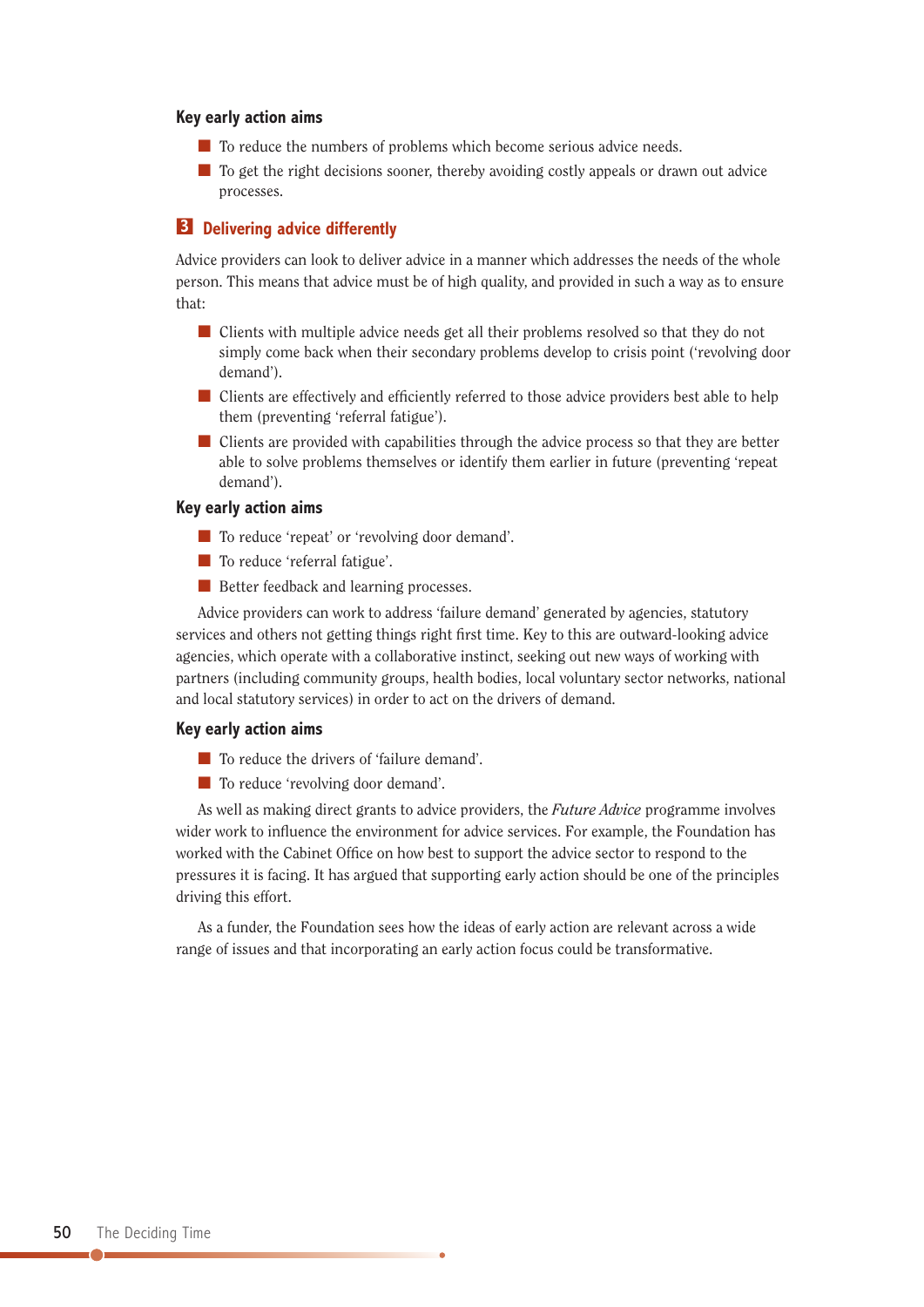## n **The perspective from the Big Lottery Fund**

#### Ambreen Shah is Deputy Director, Big Lottery Fund England

We have funded and been engaged in the work of the Early Action Task Force, and value the insights from *The Triple Dividend* report, as early action is an important area for the Big Lottery Fund. Our mission is to help people and communities most in need and as an intelligent funder, we're committed to focusing our resources, people and connections towards stemming problems at source. Inspired by our ethos of People Powered Change, we want to identify longterm local solutions and find people with the skills and talents to make a difference.

Statistics on child poverty, income and health in our society all point to the same stark truth – decades of well-meaning effort have not done enough to prevent the intergenerational transmission of disadvantage within families, nor to help unlock the potential trapped within some sections of our society. Remedial services are not only costly in terms of wasted human potential; they are huge cost drain on our public services.

Over the next few months, we'll be announcing major new investments to 'shift the dial' and address some of the most entrenched social problems in England. Task Force members have been working with us to share knowledge and experience about effective approaches and helping to develop our thinking as we plan these initiatives. The

Remedial services are not only costly in terms of wasted human potential; they are huge cost drain on our public services... we'll be announcing major new investments to 'shift the dial'

idea of promoting readiness and the principles set out in *The Triple Dividend* have been influential in helping us to decide on the focus of our funding in these areas and what we'll be seeking to achieve.

We believe that every community facing problems contains within it people and groups who step forward as the solution. Engaged public services, community groups and businesses working together can turn that around if they are given time, encouragement and belief. A shared commitment to early action must be one of the central pillars for partnerships to coalesce around if a real impact for people and communities most in need is to be made. Together, investing earlier in evidenced approaches is not only the 'right' thing to do – it is the *best* thing to do. Our approach includes support to expand and replicate evidence-based approaches on a larger scale, alongside a willingness to test and learn new approaches to help build the evidence base for early action.

We recently commissioned research from New Philanthropy Capital, one of the Task Force's members, to scope an overview of the policy landscape on early action in the UK, and help BIG identify opportunities where it could make a difference. One challenge of implementing early action approaches is the need for partners and agencies to work collaboratively. We are interested in working with local partners – strategically and at scale – where we share the same goals of long-term change. Over the summer, we supported conferences organised by New Economics Foundation on the case for 'Moving Upstream' across social, economic and environmental initiatives, and one by Wave Trust on sharing effective approaches to early action for young children in local areas.

A key aspect of BIG's strategic funding until 2015 will be to focus on a smaller number of long-term investments to address entrenched, costly social issues. We will start to make some announcements shortly, and begin conversations in the coming months. We have an appetite for making deep, targeted and radical investments. We will do this at the same time as maintaining our popular open grants programmes, Reaching Communities and Awards for All.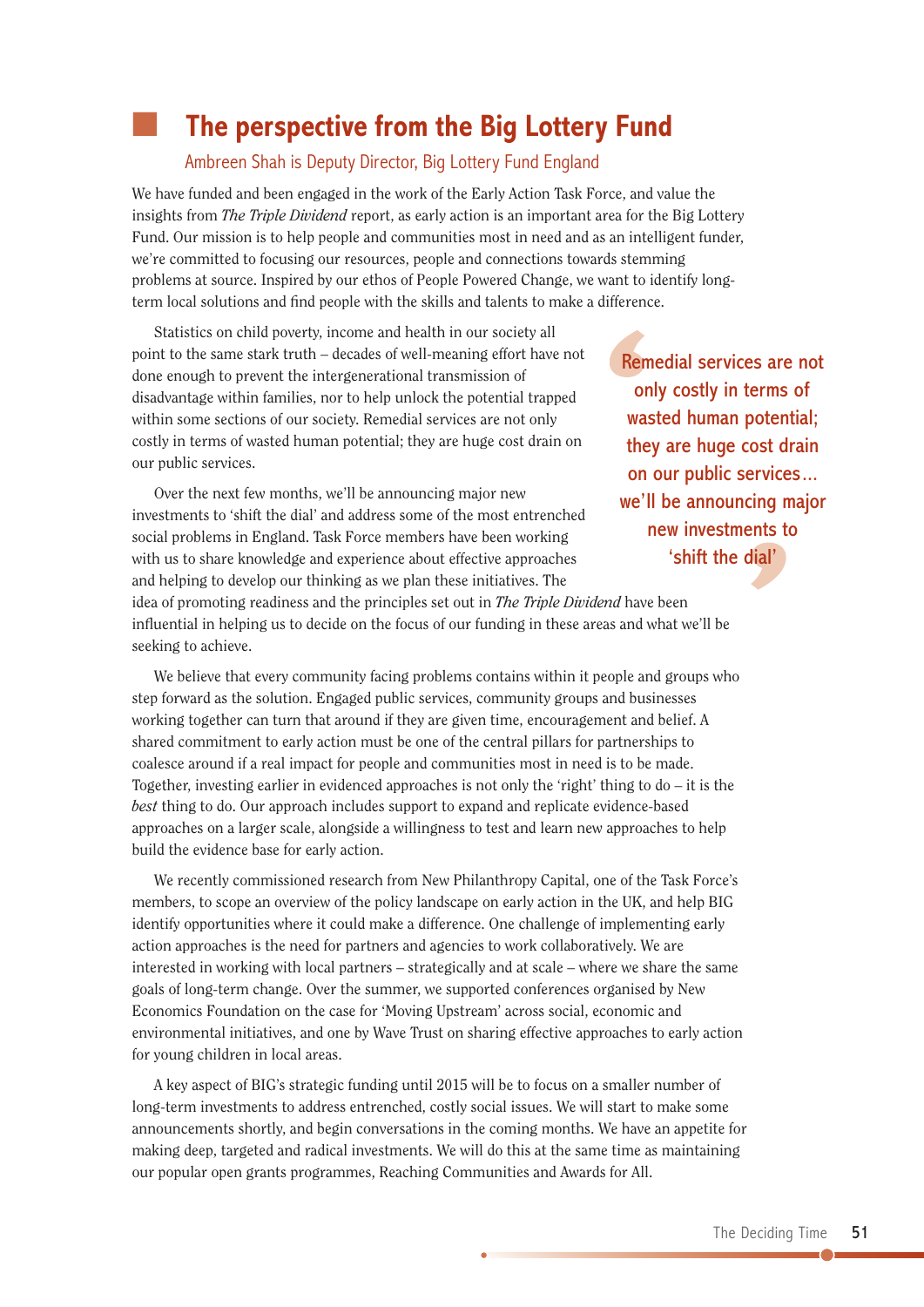We are already helping set the pace through our UK-wide Improving Futures programme. Seventeen ground-breaking projects, each built around a Local Authorities and voluntary sector

Together, investing earlier in evidenced approaches is not only the 'right' thing to  $do - it$  is the best thing to do

partnership, are already testing early intervention for families on the 'cusp' of acute need. Our Improving Financial Confidence programme is helping social housing tenants to become more confident in and more aware of how to take control of their finances. This fits strongly with *The Triple Dividend*'s focus on promoting readiness, intervening early rather than waiting until people get into debt to provide support.

Big Lottery Fund in England will increasingly stand as a champion for early action approaches and as a catalyst for bringing national and local partnerships together. We will also be a significant funder of

early action activity in the coming years. We are excited by the potential of working with members of the Task Force and in partnership with local leaders. This will ensure that we grasp the opportunities which this agenda offers to give people more choices, opportunities and confidence, so that they can live fulfilling lives, be part of successful communities, and live in enriching places.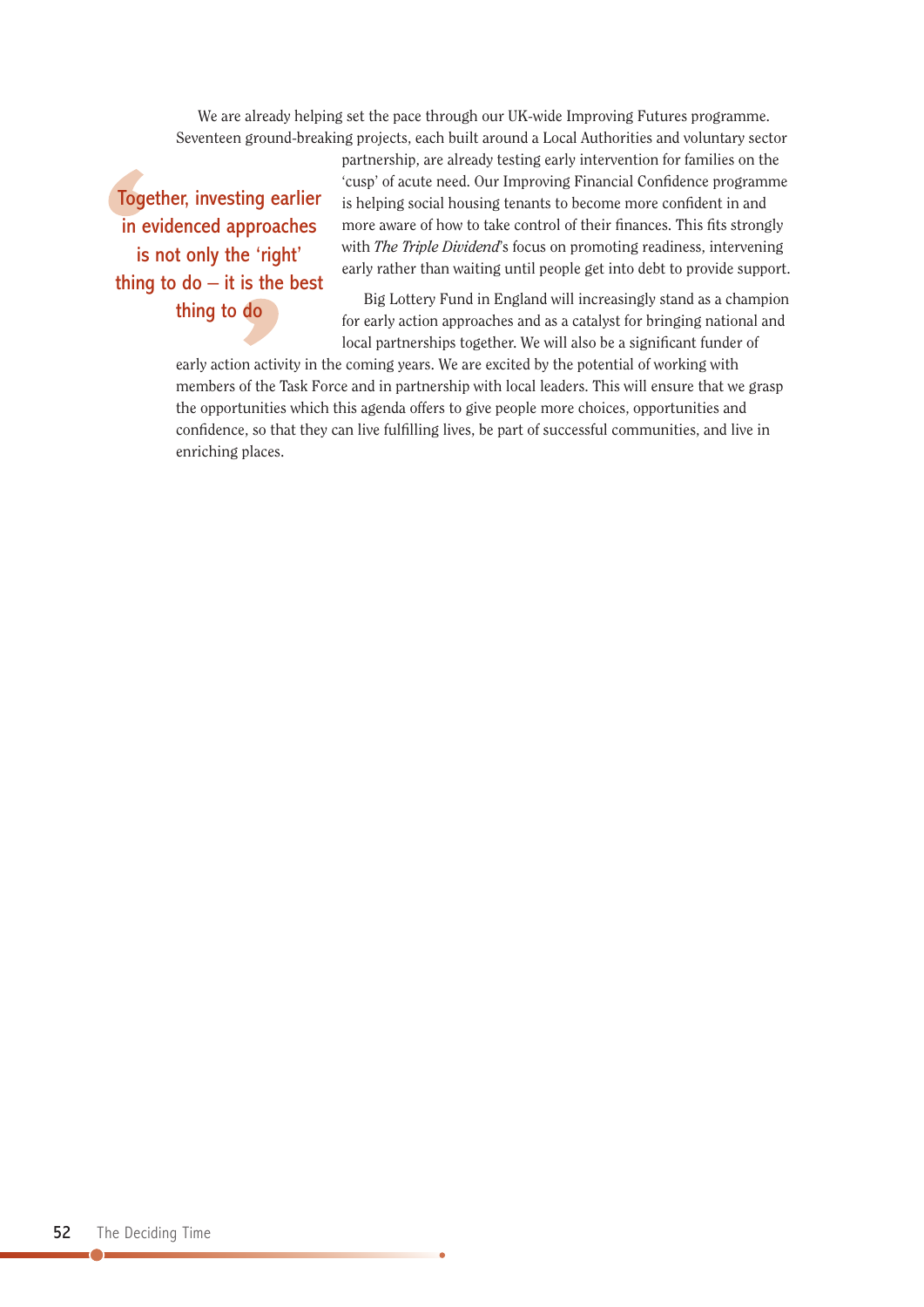## n **Summary of our advice**

## For organisations across the sectors

| $\blacksquare$ To commit to applying the Ten Year Test to all that we plan and<br>all that we do     | 12 |
|------------------------------------------------------------------------------------------------------|----|
| ■ To commit to Early Action Transition Plans systematically protecting<br>and promoting early action | 28 |
| ■ To develop early action training for front line staff                                              | 38 |

### In addition…

## For government

| To establish Ten Year Spending Plans                                                                         | 13 |
|--------------------------------------------------------------------------------------------------------------|----|
| To treat early action spending as an investment                                                              | 16 |
| To develop a method for classifying public expenditure along an                                              |    |
| early/late axis                                                                                              | 17 |
| To isolate the impact of failed social policies                                                              | 19 |
| To establish a cross-party Transition Commission developing the tools for                                    |    |
| planning and budgeting on a longer time scale                                                                | 21 |
| To develop a cross-cutting Early Action Fund                                                                 | 24 |
| To develop a system for social profit sharing                                                                | 24 |
| To develop the concept of Responsibility Charging                                                            | 25 |
| To develop a system of Early Action Premiums                                                                 | 25 |
| To establish a Duty to Collaborate and a matching Right to Lead                                              | 26 |
| To raise additional funds for early action through targeted taxation of                                      |    |
| social polluters                                                                                             | 30 |
| To develop tax incentives for encouraging peer support                                                       | 30 |
| To prioritise early action in its third sector funding programmes beginning<br>with the Advice Services Fund | 31 |
| To use the Future Builders returned loans to support early action in the                                     |    |
| third sector                                                                                                 | 31 |
| To apply the assets of the National Fund to the development of                                               |    |
| early action                                                                                                 | 32 |
| To apply the principles of social investment within government                                               |    |
| such as paying for early action with future savings                                                          | 32 |
| To require contractors to collaborate with gathering common core evidence                                    | 35 |
| To further support the building of evidence by making available existing<br>evidence                         | 35 |
| To apply existing guidance and create new tools for evaluating the                                           |    |
| effectiveness of early action initiatives                                                                    | 35 |
| To develop Long Term Value training for commissioners                                                        | 38 |
| To develop all the tools suggested in this report to support the Social                                      |    |
| Justice Strategy which is already focused on early action but lacks the                                      |    |
| means to deliver its goals                                                                                   | 41 |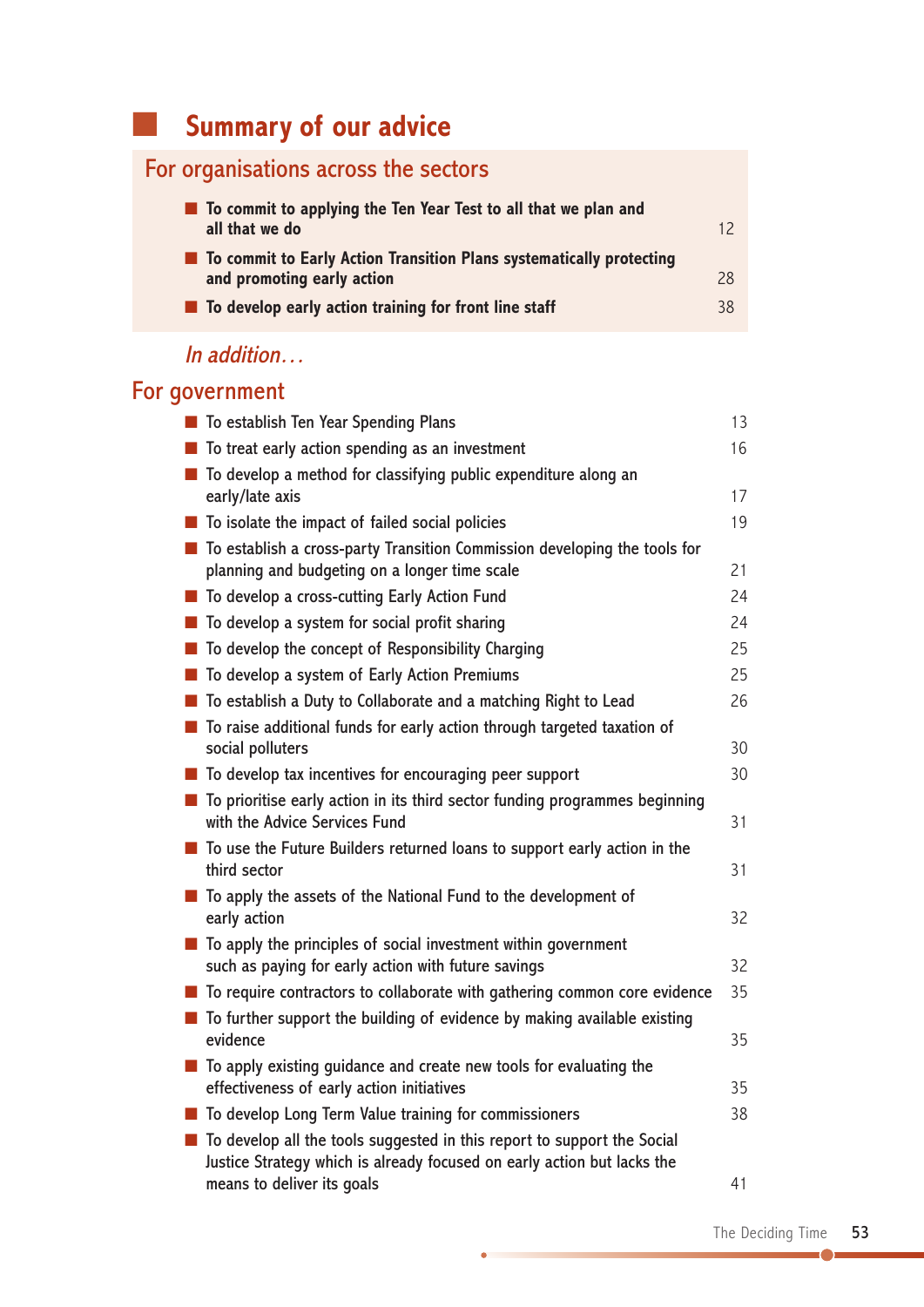| ■ To place a statutory duty on all public bodies to apply their own version<br>of the Ten Year Test   | 42 |
|-------------------------------------------------------------------------------------------------------|----|
| ■ To commit to a position within government monitoring and driving<br>progress on early action        | 43 |
| For third sector funders and delivery agencies                                                        |    |
| $\blacksquare$ To audit expenditure on the early/late axis                                            | 17 |
| ■ To develop dedicated funds for the support of early action                                          | 30 |
| ■ To develop a permanent mechanism outside government evaluating<br>policy from a futures perspective | 42 |
| <b>For local authorities</b>                                                                          |    |
| To analyse and track their budgets on the early/late axis                                             | 17 |

**.0**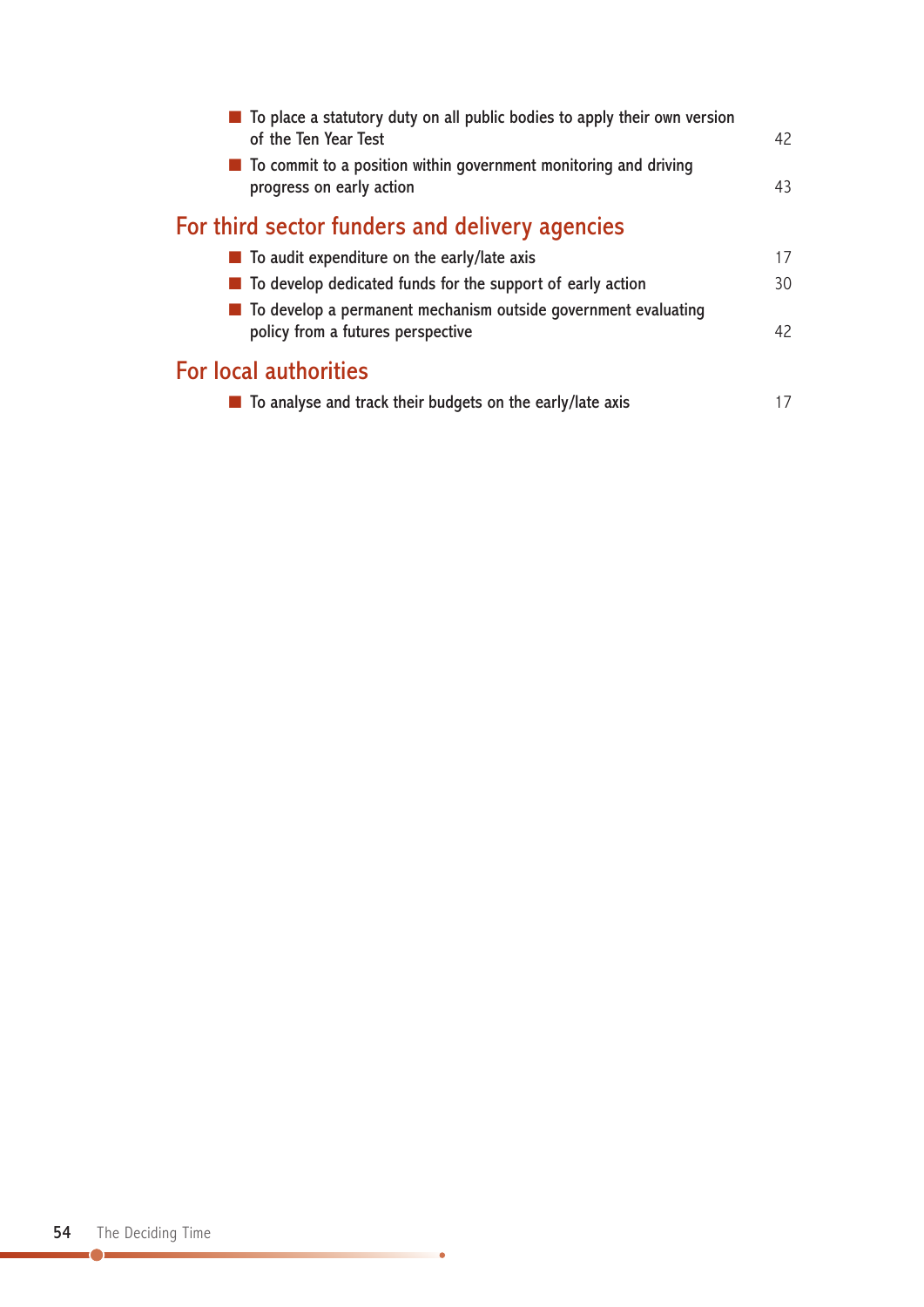### Bibliography

- Ainsworth, D. (2012a). *Futurebuilders fund sitting on £28m of repayments from charities*. Third Sector. Available at http://www.thirdsector.co.uk/Finance/article/1147179/Futurebuilders-fundsitting-28m-repayments-charities/ [accessed 26 September 2012].
- Ainsworth, D. (2012b). *Government could receive £339m assets of National Fund*. Third Sector. Available at http://www.thirdsector.co.uk/go/news/article/1120820/government-receive-339massets-national-fund/ [accessed 26 September 2012].
- Allen, G. (2011a). Early Intervention: The Next Steps. An Independent Report to Her Majesty's Government. (London: TSO for the Cabinet Office). Available at http://www.dwp.gov.uk/docs/earlyintervention-next-steps.pdf [accessed 26 September 2012].
- Allen, G. (2011b). Early Intervention: Smart Investment, Massive Savings. The Second Independent Report to Her Majesty's Government. (London: TSO for the Cabinet Office). Available at http://www.cabinetoffice.gov.uk/sites/default/files/resources/earlyintervention-smartinvestment.pdf [accessed 26 September 2012].
- Audit Commission (2009). *Means to an End: Joint Financing Across Health and Social Care.* Available at http://www.audit-commission.gov.uk/SiteCollectionDocuments/AuditCommissionReports/ NationalStudies/91029meanstoanendrep.pdf [accessed 26 September 2012].
- Balls, E. (2012). Speech to Labour Party Annual Conference 2012. Available at http://www.labour.org.uk/ed-ballss-speech-to-labour-party-annual-conference-2012,2012-10-01 [accessed 1 October 2012].
- Barclays Wealth & New Philanthropy Capital (2011). *Early Interventions: an Economic Approach to Charitable Giving.* Available at http://www.philanthropycapital.org/download/default.aspx?id=1162 [accessed 26 September 2012].
- Bell, K. and Smerdon, M. (2010). *Deep Value: A literature review of the role of effective Relationships in public services*. London: Community Links. Also available online http://www.communitylinks.org/uploads/documents/Deep\_Value.pdf [accessed 1 October 2012].
- Blair, A. *Welfare Reform: giving people the will to win.* Speech delivered at the Aylesbury Estate, Southwark, London on 1 July 1997. Transcript available at http://www.accessmylibrary.com/ article-1G1-19897784/welfare-reform-giving-people.html [accessed 26 September 2012].
- Blunt (2011). House of Commons Debate, 19 December 2011, c1073W. Available at http://www.publications.parliament.uk/pa/cm201011/cmhansrd/cm111219/text/111219w0007.htm #1112204001566 [accessed 26 September 2012].
- Bunting, M. (2006). A Word to the Wise. *The Guardian*, 8 March 2006. Available at http://www.guardian.co.uk/society/2006/mar/08/schools.childrensservices [accessed 26 September 2012].
- Butterfield, R., Henderson, J. and Scott, R. (2009). *Public Health and Prevention Expenditure in England*. Department of Health. Available at www.healthengland.org/publications/ HealthEnglandReportNo4.pdf [accessed 23 October 2012].
- The Centre for Economic Performance's Mental Health Policy Group (2012). *How Mental Illness Loses out in the NHS*. LSE. Available at http://cep.lse.ac.uk/pubs/download/special/cepsp26.pdf [accessed 23 October 2012].
- Centre for Mental Health (2010). *The economic and social costs of mental health problems in 2009/10.* Available at www.centreformentalhealth.org.uk/pdfs/Economic\_and\_social\_costs\_2010.pdf [accessed 23 October 2012].
- Centre for Social Justice (2012). *Rules of Engagement: Changing the Heart of Youth Justice.* Available at http://www.centreforsocialjustice.org.uk/client/downloads/CSJ\_Youth\_Justice\_ Full\_Report\_WEB%20(2).pdf [accessed 26 September 2012].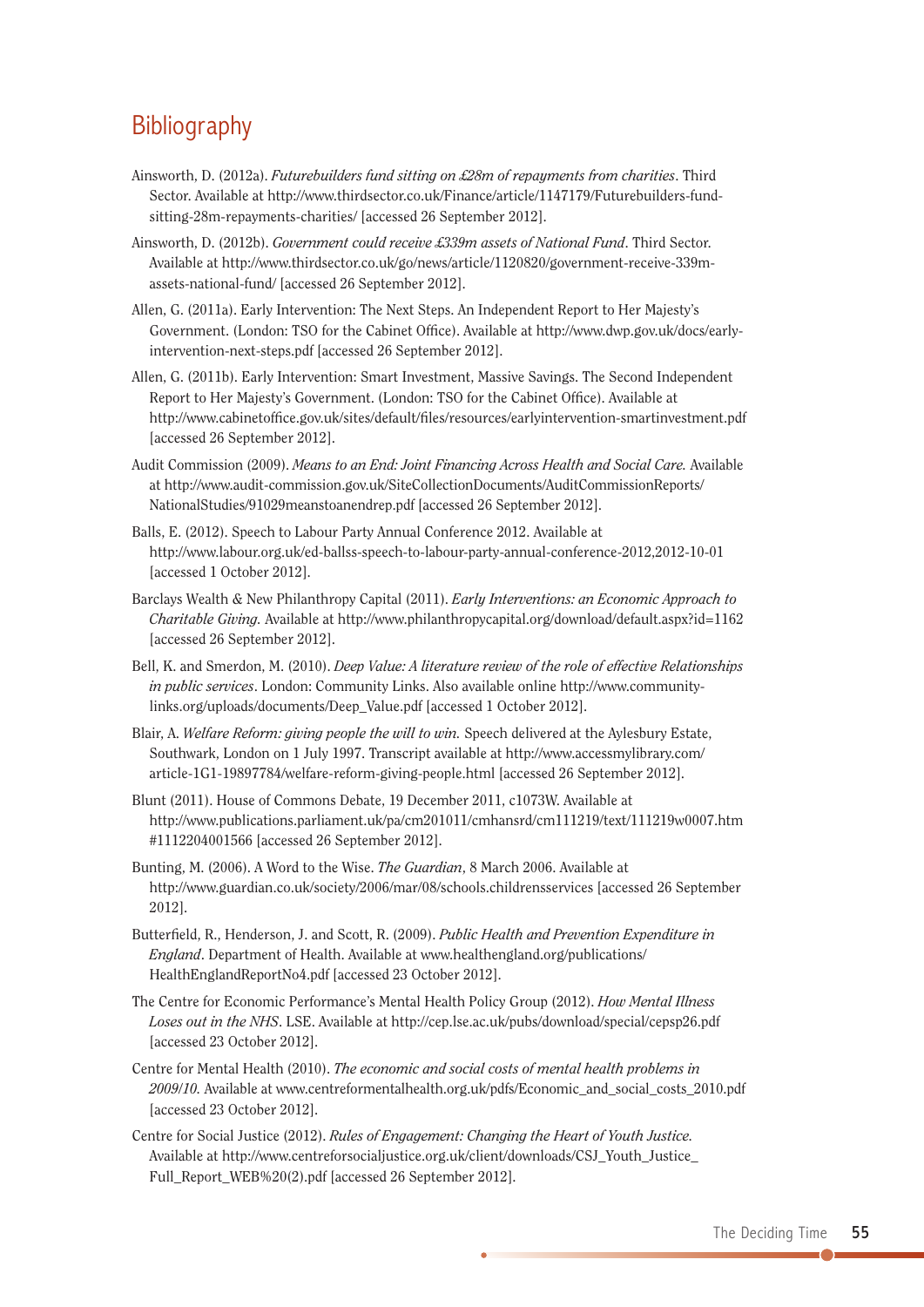- CIPFA & NSPCC (2011). *Smart Cuts: Public Spending on Children's Social Care.* Available at http://www.nspcc.org.uk/Inform/research/findings/smart\_cuts\_pdf\_wdf85752.pdf [accessed 26 September 2012].
- Community Links (2011). *The Triple Dividend: Thriving Lives, Costing Less, Contributing More.* Available at http://www.community-links.org/uploads/documents/Triple\_Dividend.pdf [accessed 26 September 2012].
- Department for Communities and Local Government (2010). *Guidance to Local Areas in England on Pooling and Aligning Budgets.* Available at http://www.communities.gov.uk/documents/ localgovernment/pdf/1508565 [accessed 26 September 2012].
- Department for Communities and Local Government (2012). *Troubled Families.* Website: http://www.communities.gov.uk/communities/troubledfamilies/ [accessed 26 September 2012].
- Department for Work and Pensions (2012). *Social Justice: transforming lives.* London: HM Government. Available at http://www.dwp.gov.uk/docs/social-justice-transforming-lives.pdf [accessed 26 September 2012].
- Department of Education (2012a). *School Exclusion trial 2011-14.* DoE website http://www.education.gov.uk/schools/pupilsupport/behaviour/exclusion/b00200074/exclusion-trial [accessed 26 September 2012].
- Department of Education (2012b). *A Profile of Pupil Exclusions in England, Education Standards Analysis and Research Division.* Available at https://www.education.gov.uk/publications/ eOrderingDownload/DFE-RR190.pdf [accessed 26 September 2012].
- Eastman, A. (2011). *No Excuses: A Review of Educational Exclusion.* Centre for Social Justice. Available at http://www.centreforsocialjustice.org.uk/client/downloads/CSJ\_Educational\_ Exclusion WEB 12.09.11.pdf [accessed 26 September 2012].
- Emerson, C., Johnson, P., and Miller, H. (eds.) (2012). *The IFS Green Budget: February 2012.* Available at http://www.ifs.org.uk/publications/6003 [acccessed 26 September 2012].
- Every Child a Chance Trust (2009). *The Long Term Costs of Literacy Difficulties, 2nd edition.* Available at http://readingrecovery.ioe.ac.uk/reports/documents/The\_long\_term\_costs\_of\_literacy\_ difficulties\_2nd\_edition.pdf [accessed 26 September 2012].
- Gillespie, L-J. (2012). Small Increase in Council Tax to Pay for Youth Service. Gazette. Available at http://www.gazetteseries.co.uk/news/9455152.Small\_increase\_in\_council\_tax\_to\_pay\_for\_youth\_ service/ [accessed 26 September 2012].
- Harker, R. (2012. *Children in Care in England: Statistics.* House of Commons Library. Available at http://www.parliament.uk/briefing-papers/SN04470.pdf [accessed 26 September 2012].
- Hex, N., Bartlett, C., Wright, D., Taylor, M. and Varley, D. (2012). Estimating the current and future costs of Type 1 and Type 2 diabetes in the UK, including direct health costs and indirect societal and productivity costs. *Diabetic Medicine*, 29: 855–862. doi: 10.1111/j.1464-5491.2012.03698.x. Reported at http://www.guardian.co.uk/society/2012/apr/25/diabetes-treatment-bankrupt-nhsgeneration [accessed 26 September 2012].
- HM Treasury (2010). *The Spending Review Framework*, Cm 7872. London: TSO. Available at http://www.hm-treasury.gov.uk/d/spending\_review\_framework\_080610.pdf [accessed 26 September 2012].
- HM Treasury (2012). *Consolidated Budgeting Guidance from 2012-13.* Available at http://www.hmtreasury.gov.uk/d/consolidated\_budgeting\_guidance\_201213.pdf [accessed 26 September 2012].
- Home Affairs Committee (2010). *The Government's Approach to Crime Prevention. Tenth Report of Session 2009-10.* Volume 1. London: TSO. Available at http://www.publications.parliament.uk/ pa/cm200910/cmselect/cmhaff/242/242i.pdf [accessed 26 September 2012].
- Homel, P., Nutley, S., Webb, B. and Tilley, N. (2004). *Investing to Deliver: reviewing the implementation of the UK Crime Reduction Programme.* Home Office Research Study 281. Available at http://library.npia.police.uk/docs/hors/hors281.pdf [accessed 26 September 2012].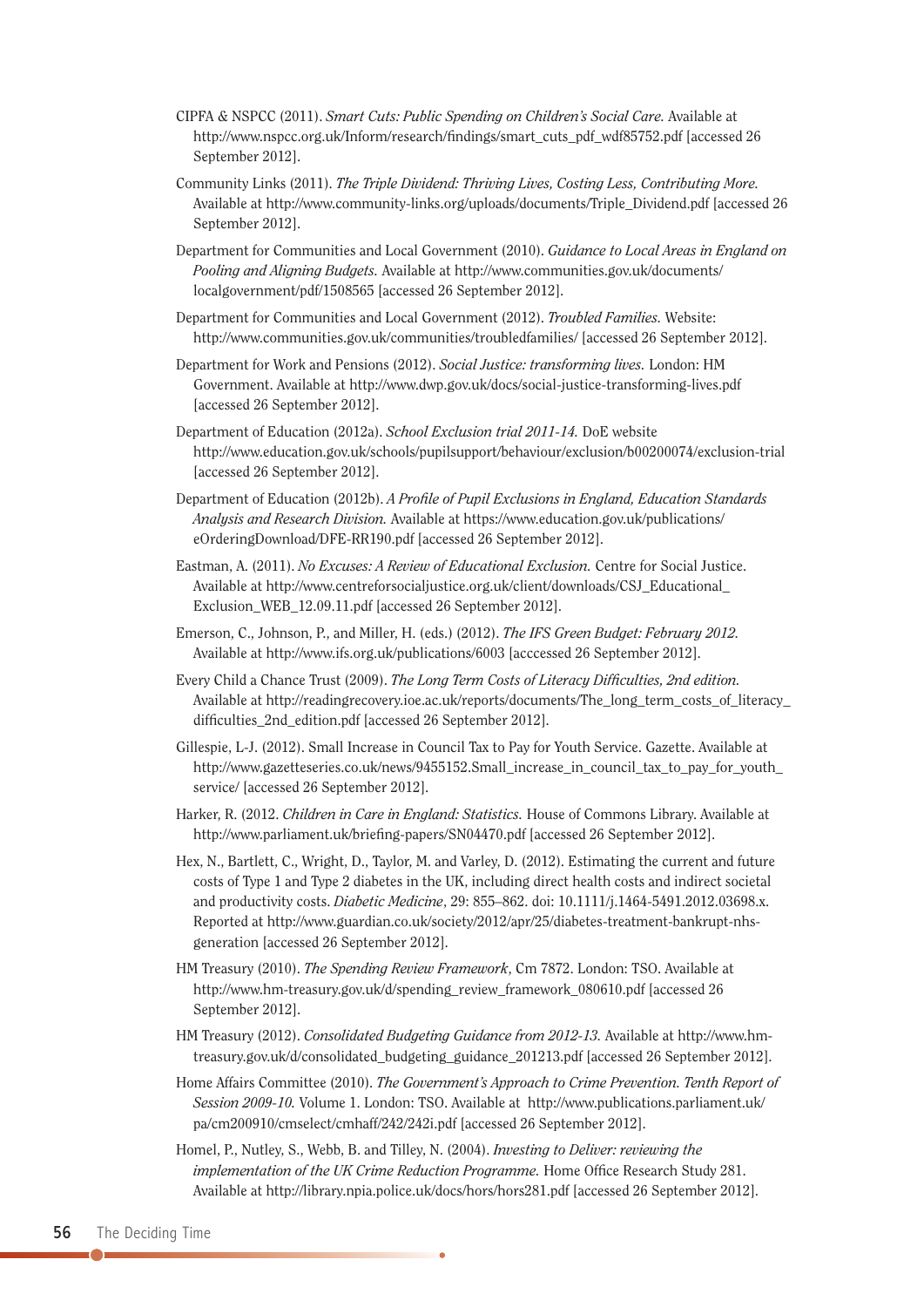- Independent Commission on Youth Crime and Antisocial Behaviour (2010). *Time for a Fresh Start.* Available at http://www.youthcrimecommission.org.uk/attachments/076\_FreshStart.pdf [accessed 26 September 2012].
- Jama, D. and Dugdale, G. (2012). *Literacy: State of the Nation. A Picture of Literacy in the UK Today.* National Literacy Trust. Available at http://www.literacytrust.org.uk/assets/0001/2847/ Literacy\_State\_of\_the\_Nation\_-\_2\_Aug\_2011.pdf [accessed 26 September 2012].
- Kenrick, J. (2011). *The outcomes & impact of youth advice – the evidence: Key research evidence on the difference made to young people's lives by social welfare law advice services.* London: Youth Access.
- Kitchen, S., Tanner, E., Brown, V., Payne, C., Crawford, C., Dearden, L., Greaves, E. and Purdon, S. (2012). *Evaluation of the Free School Meals Pilot. Impact Report.* Department for Education. Available at https://www.education.gov.uk/publications/eOrderingDownload/DFE-RR227.pdf [accessed 26 September 2012].
- Knapp, M., McDaid, D. and Parsonage, M. (eds) (2011). *Mental health promotion and mental illness prevention: the economic case.* Personal Social Services Research Uit, LSE. Available at www.dh.gov.uk/prod\_consum\_dh/groups/dh\_digitalassets/documents/digitalasset/dh\_126386.pdf [accessed 23 October 2012].
- Krugman, P. (2012). Speaking on the Today programme, May 30th 2012. Available at http://news.bbc.co.uk/today/hi/today/newsid\_9724000/9724909.stm [accessed 26 September 2012].
- Lightfoot, L. (2012). New Scheme Succeeds in Keeping Excluded Children in Mainstream School. *The Guardian*, 9 April 2012. Available at http://www.guardian.co.uk/education/2012/apr/09/ permanently-excluded-pupils-mainstream-return [accessed 26 September 2012].
- Local Government Association (2012). Funding Outlook for Councils from 2010/11 to 2019/20: preliminary modelling. Available at http://www.local.gov.uk/c/document\_library/get\_file?uuid= 01a7770d-ed32-4bac-ae43-8fb4090e5d65&groupId=10171 [accessed 26 September 2012].
- Local Government Association (2012). *Written Evidence to the Justice Committee inquiry into Youth Violence.* Available at http://www.publications.parliament.uk/pa/cm201012/cmselect/cmjust/ writev/youthjus/youthjus.pdf [accessed 26 September 2012].
- Mackie, A. *et al* (2008). *Evaluation of the Youth Inclusion Programme: Phase 2.* London: Youth Justice Board.
- Maguire, M. (2004). The Crime Reduction Programme in England and Wales: Reflections on the vision and the reality. *Criminology and Criminal Justice*, August 2004 vol. 4 no. 3 213-237.
- Marsh, K., Bertranou, E. and Samanta, K. (2011). *Cost-benefit analysis and social impact bond feasibility analysis for the Birmingham Be Active scheme.* Available at http://www.socialfinance.org.uk/sites/default/files/matrix\_be\_active\_final\_report\_0.pdf [accessed 26 September 2012].
- McNally (2012). Hansard, House of Lords Debate, 18 January 2012, c681. Available at http://www.publications.parliament.uk/pa/ld201212/ldhansrd/text/120118- 0003.htm#1201193000037 [accessed 26th September 2012].
- Ministry of Justice (2012). *Proven Re-offending Statistics Quarterly Bulletin*. July 2009 to June 2010, England and Wales. Ministry of Justice Statistical Bulletin. Available at http://www.justice.gov.uk/ downloads/statistics/reoffending/proven-reoffending-jul-09-jun-10.pdf [accessed 26 September 2012].
- National Audit Office (2010a). *Tackling Inequalities in Life Expectancy in Areas with the Worst Health and Deprivation.* London: The Stationery Office. Available at http://www.nao.org.uk// idoc.ashx?docId=a08e42d2-a219-459b-9678-40b6931ec2d2&version=-1 [accessed 26 September 2012].
- National Audit Office (2010b). *Government Funding for Developing Renewable Energy Technologies.* London: The Stationery Office. Available at http://www.nao.org.uk//idoc.ashx?docId=4c937916- 4ee2-43fd-95bc-a59bf331f09a&version=-1 [accessed 26 September 2012].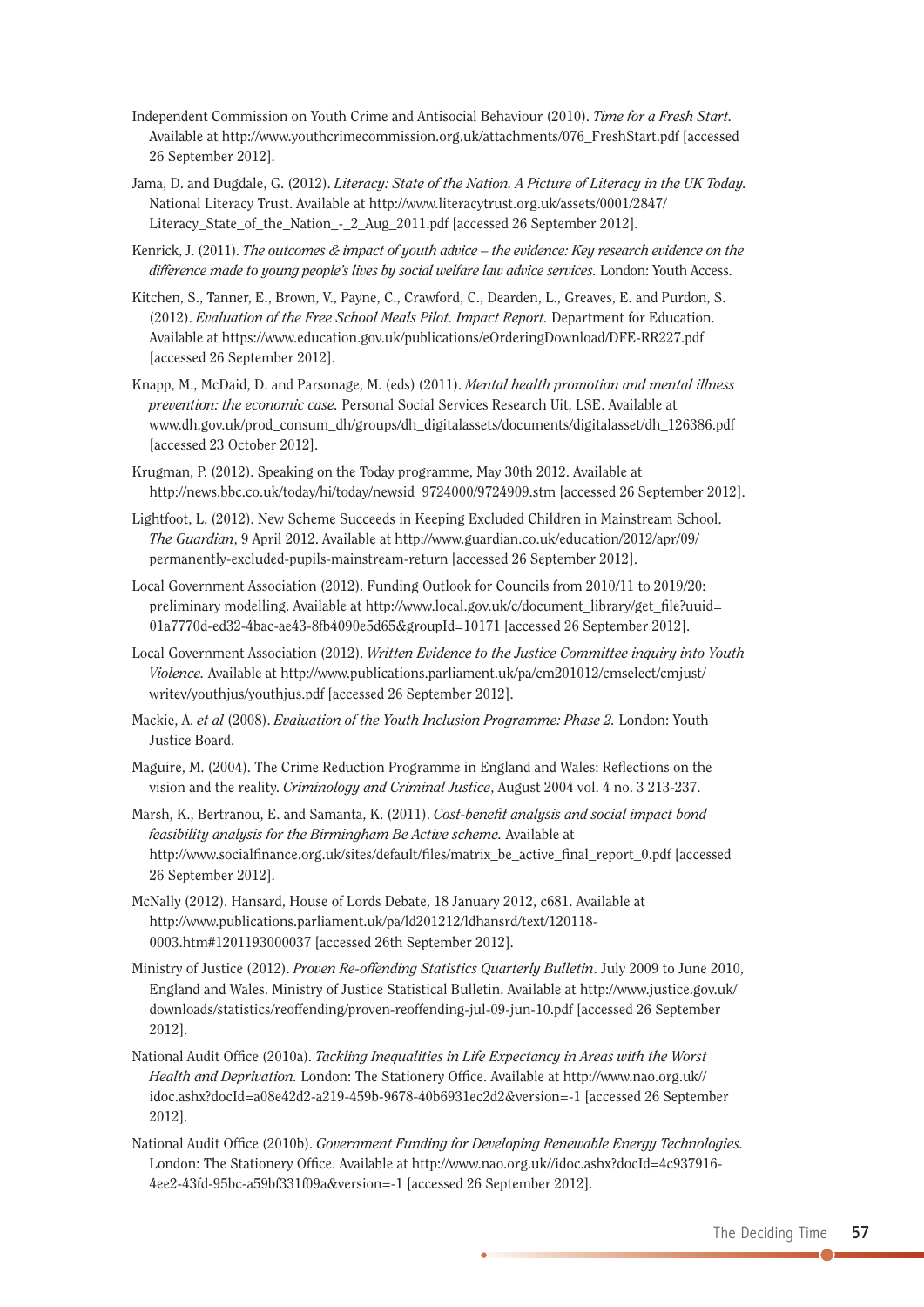- National Audit Office (2010c). *The Youth Justice System in England and Wales: Reducing Offending by Young People.* London: The Stationery Office. Available at http://www.nao.org.uk//idoc.ashx? docId=f003d89c-4281-47b1-944d-7c54c2f1764c&version=-1 [accessed 26 September 2012].
- New Economics Foundation (2012). *The Wisdom of Prevention: Long-term planning, upstream investment and early action to prevent harm.* Available at http://www.neweconomics.org/sites/ neweconomics.org/files/Wisdom\_of\_prevention.pdf [accessed 26 September 2012].
- Office for Budget Responsibility (2012). *Fiscal Sustainability Report.* London: TSO. Available at http://cdn.budgetresponsibility.independent.gov.uk/FSR2012WEB.pdf [accessed 26 September 2012].
- Pickles, E. (2011). Giving oral evidence to the Communities and Local Government Committee, Monday 12 September 2011. Q81. Available at http://www.publications.parliament.uk/pa/ cm201012/cmselect/cmcomloc/uc1470-i/uc147001.htm [accessed 26 September 2012].
- Plimmer, D. and van Poortvliet, M. (2012). *Prevention and Early Intervention: Scoping study for the Big Lottery Fund.* New Philanthropy Capital. Available at http://www.biglotteryfund.org.uk/er\_ prevention\_early\_intervention.pdf [accessed 26 September 2012].
- Policy Exchange (2009). *Every Child a Reader: An Example of How Top-Down Education Reforms Make Matters Worse.* Available at http://www.policyexchange.org.uk/images/publications/ every%20child%20a%20reader%20-%20feb%2009.pdf [accessed 26 September 2012].
- Roe, S. and Ashe, J. (2008). *Young people and crime: findings from the 2006 Offending Crime and Justice Survey.* London: Home Office.
- Scottish Parliament Finance Committee (2011). *Report on Preventative Spending.* First Report 2011 (Session 3), SP Paper 555.
- Social Justice Policy Group (2007). *Breakthrough Britain: Ending the Costs of Social Breakdown. Overview. Policy Recommendations to the Conservative Party.* Available at http://www.centreforsocialjustice.org.uk/client/downloads/overview.pdf [accessed 26 September 2012].
- The APPG for Runaway and Missing Children and Adults & the APPG for Looked After Children and Care Leavers (2012). *Report from the Joint Inquiry into Children who go Missing from Care.* Available at http://www.childrenssociety.org.uk/sites/default/files/tcs/u32/joint\_appg\_inquiry\_- \_report...pdf [accessed 26 September 2012].
- Thraves, L., Sillett, J., Carr-West, J. and Sawford, A. (2012). *Care Now and for the Future: an Inquiry into Adult Social Care.* All Party Parliamentary Local Government Group and the Local Government Information Unit. Available at http://www.lgiu.org.uk/wp-content/uploads/2012/07/ Care-now-and-for-the-future-an-inquiry-into-adult-social-care.pdf [accessed 26 September 2012].
- Wanless, D. (2002). *Securing our Future Health: Taking a Long-Term View.* London: HM Treasury.
- Wanless, D. (2004). *Securing Good Health for the Whole Population*. Norwich: HMSO for HM Treasury.
- Welsh Government (2011). *One Wales: One Planet. A Welsh Government Discussion Paper – Sustainable Development Bill.* Available at http://wales.gov.uk/docs/desh/publications/ 111201susdevdiscussionen.pdf [accessed 26 September 2012].
- Wintour, P. (2012). Labour Should Focus on Value for Money, says Rising Star of Party. *The Guardian*, 14 August 2012. Available at http://www.guardian.co.uk/politics/2012/aug/14/labour-focus-valuefor-money [accessed 26 September 2012].
- Youth Justice Board (2011). *YJB Corporate and Business Plan 2011/12 – 2014/15*. Available at http://www.justice.gov.uk/downloads/publications/yjb/2011/yjb-business-plan-2011-15.pdf [accessed 26 September 2012].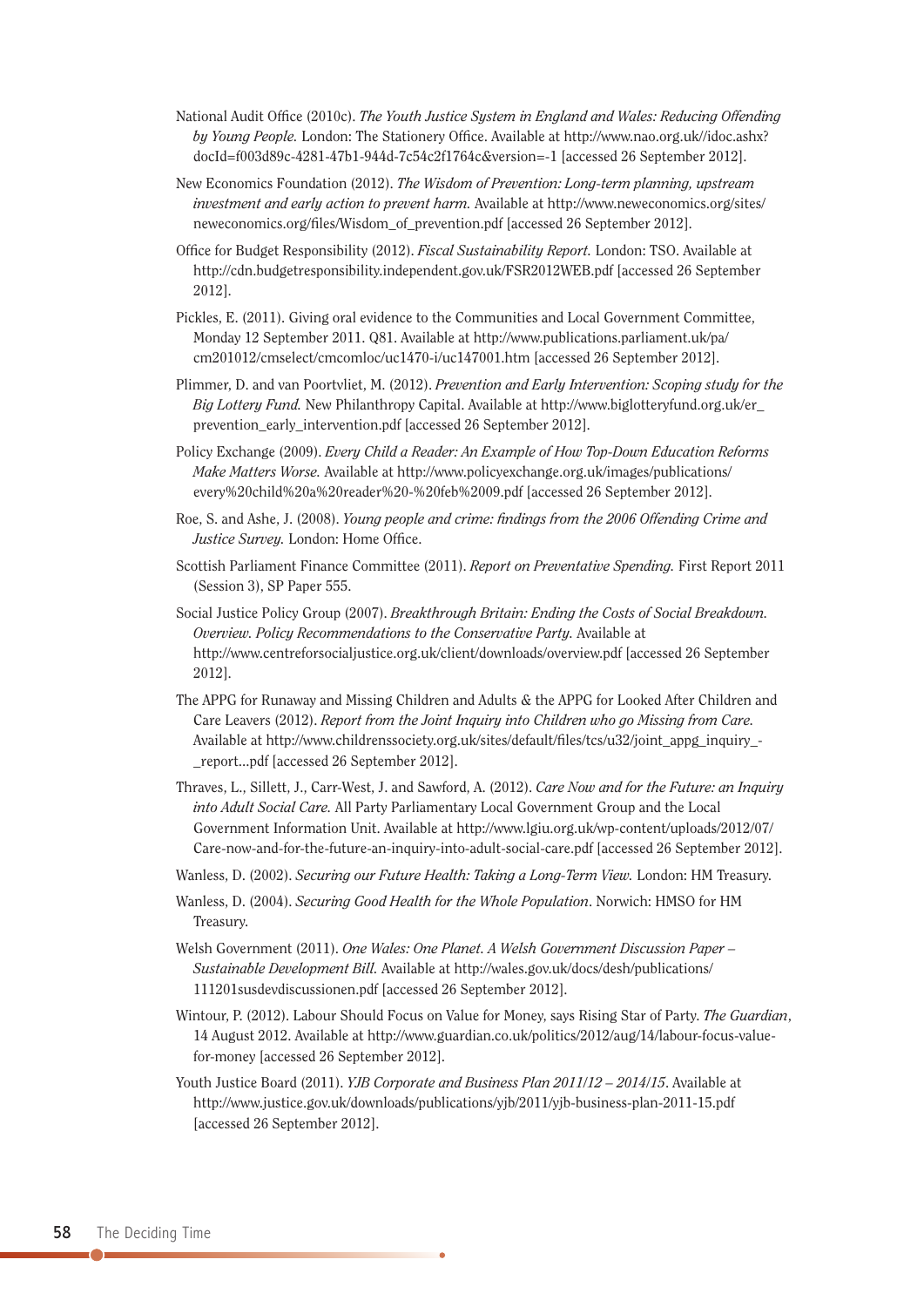## **The Triple dividend:** Thriving lives. Costing less. Contributing more.

#### **The first report of the Early Action Task Force**

**'how do we build a society that prevents problems from occurring rather than one that, as now, copes with the consequences?' This was the question that the Early Action Task Force set out to consider.**

**This preventative approach is frequently voiced in politicians' speeches but not embedded in public policy. The Task Force proposes that early action should be a fundamental principle shaping the way in which both government and civil society spend their resources and judge their success. investing wisely and early in social wellbeing yields a triple dividend – thriving lives, costing less, contributing more.**



**in this, their first report published in november 2011, the Task Force put forward a set of ideas and initiatives for developing a community that is 'ready for everything' – not one that picks up the pieces and counts the cost.**

■ You can find out more about the report, or download the full report or a shorter summary, from www.community-links.org/earlyaction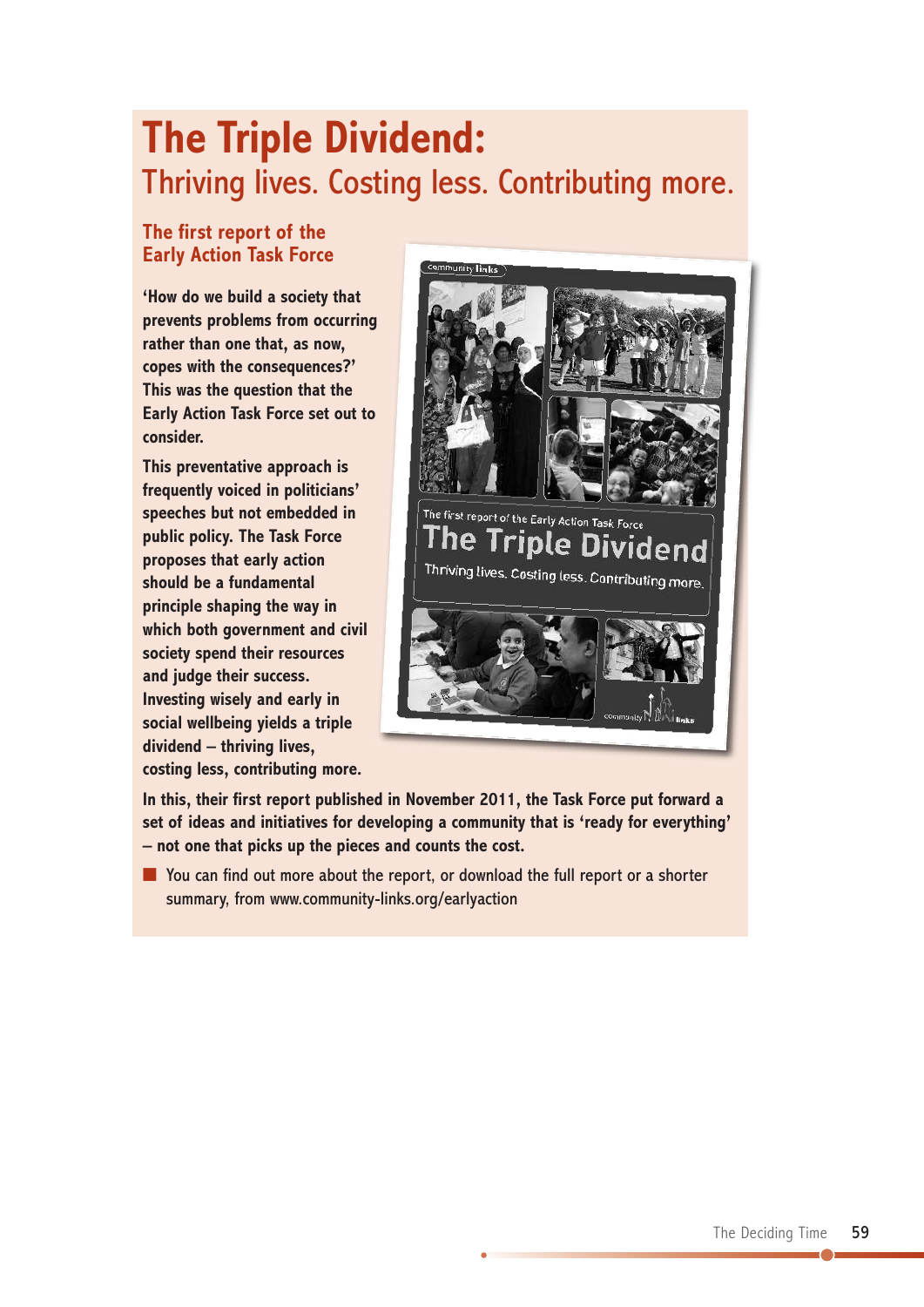## About Community Links

#### **CoMMuniTy LinkS iS A SoCiAL ACTion ChARiTy** in

east London working with more than 16,000 people every year. Early action – building a fence at the top of the cliff rather than running an ambulance at the bottom – has been at the heart of our strategy for 35 years.

Our national research and policy work – such as The Early Action Task Force – is rooted in the knowledge gained through a wide range of practical projects and services delivered locally, offering support to all age groups and across a wide range of issues. Most of our projects are delivered in Newham, one of the poorest boroughs in Europe. Our projects respond to local needs, have been developed with local communities and are delivered by

staff that live locally, many of whom are former users of our services.

We pioneer new ideas and ways of working locally and share the learning nationally with other practitioners and policymakers.

#### **Consultancy Services**

Our consultancy services and approaches are grounded in our community-based projects in east London. We share our learning by providing practitioner-led research and evaluation, organisational development, community engagement, and bespoke skills training services.



We help communities achieve their own potential through capacity building, knowledge development, and community engagement. We share our expertise, experience, and network through a participatory skills-building approach so that we leave behind an enabled and self sustaining community.

#### Find out more at www.community-links.org